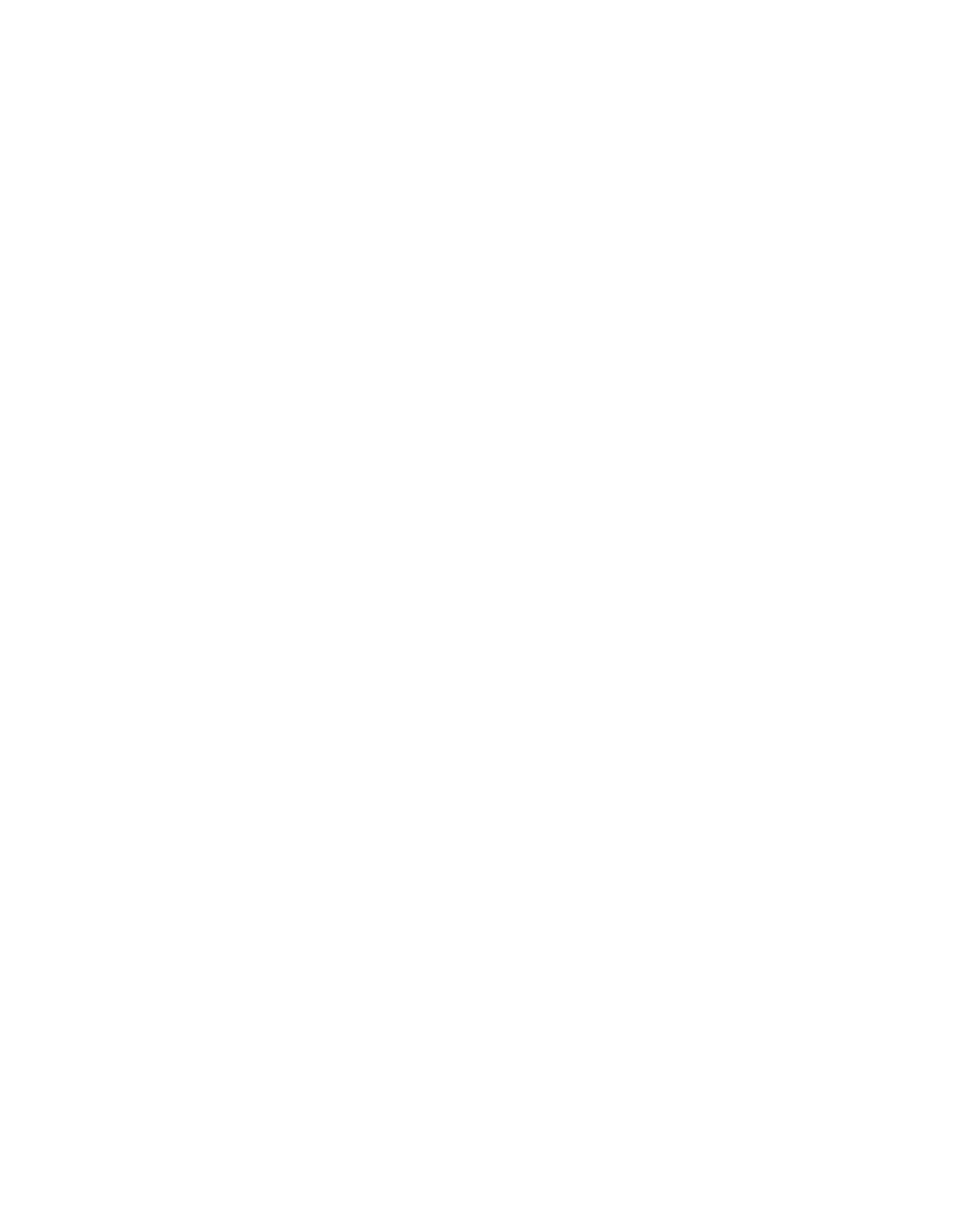



**U.S. Department of Education**  Institute of Education Sciences NCES 2006-042

# **Homeschooling in the United States: 2003**

# **Statistical Analysis Report**

**February 2006** 

Daniel Princiotta Stacey Bielick **Education Statistics Services Institute** 

Christopher Chapman Project Officer **National Center for Education Statistics**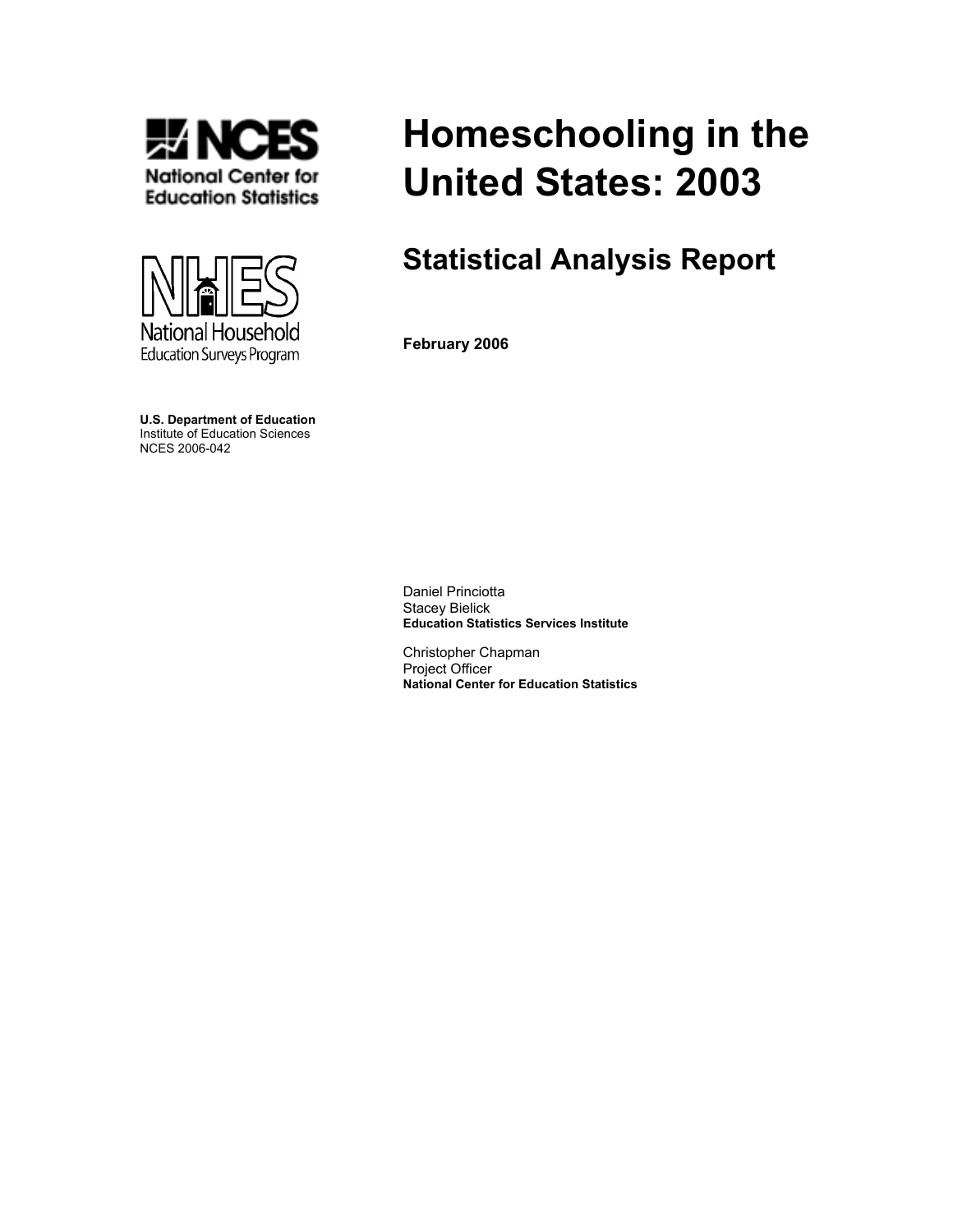**U.S. Department of Education** Margaret Spellings

*Secretary*

**Institute of Education Sciences**  Grover J. Whitehurst *Director* 

**National Center for Education Statistics**  Mark Schneider *Commissioner*

The National Center for Education Statistics (NCES) is the primary federal entity for collecting, analyzing, and reporting data related to education in the United States and other nations. It fulfills a congressional mandate to collect, collate, analyze, and report full and complete statistics on the condition of education in the United States; conduct and publish reports and specialized analyses of the meaning and significance of such statistics; assist state and local education agencies in improving their statistical systems; and review and report on education activities in foreign countries.

NCES activities are designed to address high priority education data needs; provide consistent, reliable, complete, and accurate indicators of education status and trends; and report timely, useful, and high quality data to the U.S. Department of Education, the Congress, the states, other education policymakers, practitioners, data users, and the general public.

We strive to make our products available in a variety of formats and in language that is appropriate to a variety of audiences. You, as our customer, are the best judge of our success in communicating information effectively. If you have any comments or suggestions about this or any other NCES product or report, we would like to hear from you. Please direct your comments to:

 National Center for Education Statistics Institute of Education Sciences U.S. Department of Education 1990 K Street NW Washington, DC 20006-5651

February 2006

The NCES World Wide Web Home Page address is *http://nces.ed.gov* The NCES World Wide Web Electronic Catalog is: *http://nces.ed.gov/pubsearch*

#### **Suggested Citation**

Princiotta, D. and Bielick, S. (2006). *Homeschooling in the United States: 2003*, (NCES 2006-042) U.S. Department of Education. National Center for Education Statistics, Washington, DC: 2005.

#### **For ordering information on this report, write:**

 U.S. Department of Education ED Pubs P.O. Box 1398 Jessup, MD 20794-1398

Or call toll free 1-877-4ED-Pubs

**Content Contact:** Christopher Chapman (202) 502-7414 *Chris.Chapman@ed.gov*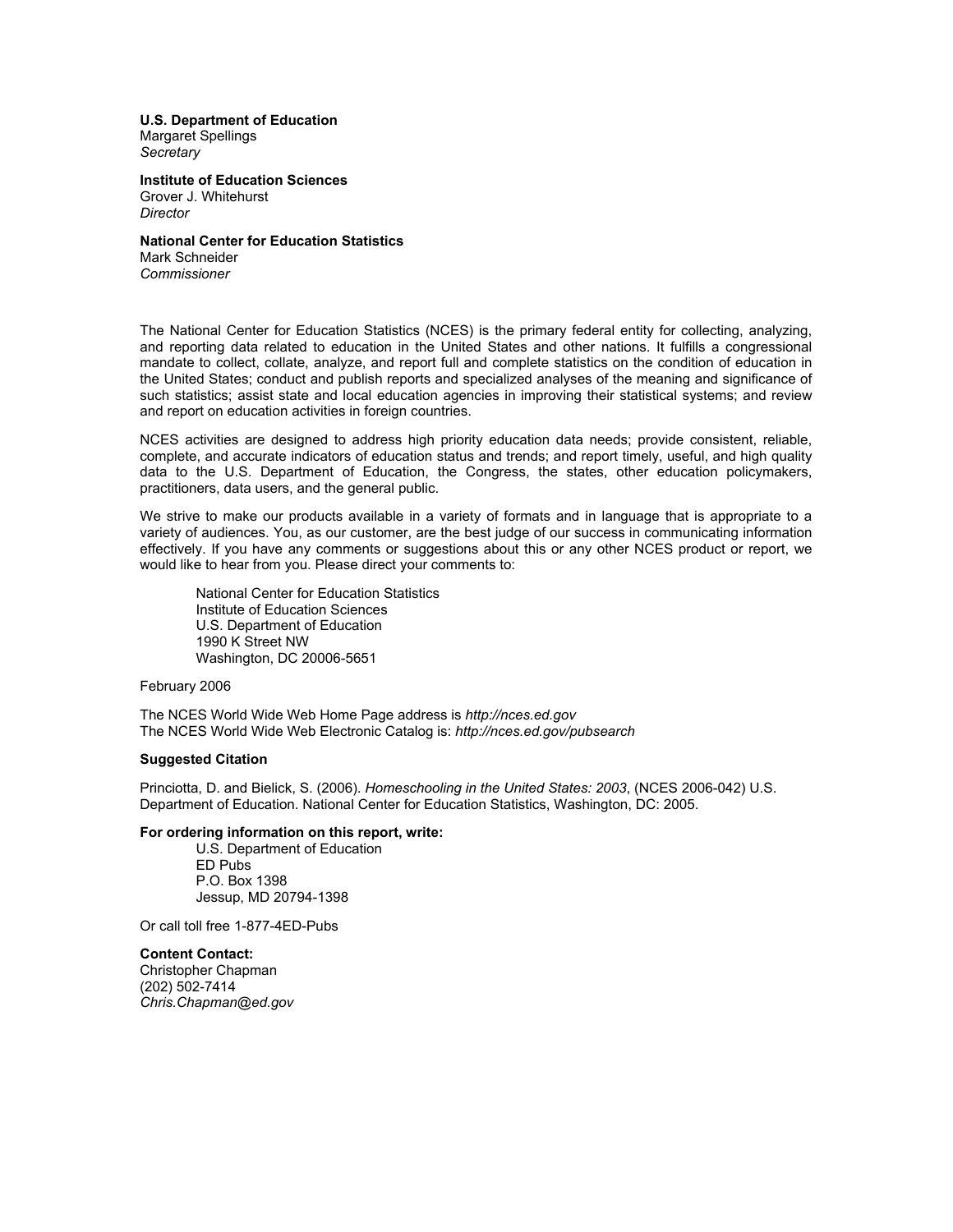# Executive Summary

This report represents the latest survey information from the National Center for Education Statistics on the prevalence of homeschooling in the United States. *Homeschooling in the United States: 2003* uses the Parent and Family Involvement Survey of the 2003 National Household Education Surveys Program (NHES) to estimate the number and percentage of homeschooled students in the United States in 2003 and to describe the characteristics of these students and their families. It reports on the race and ethnicity, income level, and educational attainment of students' parents; compares the characteristics of homeschoolers to those of public and private schooled students; examines how homeschooling rates have changed between 1999 and 2003 for different segments of the student population; and describes parents' primary reasons for homeschooling their children, as well as the resources and curricular tools homeschooled students use in their education. Children were considered to be homeschooled if their parents reported them being schooled at home instead of at a public or private school, if their enrollment in public or private schools did not exceed 25 hours a week, and if they were not being homeschooled solely because of a temporary illness.

Interviews were conducted with the parents of 11,994 students ages 5 through 17 with a grade equivalent of kindergarten through 12th grade. Of these students, 239 were homeschooled. The NHES is designed to collect data on a wide range of educational indicators and types of students, including, but not limited to, homeschooling. Therefore, readers should note that the number of questions asked of homeschoolers and the number of homeschoolers represent only a small portion of the NHES collection. The overall response rates for the survey were 54 percent in 2003 and 65 percent in 1999. When the sample is weighted, it represents the approximately 50 million students ages 5 through 17 with a grade equivalent of kindergarten through 12th grade in the United States in 2003.

The results of the 2003 NHES survey reveal that the weighted estimate of the number of students being homeschooled in the United States in the spring of 2003 was 1,096,000, a figure which represents a 29 percent increase from the estimated 850,000 students who were being homeschooled in the spring of 1999 (table 1). In addition, the estimated homeschooling rate—the percentage of the student population being homeschooled—rose from 1.7 percent in 1999 to 2.2 percent in 2003. In this latest survey, parents were asked whether any of a set of reasons for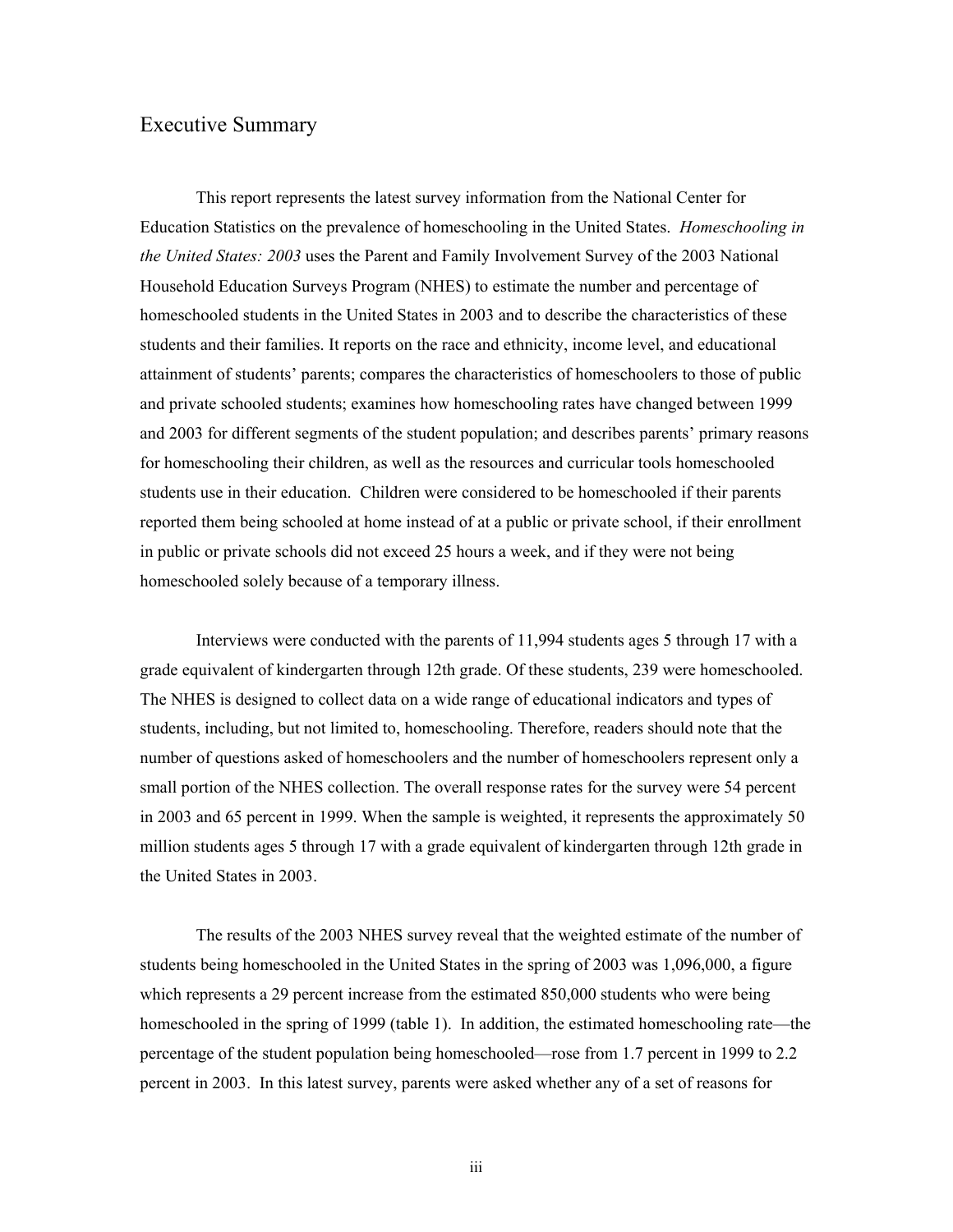homeschooling applied to them. Parents were then asked which one of the applicable reasons they considered to be their most important reason for homeschooling—31 percent of homeschooled children had parents who cited concern about the environment of other schools, such as safety, drugs, or negative peer pressure, as the most important reason for homeschooling and 30 percent had parents who said the most important reason was to provide religious or moral instruction (table 4). While these were the two most common responses, another 16 percent of homeschooled students had parents who said dissatisfaction with the academic instruction available at other schools was their most important reason for homeschooling.

 Many of the 2003 survey findings concerning homeschooling rates by student and family characteristics paralleled those found in 1999. In 2003, as in 1999, the homeschooling rate for White students (2.7 percent) was higher than for Black students (1.3 percent) or Hispanic students (0.7 percent) (table 2). The homeschooling rate was also higher for students in families with three or more children in the household than for students in families with fewer children, higher for students in two-parent households than for students in one-parent households, and higher for students in two-parent households with only one parent participating in the labor force than for students with other parent labor force participation patterns. A multivariate analysis was conducted to determine whether these relationships held when controlling for all other demographic factors investigated in this report. In the multivariate analysis, most of the relationships held, but differences were not detectable between White and Black students and between students in two-parent households and students in one-parent households.

Between 1999 and 2003, homeschooling rates increased for a number of groups. Homeschooling rates increased from 0.9 to 1.7 percent among students with parents who have a high school diploma or less, from 2.0 to 2.7 percent among White students, from 1.6 to 2.4 percent among students in grades 6–8; and from 0.7 to 1.4 percent among students in singleparent households where the parent was in the labor force.

Finally, the 2003 report also investigates the sources homeschoolers used to obtain curricula or books for home education. A majority of homeschooled students had parents who used one or more of the following sources of curricula or books for their children's home education: a public library (78 percent); a homeschooling catalog, publisher, or individual specialist (77 percent); a retail bookstore or other store (69 percent); and an education publisher that was not affiliated with homeschooling (60 percent) (table 5). Some students also used

iv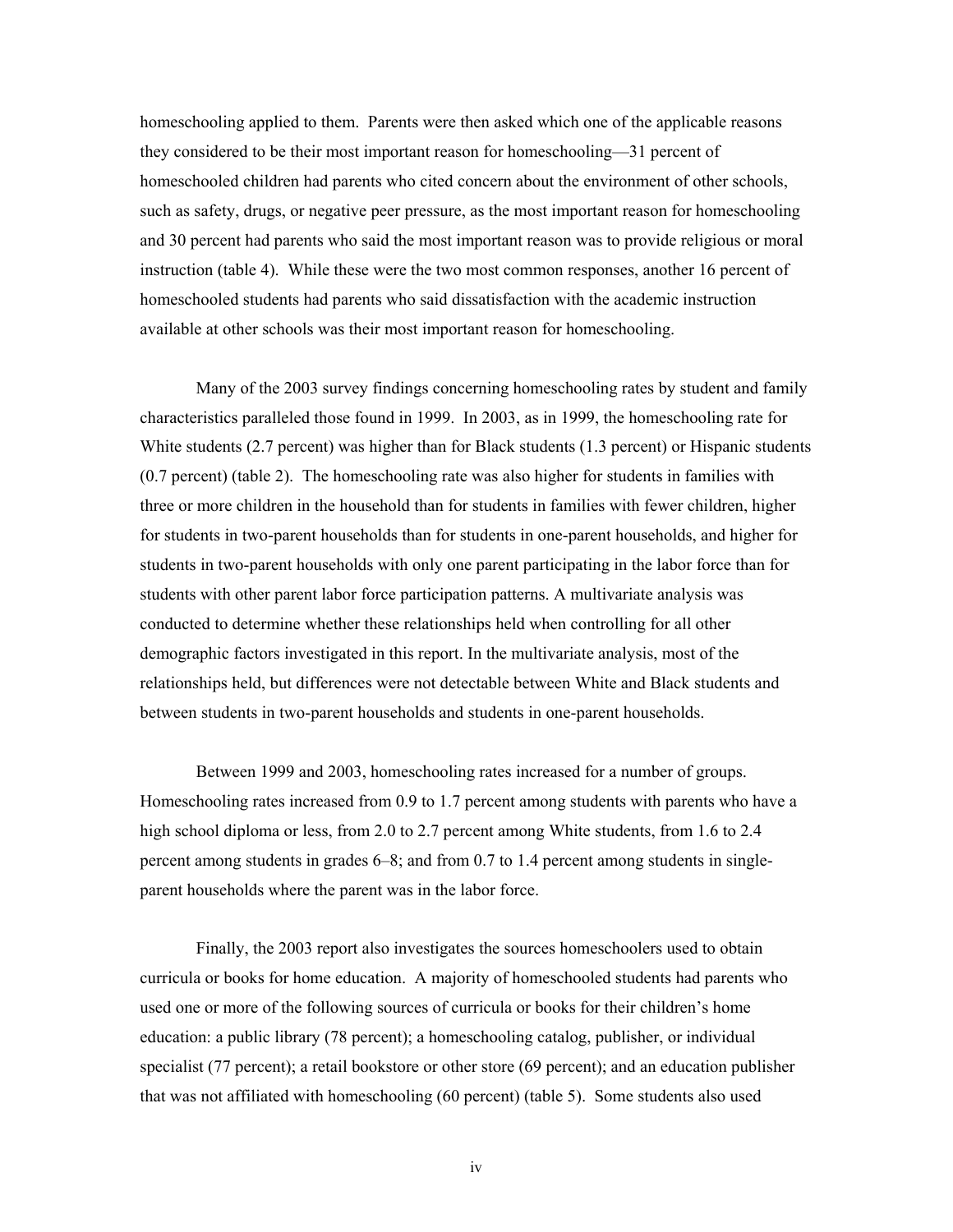distance learning media. Forty-one percent of students who were being homeschooled in 2003 had engaged in some sort of distance learning (figure 3 and table 6).

As with results from any sample survey, the numbers and percentages discussed in this report are estimates of the actual numbers and percentages of homeschooled students in the population. NHES data, like all survey data, are subject to sampling error. Comparisons in the text are tested for statistical significance to ensure that the differences are larger than might be expected due to sampling error. All differences described are significant at the .05 level. Typically, NHES reports focus on statistically significant differences of at least 5 percentage points. However, this report presents estimates of a low-frequency event, the homeschooling rate. Because the homeschooling rate is less than 5 percent for almost all subpopulations, it is not possible to have a difference of greater than 5 percentage points, therefore, all statistically significant differences in the homeschooling rate between subpopulations are discussed.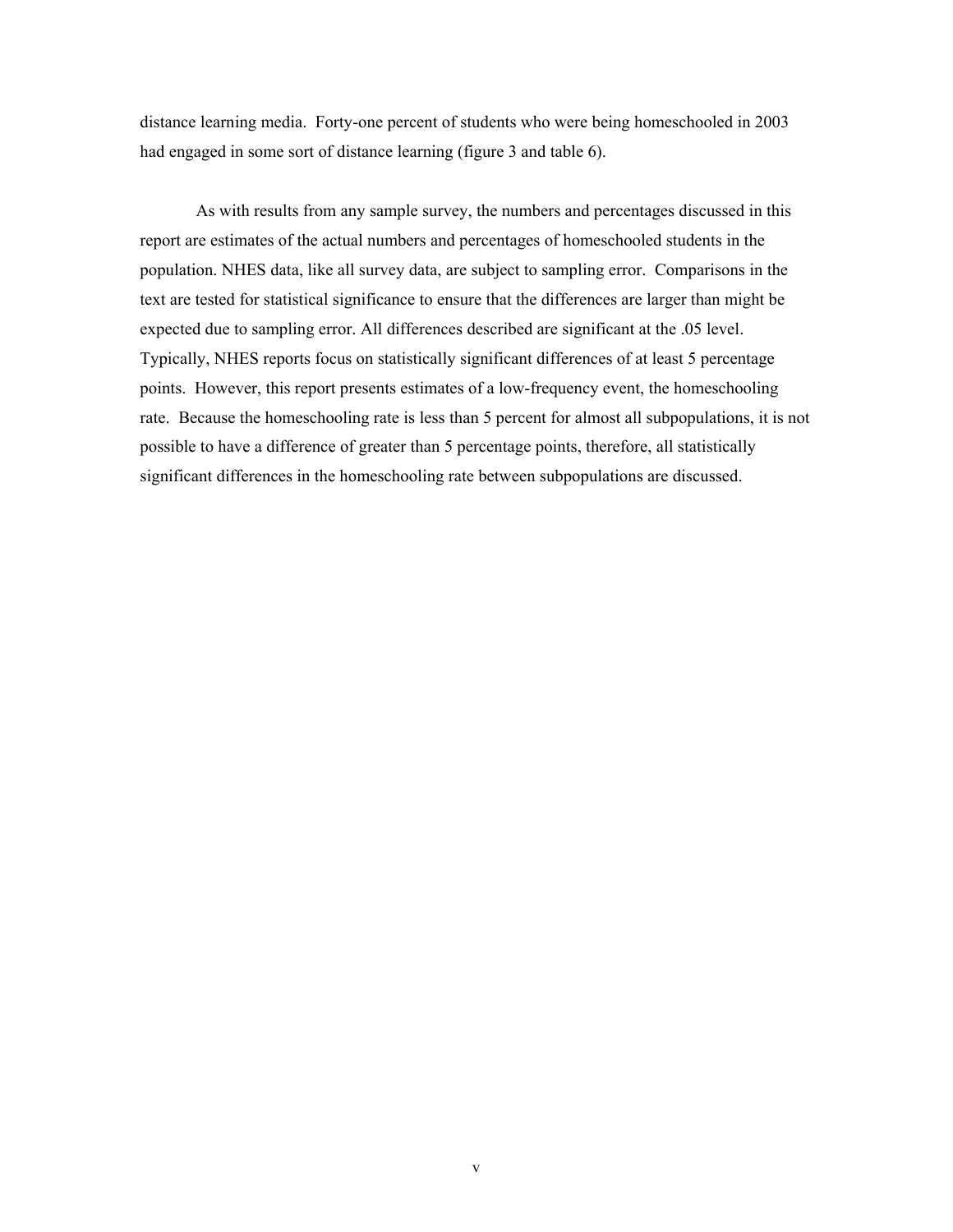# Acknowledgments

Many people contributed to the completion of this report. At NCES, Val Plisko reviewed the report and provided thoughtful feedback on the content and technical aspects of the report. The authors also wish to thank Alexa Van Brunt and Sandy Eyster of ESSI for their contributions to the report.

Several other reviewers helped shape the final report. These reviewers include: Kathryn Chandler, Patrick Rooney, and Shelley Burns of the National Center for Education Statistics; Jack Klenk of the U.S. Department of Education's Office of Non-Public Education; and Kevin Bromer, Nina Emerson, and Aparna Sundaram of the Education Statistics Services Institute.

Westat Incorporated collected and documented the NHES data and helped design the data collection. We would also like to thank the parents who completed the interviews upon which this report is based.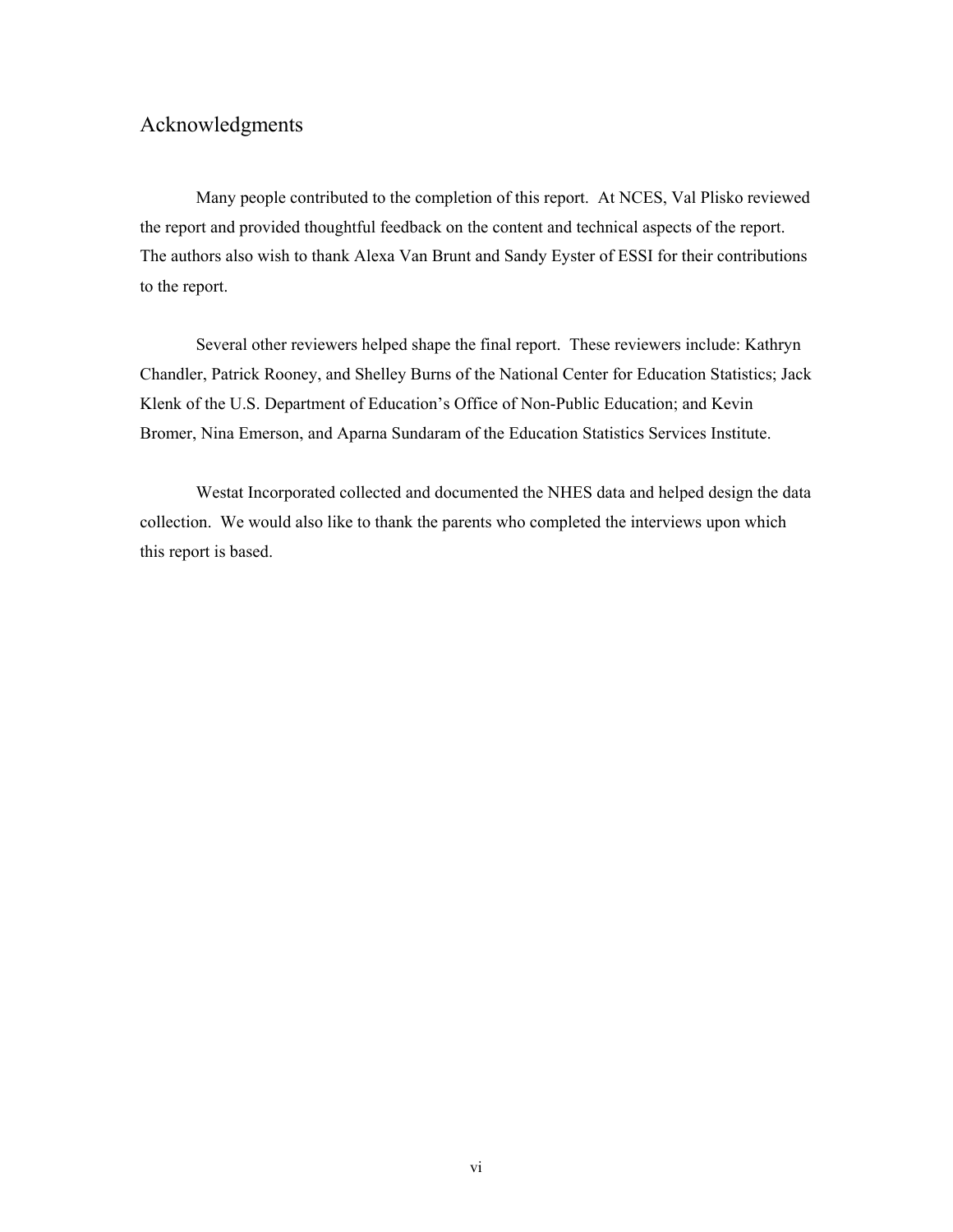# Contents

| Page |
|------|
|      |
|      |
|      |
|      |
|      |
|      |
|      |
|      |
|      |
|      |
|      |
|      |
|      |
|      |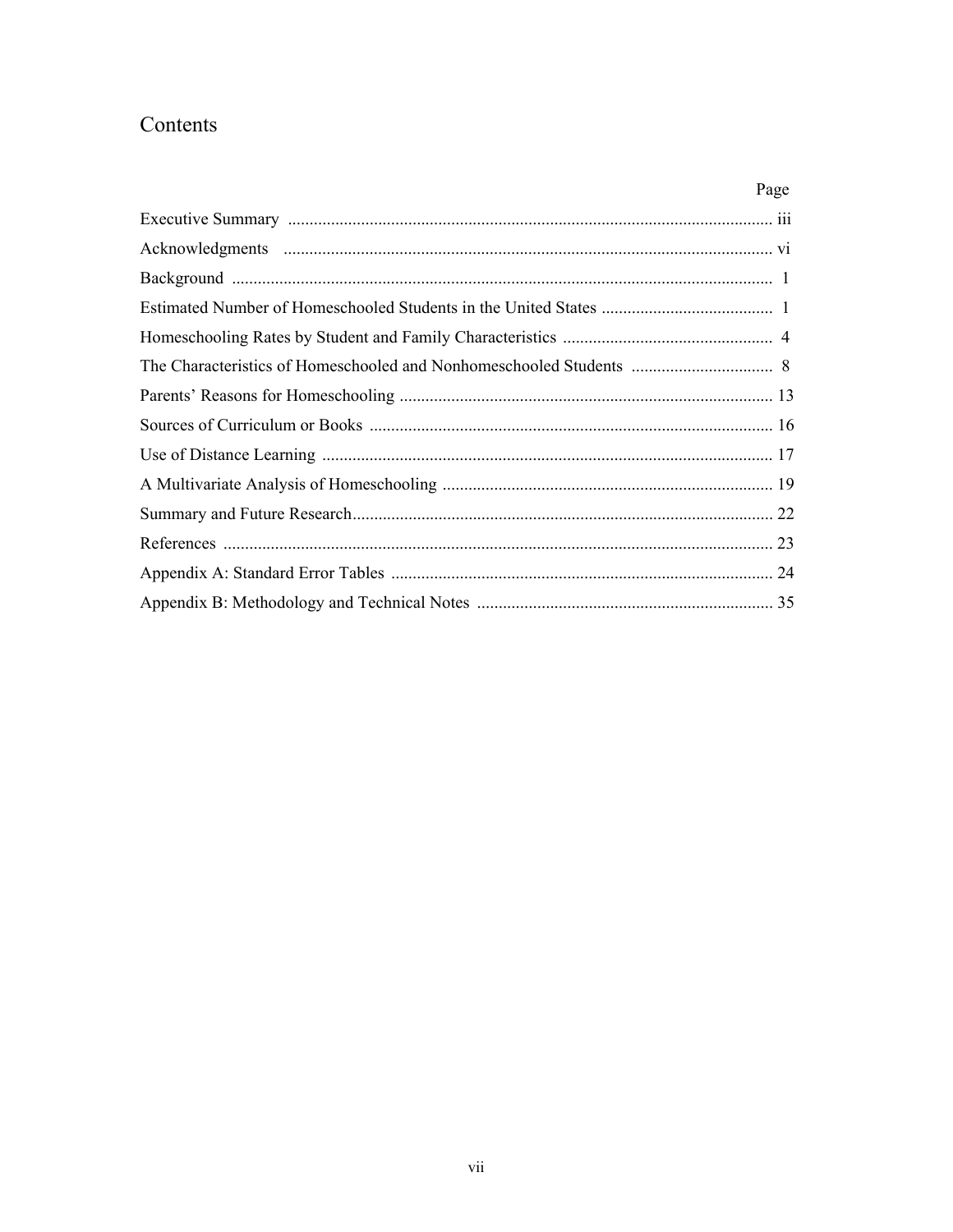# List of Tables

| Table |                                                                                                                                                                                                                                | Page          |
|-------|--------------------------------------------------------------------------------------------------------------------------------------------------------------------------------------------------------------------------------|---------------|
| 1.    | Number and percentage distribution of homeschooled students, ages 5 through 17<br>with a grade equivalent of kindergarten through 12th grade, by school enrollment                                                             | $\mathcal{E}$ |
| 2.    | Number and percentage of homeschooled students, ages 5 through 17 with a<br>grade equivalent of kindergarten through 12th grade, by various characteristics:                                                                   |               |
| 3.    | Percentage distribution of all students, homeschooled students, and<br>nonhomeschooled students, ages 5 through 17 with a grade equivalent of<br>kindergarten through 12th grade, by various characteristics: 1999 and 2003  9 |               |
| 4.    | Number and percentage of homeschooled students whose parents reported<br>particular reasons for homeschooling as being applicable to their situation and as                                                                    |               |
| 5.    | Number and percentage of homeschooled students, ages 5 through 17 with a<br>grade equivalent of kindergarten through 12th grade, whose parents reported                                                                        |               |
| 6.    | Number and percentage of homeschooled students, ages 5 through 17 with a<br>grade equivalent of kindergarten through 12th grade, who engaged in distance                                                                       |               |
| 7.    | Odds ratios for logistic regression analysis of homeschooling on various<br>characteristics, students ages 5 through 17 with a grade equivalent of                                                                             | 20            |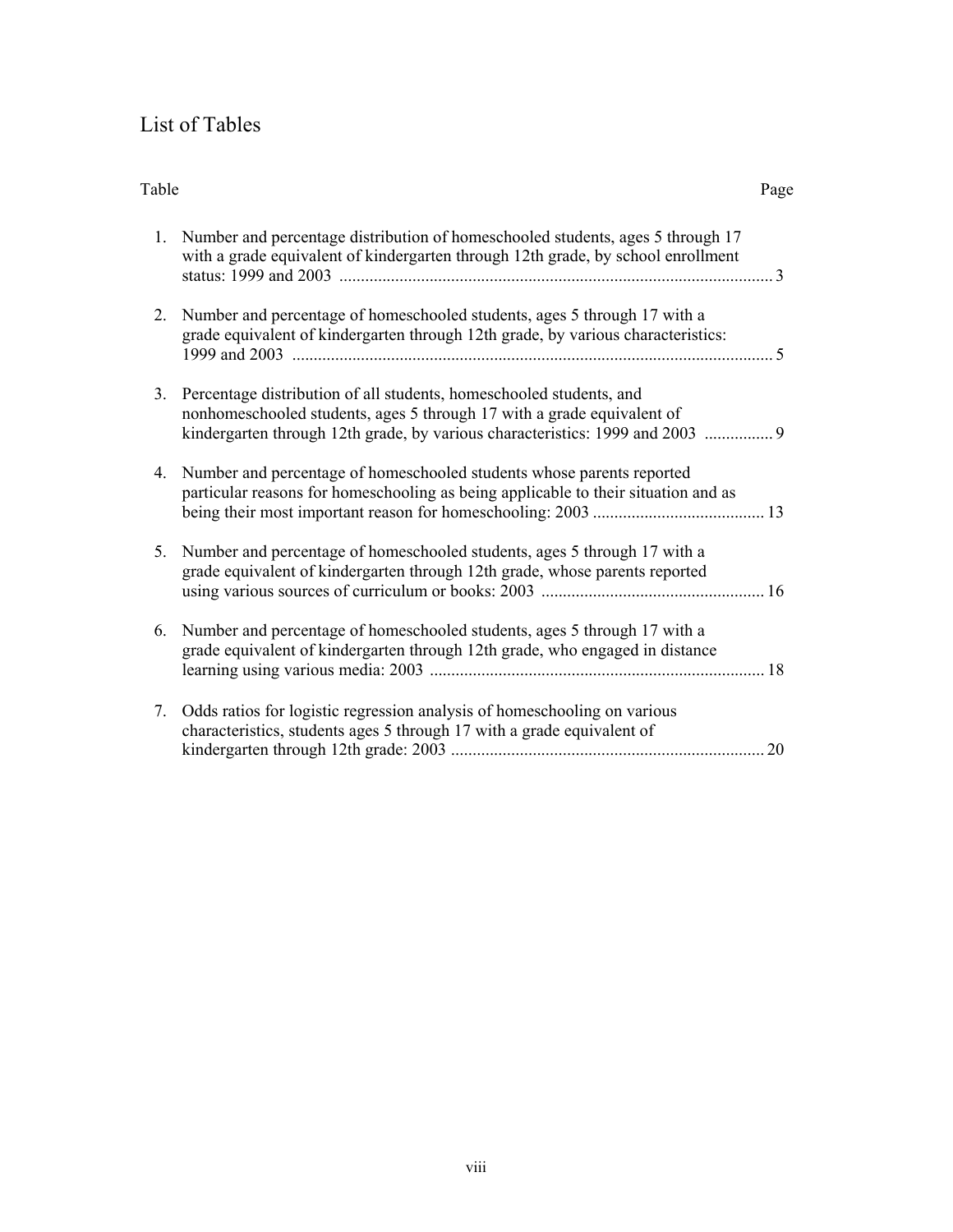# List of Figures

# Figure Page

|    | 1. Estimated number and 95 percent confidence interval for number of<br>homeschooled students, ages 5 through 17 with a grade equivalent of                        |  |
|----|--------------------------------------------------------------------------------------------------------------------------------------------------------------------|--|
|    | 2. Percentage of homeschooled students, ages 5 through 17 with a grade equivalent<br>of kindergarten through 12th grade, whose parents reported various reasons as |  |
| 3. | Percentage of homeschooled students, ages 5 through 17 with a grade equivalent<br>of kindergarten through 12th grade, who engaged in distance learning using       |  |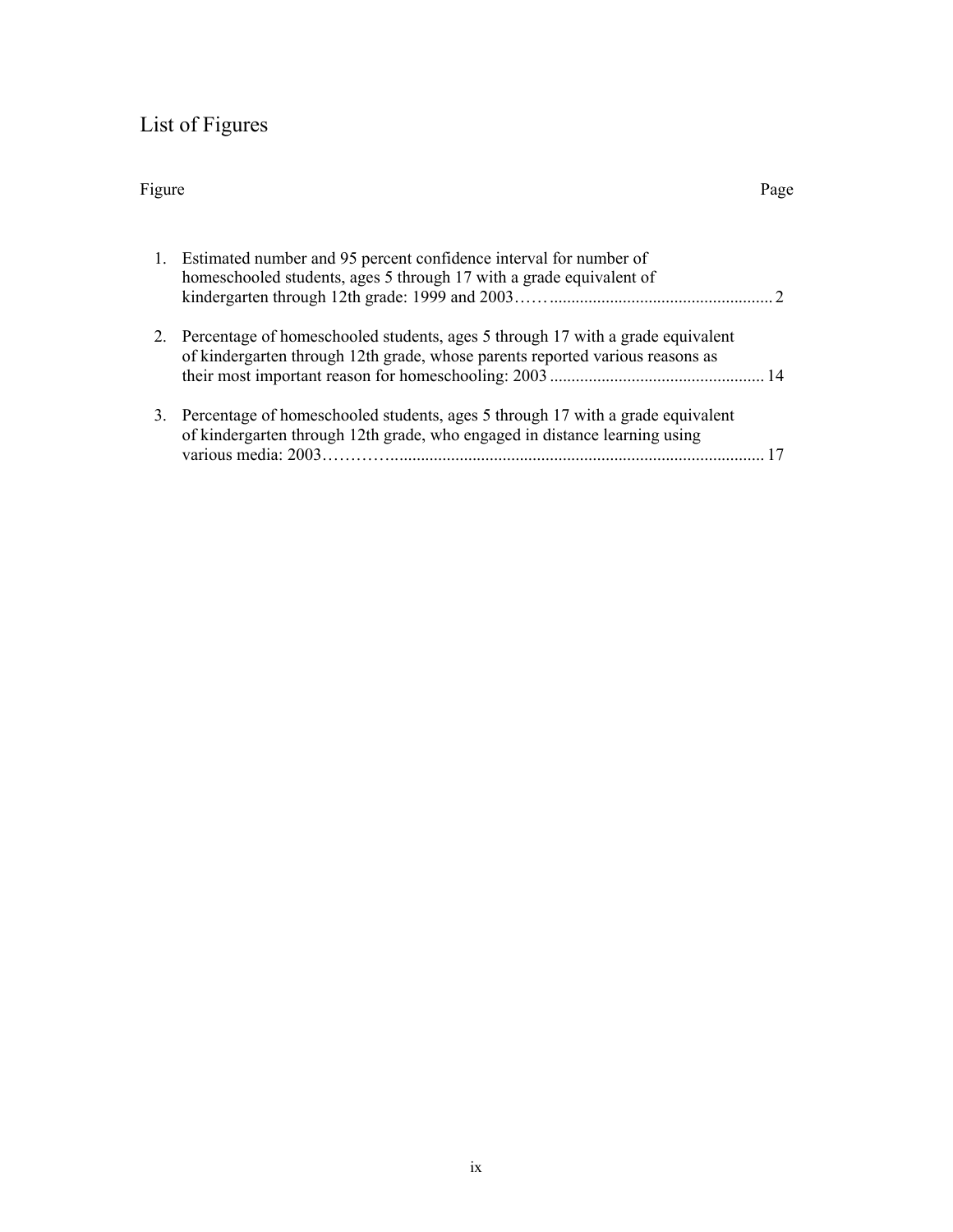# Background

The nationwide household sampling approach undertaken by the National Center for Education Statistics (NCES) was initiated partly in response to the need for consistent empirical information on the prevalence of homeschooling in the United States and the characteristics of these homeschoolers. The household sampling frame utilized by the National Household Education Surveys Program (NHES), although subject to coverage error, avoids many of the problems inherent in the use of incomplete sample frames, such as customers of curricular providers, membership lists, and administrative records of homeschoolers. The NHES is designed to collect data on a wide range of educational indicators and types of students, including, but not limited to homeschooling. Therefore, readers should note that the number of questions asked of homeschoolers and the number of homeschoolers represent only a small portion of the NHES collection. The report based on NCES's first comprehensive survey of homeschoolers nationwide, *Homeschooling in the United States: 1999*, showed approximately 850,000 students nationwide were being homeschooled, representing 1.7 percent of U.S. students ages 5 to 17 in grades K–12. Among other findings the survey showed that the racial composition of homeschoolers differed from that of nonhomeschoolers—75 percent of homeschooled students were White, non-Hispanic, compared with 65 percent of nonhomeschooled students.

# Estimated Number of Homeschooled Students in the United States

Both the number and the proportion of students in the United States who were being homeschooled increased between 1999 and 2003. Approximately 1.1 million students (1,096,000) were being homeschooled in the United States in the spring of 2003, an increase from the estimated 850,000 students who were being homeschooled in the spring of 1999 (Bielick, Chandler, and Broughman 2001) (figure 1 and table 1). In addition, the percentage of the entire student population who were being homeschooled increased from 1.7 percent in 1999 to 2.2 percent in 2003 (table 2).

Estimates in this report are based on interviews conducted with the parents of 11,994 students ages 5 through 17 with a grade equivalent of kindergarten through 12th grade. Of these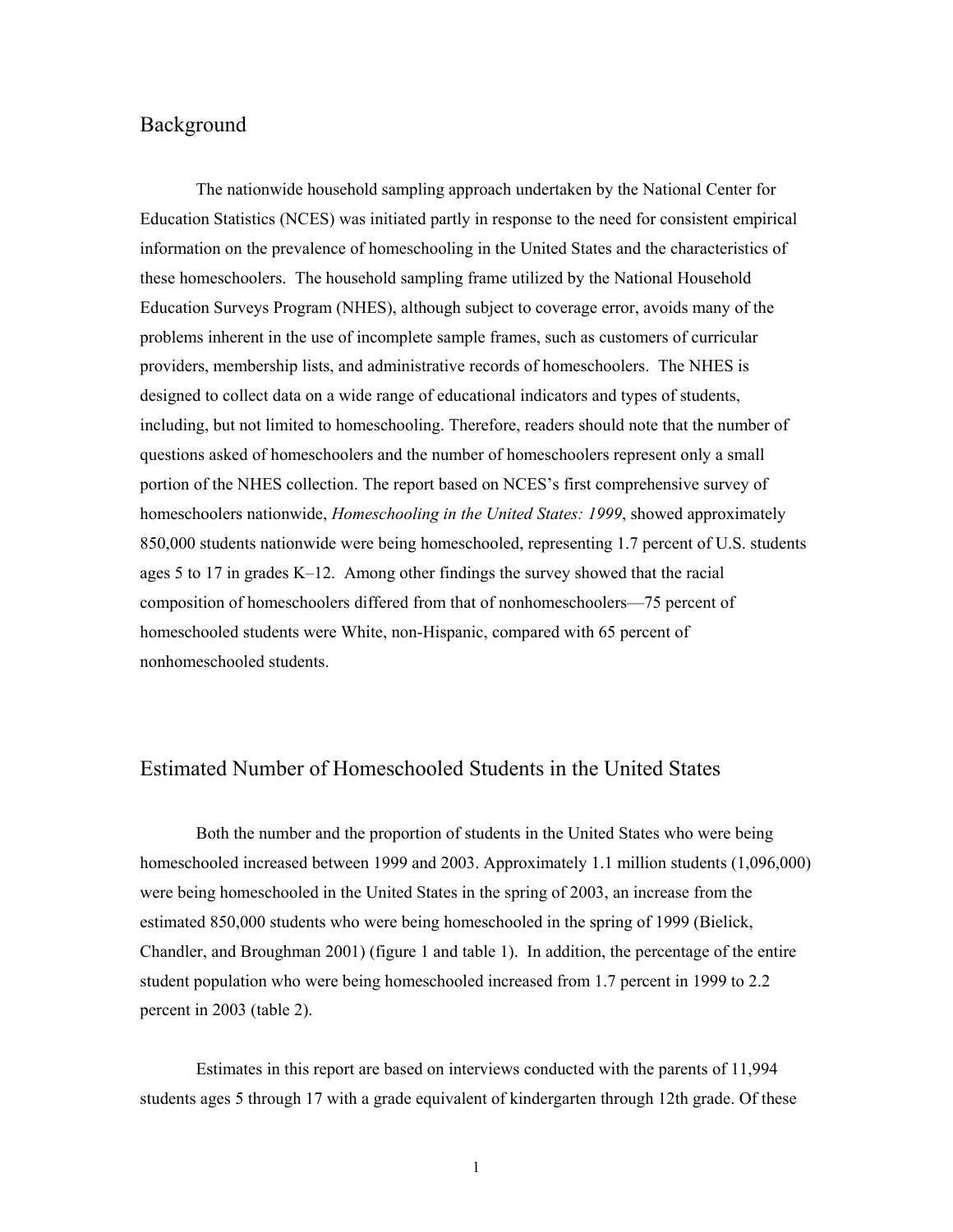students, 239 were homeschooled. All estimates are weighted to approximate population totals. When the sample is weighted, it represents the approximately 50 million students ages 5 through 17 with a grade equivalent of kindergarten through 12th grade in the United States in 2003, 1.1 million of whom are estimated to have been homeschooled.

> Figure 1. Estimated number and 95 percent confidence interval for number of homeschooled students, ages 5 through 17 with a grade equivalent of kindergarten through 12th grade: 1999 and 2003



Number of homeschooled students

NOTE: Excludes students enrolled in public or private school for more than 25 hours a week and students who were homeschooled only because of temporary illness. The numbers in bold are the estimated number of homeschooled students in the United States. The numbers above and below the bolded numbers are the upper and lower boundaries of the 95 percent confidence interval around the estimates.

SOURCE: U.S. Department of Education, National Center for Education Statistics, Parent Survey of the 1999 National Household Education Surveys Program (NHES); Parent and Family Involvement in Education Survey of the 2003 NHES.

As with results from any sample survey, the numbers and percentages discussed in this report are estimates of the actual numbers and percentages of homeschooled students in the population. Although 1,096,000 is the best estimate available from the 2003 NHES, another similar sample survey might produce a different estimate. A 95 percent confidence interval defines a range of values around an estimate, within which 95 percent of the estimates from all possible similar sample surveys are expected to fall. The 95 percent confidence interval for the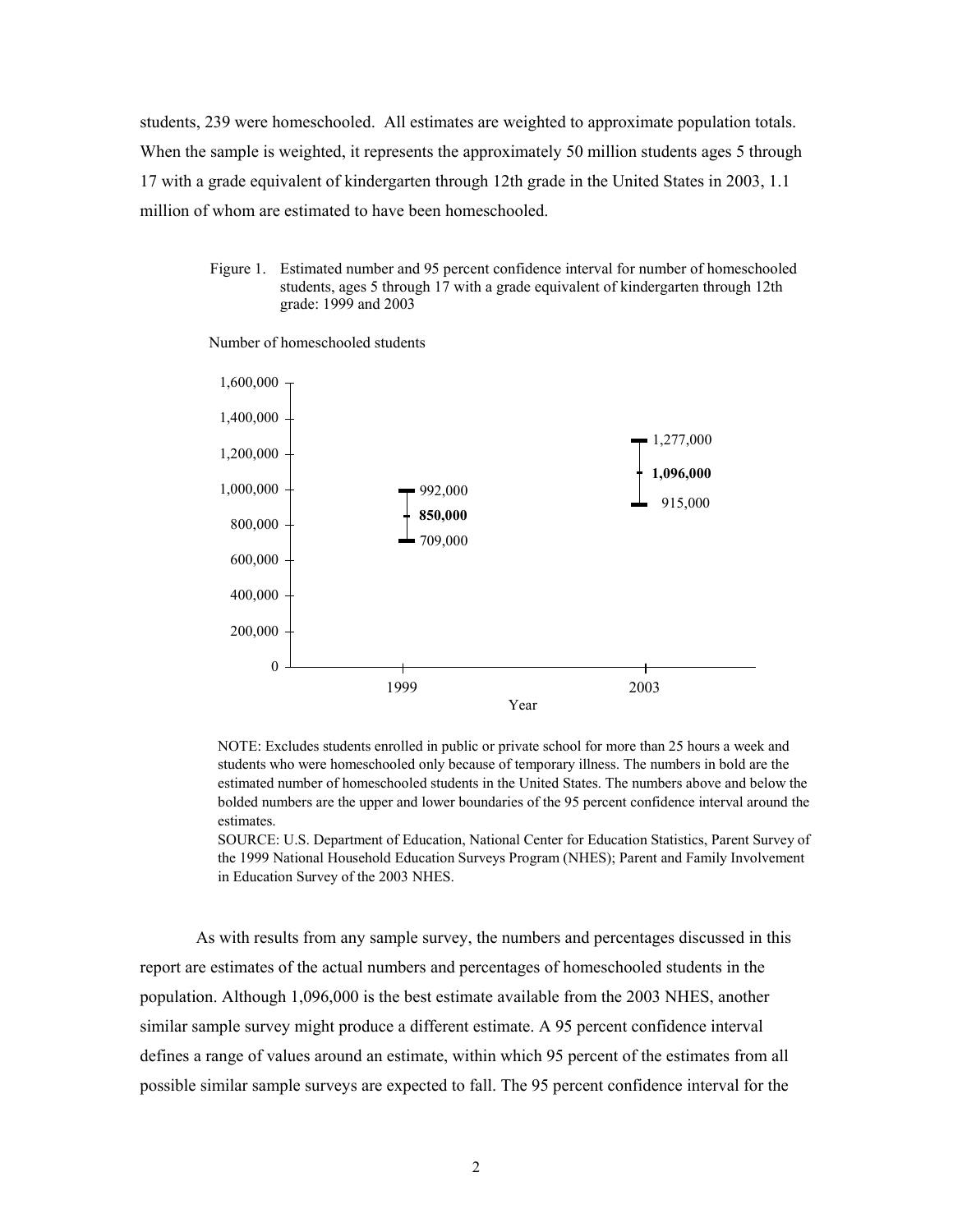number of students who were homeschooled in spring 2003 is 915,000 to 1,277,000. The best estimate provided here, 1,096,000, is the midpoint of that interval. Typically, NHES reports focus on statistically significant differences of at least 5 percentage points. However, this report presents estimates of a low-frequency event, the homeschooling rate, which is the percentage of the student population being homeschooled. Because the homeschooling rate is less than 5 percent for almost all subpopulations, it is not possible to have a difference of greater than 5 percentage points, therefore, all statistically significant differences in the homeschooling rate between subpopulations are discussed.

In this report, homeschoolers include students whose parents reported them as being schooled at home instead of at a public or private school for at least part of their education and if their part-time enrollment in public or private schools did not exceed 25 hours a week. Students who were schooled at home only because of a temporary illness were not included as homeschoolers.<sup>1</sup> As shown in table 1, in both 1999 and 2003, about four out of five homeschoolers (82 percent) were homeschooled only, while about one out of five homeschoolers (18 percent) were enrolled in public or private schools part time.

Table 1. Number and percentage distribution of homeschooled students, ages 5 through 17 with a grade equivalent of kindergarten through 12th grade, by school enrollment status: 1999 and 2003

|                                                 | Homeschooled students |         |           |         |  |  |  |
|-------------------------------------------------|-----------------------|---------|-----------|---------|--|--|--|
| School enrollment status                        | 1999                  |         | 2003      |         |  |  |  |
|                                                 | Number                | Percent | Number    | Percent |  |  |  |
| Total                                           | 850,000               | 100.0   | 1,096,000 | 100.0   |  |  |  |
| Homeschooled only                               | 697,000               | 82.0    | 898,000   | 82.0    |  |  |  |
| Enrolled in school part-time                    | 153,000               | 18.0    | 198,000   | 18.0    |  |  |  |
| Enrolled in school for less than 9 hours a week | 107,000               | 12.6    | 137,000   | 12.5    |  |  |  |
| Enrolled in school for 9 to 25 hours a week     | 46,000                | 5.4     | 61,000    | 5.6     |  |  |  |

NOTE: Excludes students who were enrolled in school for more than 25 hours a week and students who were homeschooled only because of temporary illness. Detail may not sum to totals because of rounding. SOURCE: U.S. Department of Education, National Center for Education Statistics, Parent Survey of the 1999

National Household Education Surveys Program (NHES); Parent and Family Involvement in Education Survey of the 2003 NHES.

 $\overline{a}$ 

 $<sup>1</sup>$  An illness is no longer considered temporary if it lasts 6 months or more.</sup>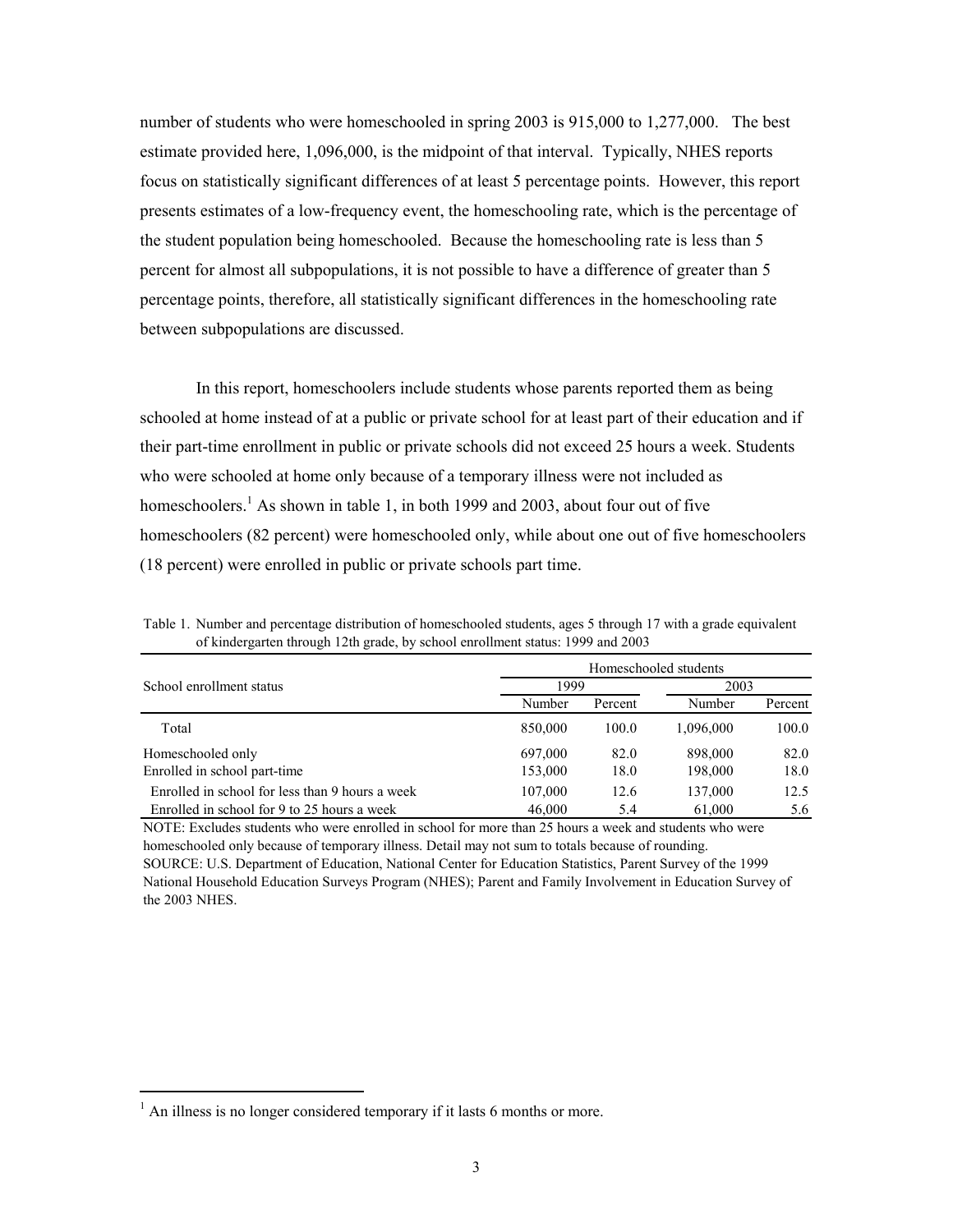# Homeschooling Rates by Student and Family Characteristics

One way to examine homeschooling in the United States is to look at homeschooling rates—percentages of student populations being homeschooled. As discussed above, the overall homeschooling rate in the United States in 2003 was 2.2 percent, which represents an increase from the 1.7 percent homeschooling rate in 1999. In 1999, the percentage of students who were homeschooled varied for different student subpopulations: White students were more likely to be homeschooled than were Black or Hispanic students; students in households with three or more children were more likely to be homeschooled than were students in households with fewer children; students in two-parent households were more likely to be homeschooled than were students in households with one parent or guardian, especially if only one parent in two-parent households was in the labor force; and students who had at least one parent with postsecondary education were more likely to be homeschooled compared to students whose parents' highest educational attainment was a high school diploma or less (Bielick, Chandler, & Broughman 2001).

As shown in table 2, many findings regarding homeschooling rates in 2003 were similar to those found in 1999. In 2003, the homeschooling rate for White students (2.7 percent) was higher than for Black students (1.3 percent) or Hispanic students (0.7 percent). The homeschooling rate for students in households with three or more children in the household (3.1 percent) was higher than for students in households with two children (1.5 percent) or one child (1.4 percent). Students in two-parent households were more likely to be homeschooled than were students in one-parent households (2.5 percent compared to 1.5 percent). In 2003, the homeschooling rate was 5.6 percent for students in two-parent households where only one parent was participating in the labor force. In contrast, the homeschooling rate was 1.1 percent for students in two-parent households where both parents were in the labor force.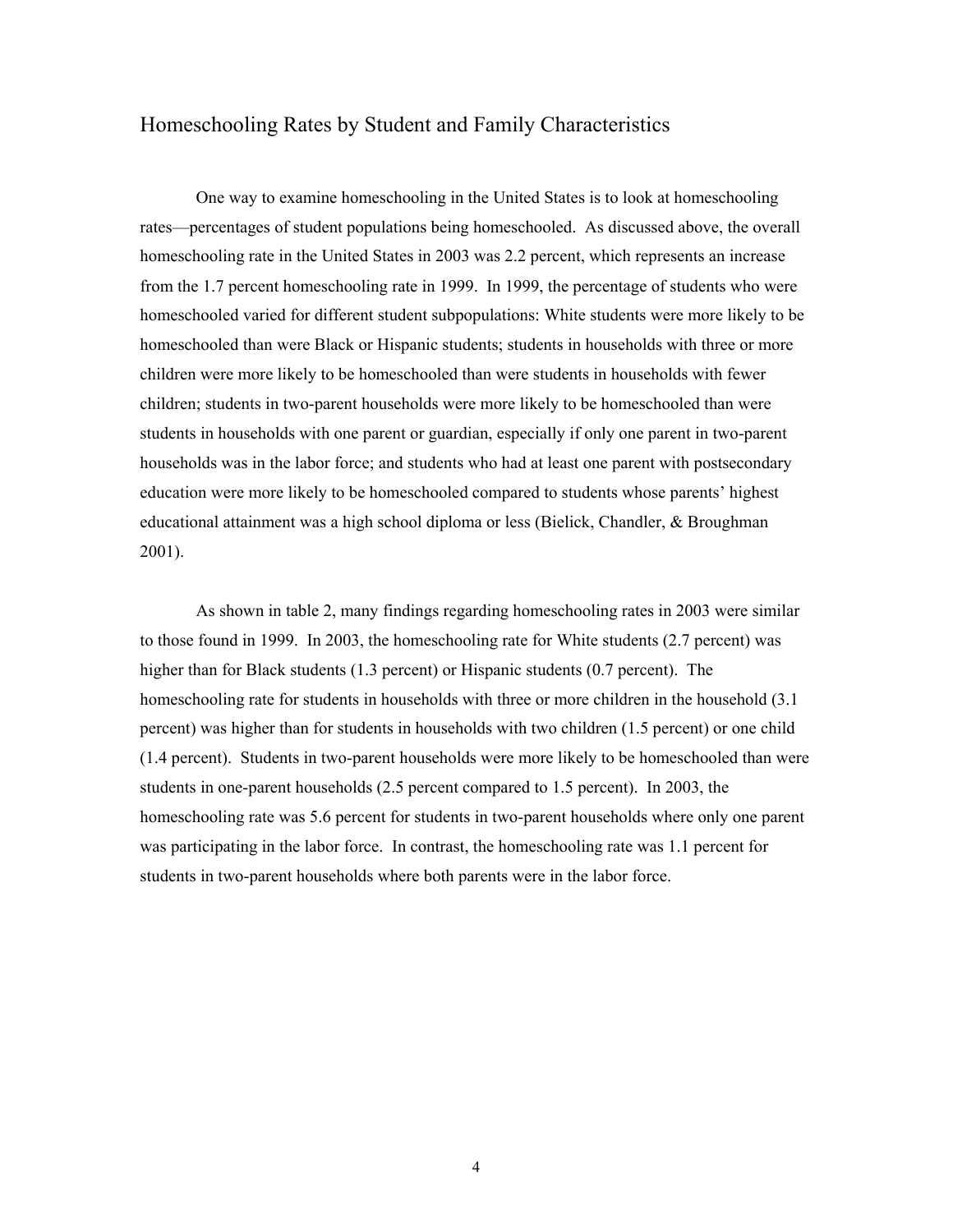|                                              |                       | 1999     |          |                       | 2003      |          |
|----------------------------------------------|-----------------------|----------|----------|-----------------------|-----------|----------|
|                                              |                       | Number   | Percent  |                       | Number    | Percent  |
| Characteristic                               | Number of             | home-    | home-    | Number of             | home-     | home-    |
|                                              | students <sup>1</sup> | schooled | schooled | students <sup>1</sup> | schooled  | schooled |
| Total                                        | 50,188,000            | 850,000  | 1.7      | 50,707,000            | 1,096,000 | 2.2      |
| Grade equivalent <sup>2</sup>                |                       |          |          |                       |           |          |
| $K-5$                                        | 24,428,000            | 428,000  | 1.8      | 24,269,000            | 472,000   | 1.9      |
| Kindergarten                                 | 3,790,000             | 92,000   | 2.4      | 3,643,000             | 98,000    | 2.7      |
| Grades $1-3$                                 | 12,692,000            | 199,000  | 1.6      | 12,098,000            | 214,000   | 1.8      |
| Grades 4-5                                   | 7,946,000             | 136,000  | 1.7      | 8,528,000             | 160,000   | 1.9      |
| Grades 6-8                                   | 11,788,000            | 186,000  | 1.6      | 12,472,000            | 302,000   | 2.4      |
| Grades 9-12                                  | 13,954,000            | 235,000  | 1.7      | 13,958,000            | 315,000   | 2.3      |
| Race/ethnicity                               |                       |          |          |                       |           |          |
| White, non-Hispanic                          | 32,474,000            | 640,000  | 2.0      | 31,584,000            | 843,000   | 2.7      |
| Black, non-Hispanic                          | 8,047,000             | 84,000   | 1.0      | 7,985,000             | 103,000   | 1.3      |
| Hispanic                                     | 7,043,000             | 77,000   | 1.1      | 8,075,000             | 59,000    | 0.7      |
| Other                                        | 2,623,000             | 49,000   | 1.9      | 3,063,000             | 91,000    | 3.0      |
| Sex                                          |                       |          |          |                       |           |          |
| Female                                       | 24,673,000            | 434,000  | 1.8      | 24,888,000            | 527,000   | 2.1      |
| Male                                         | 25,515,000            | 417,000  | 1.6      | 25,819,000            | 569,000   | 2.2      |
| Number of children in the household          |                       |          |          |                       |           |          |
| One child                                    | 8,226,000             | 120,000  | 1.5      | 8,033,000             | 110,000   | 1.4      |
| Two children                                 | 19,883,000            | 207,000  | 1.0      | 20,530,000            | 306,000   | 1.5      |
| Three or more children                       | 22,078,000            | 523,000  | 2.4      | 22,144,000            | 679,000   | 3.1      |
| Number of parents in the household           |                       |          |          |                       |           |          |
| Two parents                                  | 33,007,000            | 683,000  | 2.1      | 35,936,000            | 886,000   | 2.5      |
| One parent                                   | 15,454,000            | 142,000  | 0.9      | 13,260,000            | 196,000   | 1.5      |
| Nonparental guardians                        | 1,727,000             | 25,000   | 1.4      | 1,511,000             | 14,000    | 0.9      |
| Parents' participation in the labor force    |                       |          |          |                       |           |          |
| Two parents-both in labor force              | 22,880,000            | 237,000  | 1.0      | 25,108,000            | 274,000   | 1.1      |
| Two parents-one in labor force               | 9,628,000             | 444,000  | 4.6      | 10,545,000            | 594,000   | 5.6      |
| One parent in labor force                    | 13,907,000            | 98,000   | 0.7      | 12,045,000            | 174,000   | 1.4      |
| No parent in labor force                     | 3,773,000             | 71,000   | 1.9      | 3,008,000             | 54,000    | $1.8\,$  |
| $\overline{1}$ $\overline{1}$ $\overline{1}$ |                       |          |          |                       |           |          |

Table 2. Number and percentage of homeschooled students, ages 5 through 17 with a grade equivalent of kindergarten through 12th grade, by various characteristics: 1999 and 2003

*See notes at end of table.*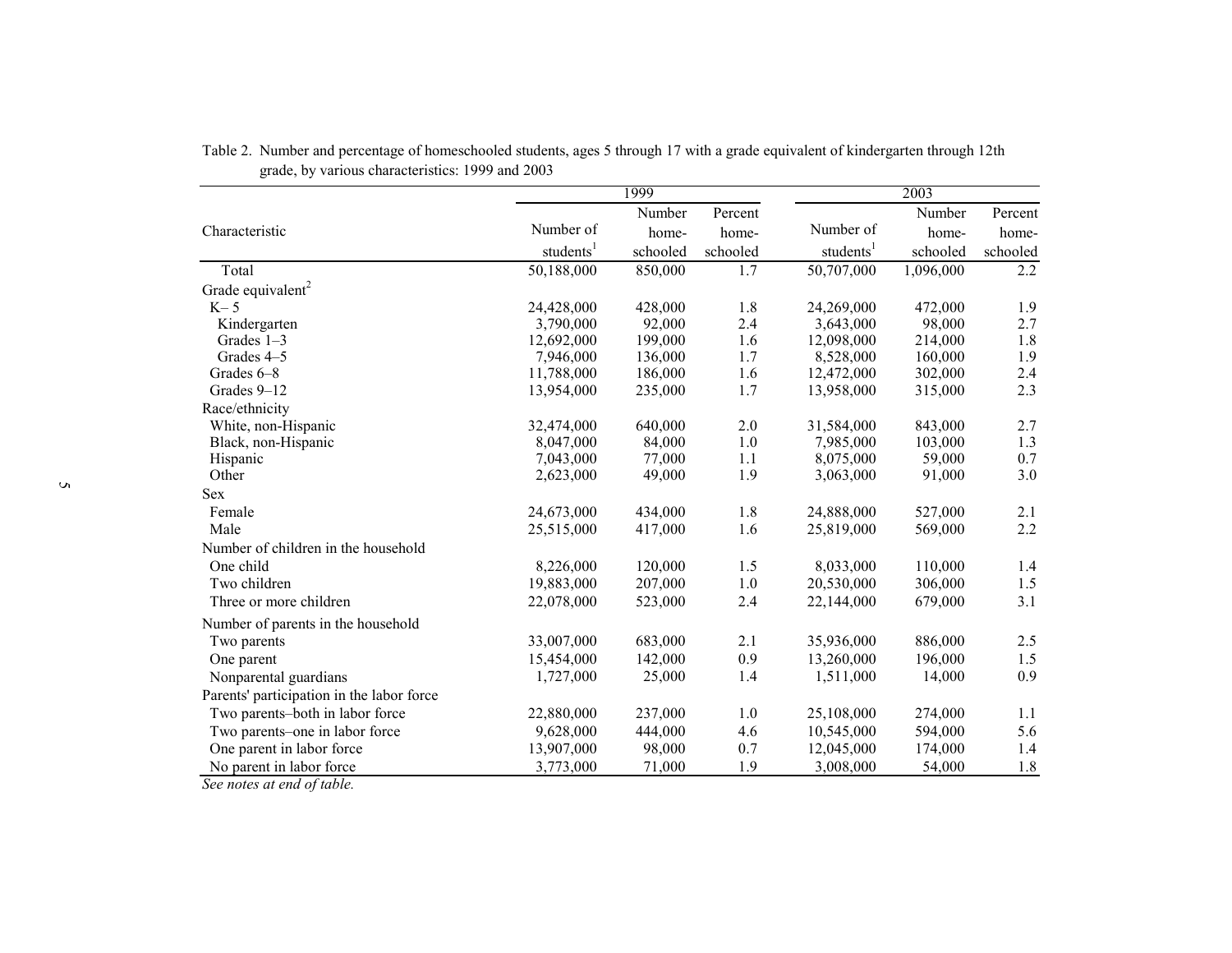|                                         |                                    | 1999                        |                              |                                    | 2003                        |                              |
|-----------------------------------------|------------------------------------|-----------------------------|------------------------------|------------------------------------|-----------------------------|------------------------------|
| Characteristic                          | Number of<br>students <sup>1</sup> | Number<br>home-<br>schooled | Percent<br>home-<br>schooled | Number of<br>students <sup>1</sup> | Number<br>home-<br>schooled | Percent<br>home-<br>schooled |
| Household Income                        |                                    |                             |                              |                                    |                             |                              |
| $$25,000$ or less                       | 16,776,000                         | 262,000                     | 1.6                          | 12,375,000                         | 283,000                     | 2.3                          |
| $25,001 - 50,000$                       | 15,220,000                         | 278,000                     | 1.8                          | 13,220,000                         | 311,000                     | 2.4                          |
| 50,001-75,000                           | 8,576,000                          | 162,000                     | 1.9                          | 10,961,000                         | 264,000                     | 2.4                          |
| 75,001 or more                          | 9,615,000                          | 148,000                     | 1.5                          | 14,150,000                         | 238,000                     | 1.7                          |
| Parents' highest educational attainment |                                    |                             |                              |                                    |                             |                              |
| High school diploma or less             | 18,334,000                         | 160,000                     | 0.9                          | 16,106,000                         | 269,000                     | 1.7                          |
| Voc/tech degree or some college         | 15,177,000                         | 287,000                     | 1.9                          | 16,068,000                         | 338,000                     | 2.1                          |
| Bachelor's degree                       | 8,269,000                          | 213,000                     | 2.6                          | 9,798,000                          | 274,000                     | 2.8                          |
| Graduate/professional school            | 8,407,000                          | 190,000                     | 2.3                          | 8,734,000                          | 215,000                     | 2.5                          |
| Urbanicity <sup>3</sup>                 |                                    |                             |                              |                                    |                             |                              |
| Urban                                   | 37,415,000                         | 575,000                     | 1.5                          | 40,180,000                         | 794,000                     | 2.0                          |
| Rural                                   | 12,773,000                         | 275,000                     | 2.2                          | 10,527,000                         | 302,000                     | 2.9                          |
| Region                                  |                                    |                             |                              |                                    |                             |                              |
| Northeast                               | 10,220,000                         | 114,000                     | 1.1                          | 9,220,000                          | 168,000                     | 1.8                          |
| South                                   | 17,366,000                         | 355,000                     | 2.0                          | 17,232,000                         | 445,000                     | 2.6                          |
| Midwest                                 | 12,040,000                         | 166,000                     | 1.4                          | 11,949,000                         | 238,000                     | 2.0                          |
| West                                    | 10,560,000                         | 215,000                     | 2.0                          | 12,305,000                         | 245,000                     | 2.0                          |

Table 2. Number and percentage of homeschooled students, ages 5 through 17 with a grade equivalent of kindergarten through 12th grade, by various characteristics: 1999 and 2003—continued

<sup>1</sup> Number of students refers to all students in public and private schools and homeschooled students.

 $2^2$  Students whose grade-equivalent was "ungraded" were excluded from the grade analysis. The percent of students with an "ungraded" grade equivalent was 0.02 percent in 2003 and 0.03 percent in 1999.

<sup>3</sup> Urbanicity is based on a U.S. Census classification of places. Urban is a place with at least 50,000 people. Rural is a place not classifed as urban.

NOTE: Detail may not sum to totals because of rounding. Number and percent of homeschoolers excludes students who were enrolled in school for more than 25 hours a week and students who were homeschooled due to a temporary illness.

SOURCE: U.S. Department of Education, National Center for Education Statistics, Parent Survey of the 1999 National Household Education Surveys Program (NHES); Parent and Family Involvement in Education Survey of the 2003 NHES.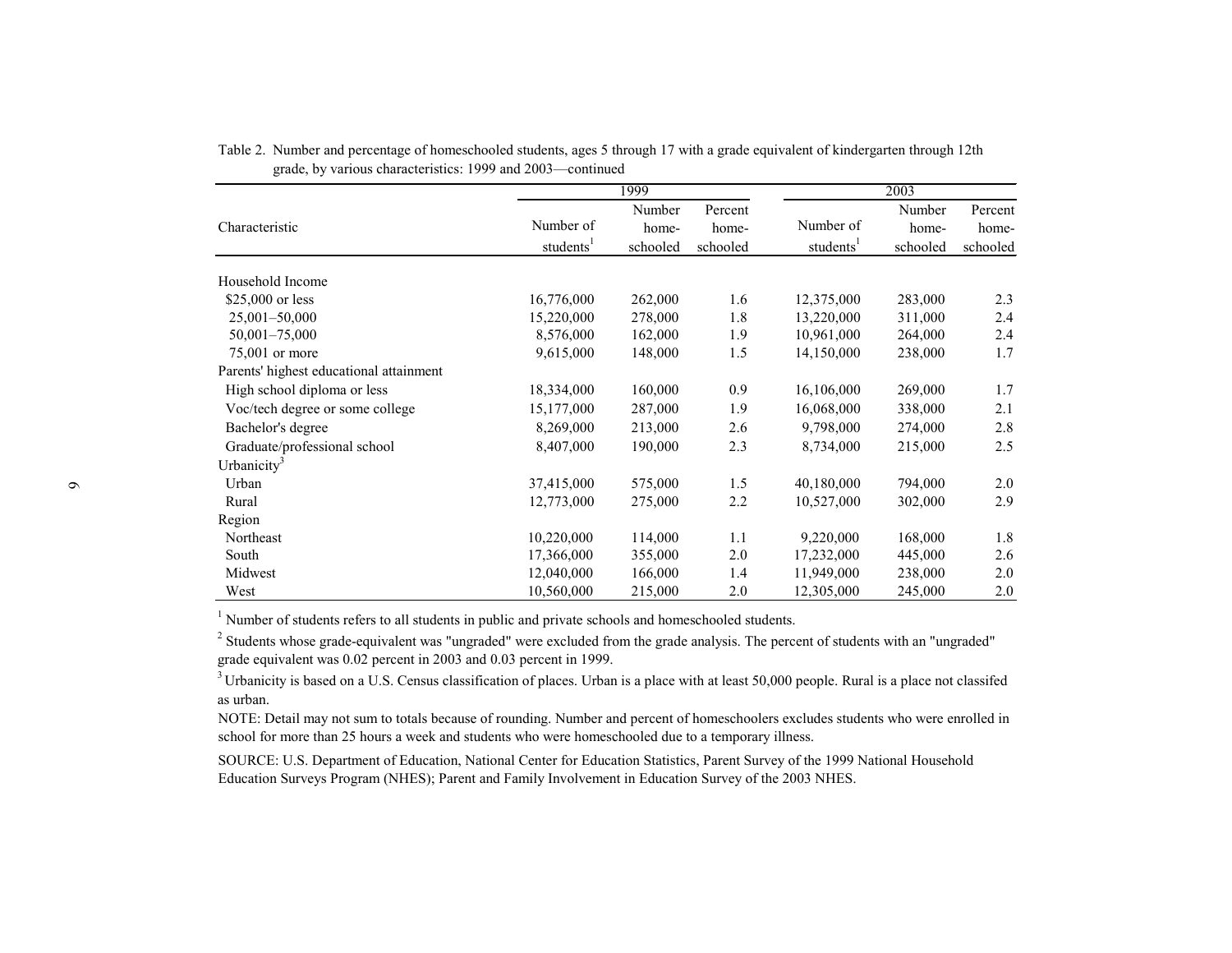Only a handful of subpopulations demonstrated a change in homeschooling rate between 1999 and 2003 that were measurably different. The homeschooling rate for students with parents whose highest educational attainment was a high school diploma or less increased from 0.9 percent in 1999 to 1.7 percent in 2003. Other subpopulations that demonstrated an increase in homeschooling between 1999 and 2003 were White, non-Hispanic students (an increase from 2.0 percent to 2.7 percent), students in grades 6 through 8 (an increase from 1.6 percent to 2.4 percent), and students in single-parent households where the parent was in the labor force (an increase from 0.7 percent to 1.4 percent).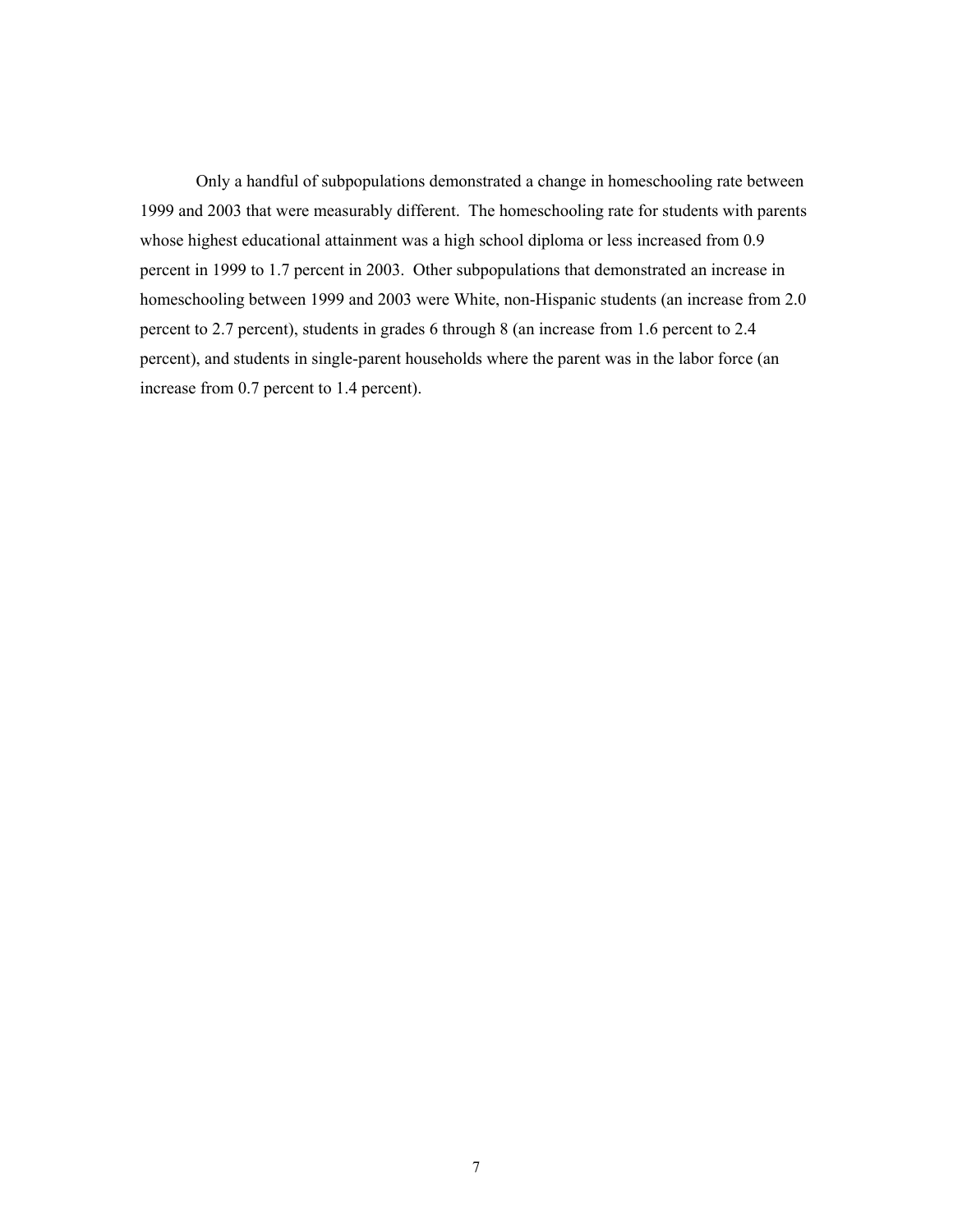# The Characteristics of Homeschooled and Nonhomeschooled Students

Another way to examine how student, family, and household characteristics are related to homeschooling is to compare the characteristics of homeschooled students to different populations of students. Data from the Parent Survey of the 1999 NHES showed that characteristics of the homeschooled population differed from those of the non-homeschooled population. In 1999, compared to nonhomeschooled students, homeschooled students were more likely to be White, to have families with three or more children in the household, to have two parents (especially when only one parent was in the labor force), and to have parents whose highest level of educational attainment was a bachelor's degree or higher. In 1999, compared to nonhomeschooled students, homeschooled students were less likely to be Black, to be Hispanic, to be in a three-or-more-child family, and to have parents whose highest level of educational attainment was a high school diploma or less (Bielick, Chandler, and Broughman 2001).

Table 3 provides a comparison of homeschoolers to non-homeschoolers, both public schooled students and private schooled students, by student, family, and household characteristics. Most of the percentage distributions of homeschooled students among the characteristics listed in table 3 are not detectably different between 1999 and 2003; therefore the following discussion focuses on 2003 data. Homeschooled students are a unique subset of the entire student population, and there are a number of ways that the characteristics of homeschooled students differed from both public and private schooled students in 2003.

# **Students' grade or grade equivalent**

No differences were detected between the percentage distributions of homeschooled students and public schooled students across grade; however private schooled students were more likely than homeschooled students and public schooled students to be in kindergarten through grade 5.

## **Students' race/ethnicity and sex**

In 2003, homeschooled students were more likely to be White (77 percent) and less likely to be Black (9 percent) than were public schooled students (61 and 16 percent, respectively). Homeschooled students were less likely to be Hispanic (5 percent) than either public or private schooled students (17 and 10 percent, respectively).

8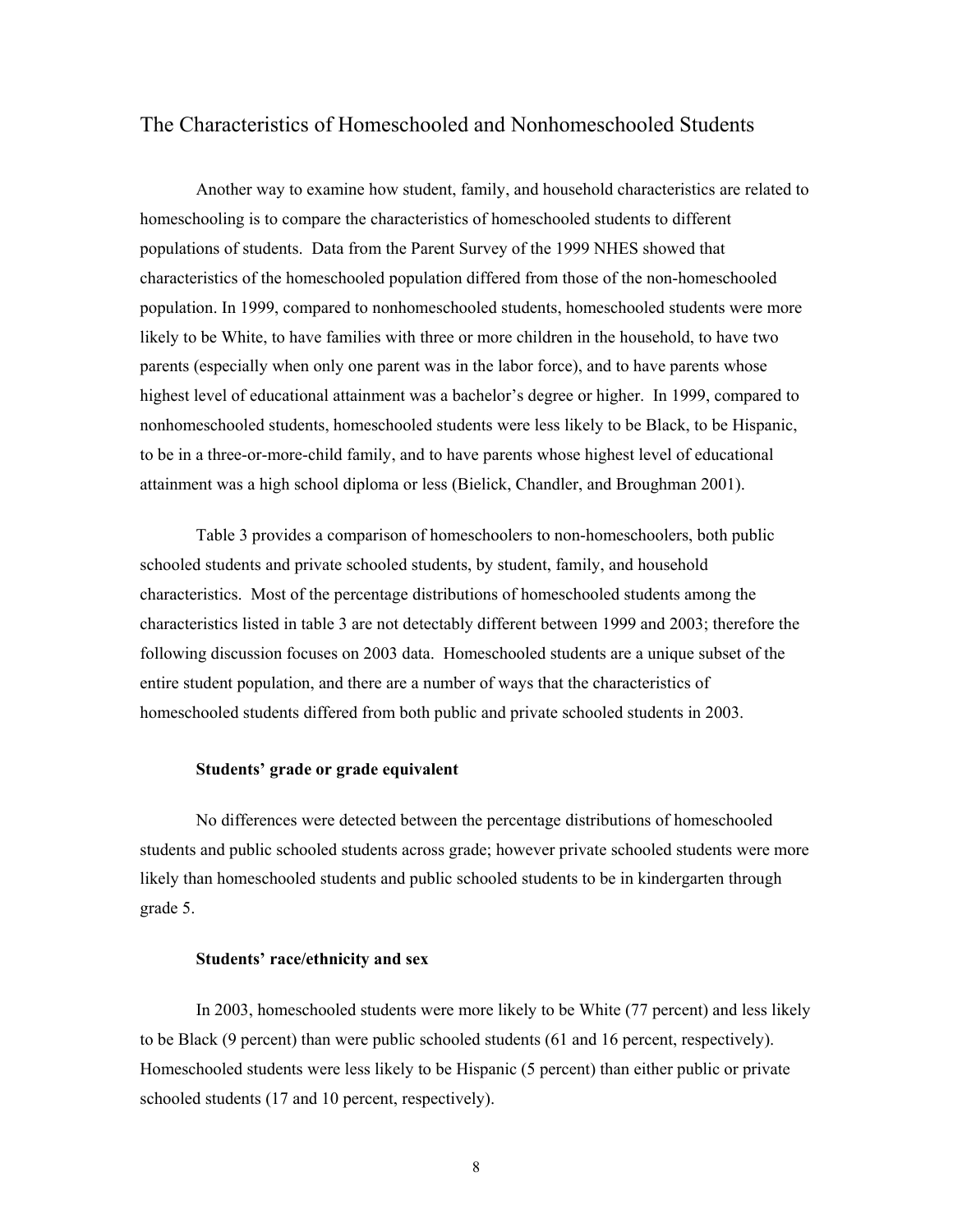|                                           |          | 1999                  |          |          |          | 2003                  |          |          |
|-------------------------------------------|----------|-----------------------|----------|----------|----------|-----------------------|----------|----------|
| Characteristic                            | All      | Home-                 | Public   | Private  | All      | Home-                 | Public   | Private  |
|                                           | students | schooled <sup>1</sup> | schooled | schooled | students | schooled <sup>1</sup> | Schooled | schooled |
| Total                                     | 100.0    | 100.0                 | 100.0    | 100.0    | 100.0    | 100.0                 | 100.0    | 100.0    |
| Grade equivalent <sup>2</sup>             |          |                       |          |          |          |                       |          |          |
| $K-5$                                     | 48.7     | 50.4                  | 47.8     | 56.6     | 47.9     | 43.3                  | 47.4     | 52.4     |
| Kindergarten                              | 7.6      | 10.8                  | 7.0      | 12.1     | 7.2      | 9.0                   | 7.0      | 8.6      |
| Grades 1-3                                | 25.3     | 23.5                  | 25.1     | 27.5     | 23.9     | 19.7                  | 23.6     | 26.8     |
| Grades 4-5                                | 15.8     | 16.0                  | 15.7     | 17.0     | 16.8     | 14.7                  | 16.8     | 17.1     |
| Grades 6-8                                | 23.5     | 21.9                  | 23.7     | 22.4     | 24.6     | 27.8                  | 24.7     | 23.2     |
| Grades 9-12                               | 27.8     | 27.7                  | 28.6     | 20.9     | 27.5     | 28.9                  | 27.9     | 24.3     |
| Race/ethnicity                            |          |                       |          |          |          |                       |          |          |
| White, non-Hispanic                       | 64.7     | 75.3                  | 63.1     | 76.8     | 62.3     | 77.0                  | 60.9     | 70.5     |
| Black, non-Hispanic                       | 16.0     | 9.9                   | 16.8     | 10.0     | 15.7     | 9.4                   | 16.3     | 12.7     |
| Hispanic                                  | 14.0     | 9.1                   | 14.9     | 7.3      | 15.9     | 5.3                   | 16.9     | 10.5     |
| Other                                     | 5.2      | 5.8                   | 5.2      | 5.8      | 6.0      | 8.3                   | 5.9      | 6.3      |
| <b>Sex</b>                                |          |                       |          |          |          |                       |          |          |
| Female                                    | 49.2     | 51.0                  | 48.9     | 50.7     | 49.1     | 48.1                  | 49.1     | 49.4     |
| Male                                      | 50.8     | 49.0                  | 51.1     | 49.3     | 50.9     | 51.9                  | 50.9     | 50.6     |
| Number of children in the household       |          |                       |          |          |          |                       |          |          |
| One child                                 | 16.4     | 14.1                  | 16.3     | 17.8     | 15.8     | 10.1                  | 15.8     | 17.0     |
| Two children                              | 39.6     | 24.4                  | 39.9     | 39.6     | 40.5     | 28.0                  | 40.6     | 42.4     |
| Three or more children                    | 44.0     | 61.6                  | 43.8     | 42.6     | 43.7     | 62.0                  | 43.6     | 40.6     |
| Number of parents in the household        |          |                       |          |          |          |                       |          |          |
| Two parents                               | 65.8     | 80.4                  | 64.4     | 75.6     | 70.9     | 80.8                  | 69.5     | 80.0     |
| One parent                                | 30.8     | 16.7                  | 32.0     | 22.7     | 26.2     | 17.9                  | 27.3     | 18.4     |
| Nonparental guardians                     | 3.4      | 2.9                   | 3.6      | 1.7      | 3.0      | 1.3                   | 3.2      | 1.6      |
| Parents' participation in the labor force |          |                       |          |          |          |                       |          |          |
| Two parents-both in labor force           | 45.6     | 27.9                  | 45.5     | 49.5     | 49.5     | 25.0                  | 49.3     | 56.3     |
| Two parents-one in labor force            | 19.2     | 52.2                  | 17.9     | 25.2     | 20.8     | 54.2                  | 19.7     | 22.9     |
| One parent in labor force                 | 27.7     | 11.6                  | 28.8     | 20.4     | 23.8     | 15.9                  | 24.7     | 17.4     |
| No parent in labor force                  | 7.5      | 8.3                   | 7.8      | 4.9      | 5.9      | 4.9                   | 6.3      | 3.4      |

Table 3. Percentage distribution of all students, homeschooled students, and nonhomeschooled students, ages 5 through 17 with a grade equivalent of kindergarten through 12th grade, by various characteristics: 1999 and 2003

*See notes at end of table.*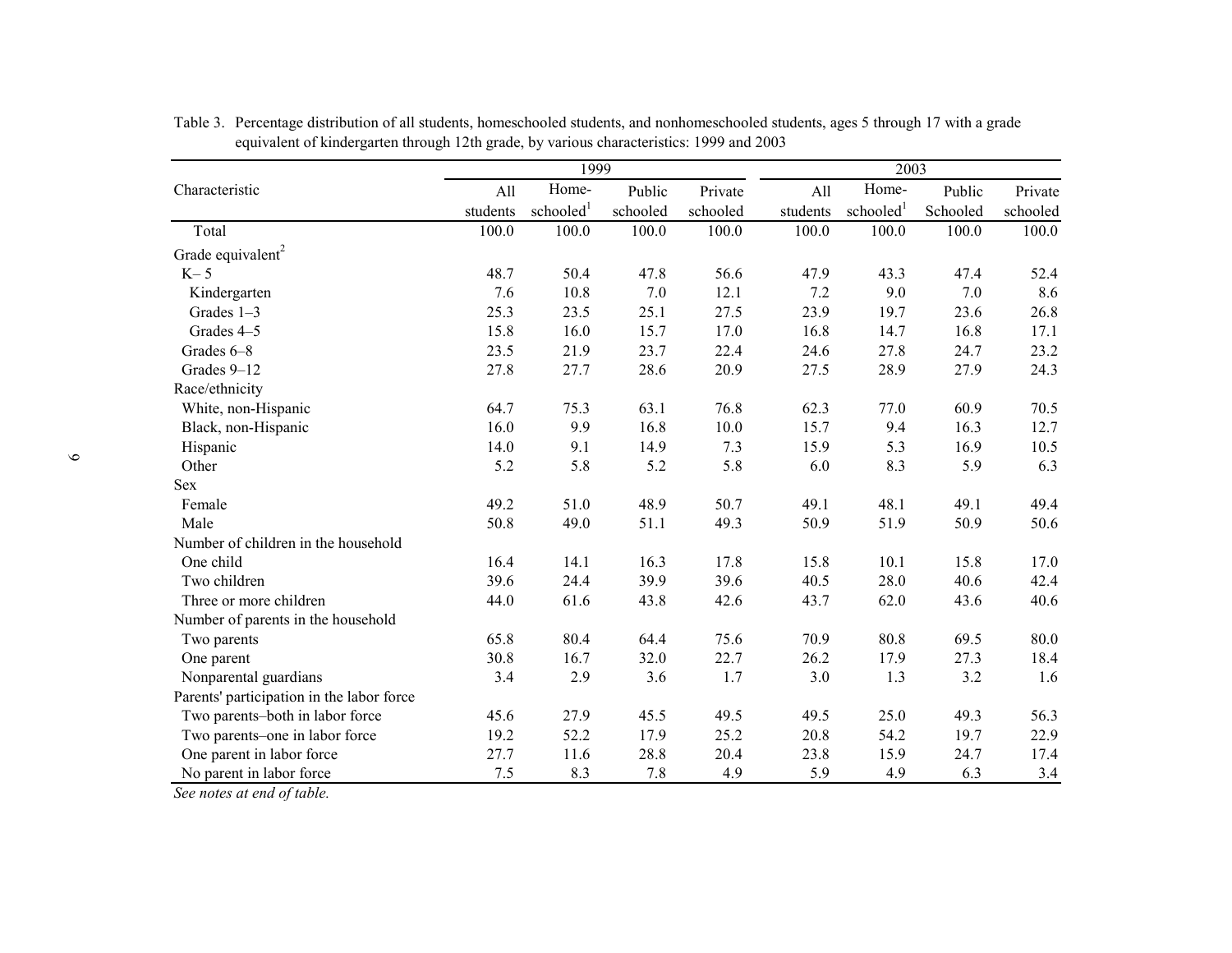|                                         |                 | 1999                           |                    |                     | 2003            |                                |                    |                     |
|-----------------------------------------|-----------------|--------------------------------|--------------------|---------------------|-----------------|--------------------------------|--------------------|---------------------|
| Characteristic                          | All<br>students | Home-<br>schooled <sup>1</sup> | Public<br>schooled | Private<br>schooled | All<br>students | Home-<br>schooled <sup>1</sup> | Public<br>Schooled | Private<br>schooled |
|                                         |                 |                                |                    |                     |                 |                                |                    |                     |
| Household Income                        |                 |                                |                    |                     |                 |                                |                    |                     |
| \$25,000 or less                        | 33.4            | 30.9                           | 35.6               | 14.8                | 24.4            | 25.8                           | 26.2               | 9.4                 |
| $25,001 - 50,000$                       | 30.3            | 32.7                           | 30.6               | 27.5                | 26.1            | 28.4                           | 26.9               | 18.5                |
| $50,001 - 75,000$                       | 17.1            | 19.1                           | 16.8               | 19.4                | 21.6            | 24.1                           | 21.5               | 22.1                |
| 75,001 or more                          | 19.2            | 17.4                           | 17.0               | 38.3                | 27.9            | 21.7                           | 25.3               | 50.0                |
| Parents' highest educational attainment |                 |                                |                    |                     |                 |                                |                    |                     |
| High school diploma or less             | 36.5            | 18.9                           | 39.0               | 17.8                | 31.8            | 24.5                           | 34.2               | 13.1                |
| Voc/tech degree or some college         | 30.2            | 33.7                           | 31.0               | 23.2                | 31.7            | 30.8                           | 32.6               | 24.5                |
| Bachelor's degree                       | 16.5            | 25.1                           | 15.2               | 26.6                | 19.3            | 25.0                           | 17.8               | 30.9                |
| Graduate/professional school            | 16.8            | 22.3                           | 14.9               | 32.4                | 17.2            | 19.6                           | 15.4               | 31.5                |
| Urbanicity <sup>3</sup>                 |                 |                                |                    |                     |                 |                                |                    |                     |
| Urban                                   | 74.5            | 67.6                           | 73.2               | 87.2                | 79.2            | 72.4                           | 77.9               | 91.1                |
| Rural                                   | 25.5            | 32.4                           | 26.8               | 12.8                | 20.8            | 27.6                           | 22.1               | 8.9                 |
| Region                                  |                 |                                |                    |                     |                 |                                |                    |                     |
| Northeast                               | 20.4            | 13.4                           | 19.9               | 25.8                | 18.2            | 15.3                           | 17.4               | 24.8                |
| South                                   | 34.6            | 41.8                           | 34.7               | 32.2                | 34.0            | 40.6                           | 34.8               | 26.3                |
| Midwest                                 | 24.0            | 19.5                           | 23.8               | 26.2                | 23.6            | 21.8                           | 22.8               | 30.2                |
| West                                    | 21.0            | 25.3                           | 21.5               | 15.8                | 24.3            | 22.3                           | 25.0               | 18.7                |

Table 3. Percentage distribution of all students, homeschooled students, and nonhomeschooled students, ages 5 through 17 with a grade equivalent of kindergarten through 12th grade, by various characteristics: 1999 and 2003—continued

 $\overline{1}$  Excludes students who were enrolled in school for more than 25 hours a week and students who were homeschooled due to a temporary illness.

<sup>2</sup> Students whose grade-equivalent was "ungraded" were excluded from the grade analysis. The percent of students with an "ungraded" grade equivalent was 0.02 percent in 2003 and 0.03 percent in 1999.

<sup>3</sup> Urbanicity is based on a U.S. Census classification of places. Urban is a place with at least 50,000 people. Rural is a place not classifed as urban.

NOTE: Detail may not sum to totals because of rounding.

SOURCE: U.S. Department of Education, National Center for Education Statistics, Parent Survey of the 1999 National Household Education Surveys Program (NHES); Parent and Family Involvement in Education Survey of the 2003 NHES.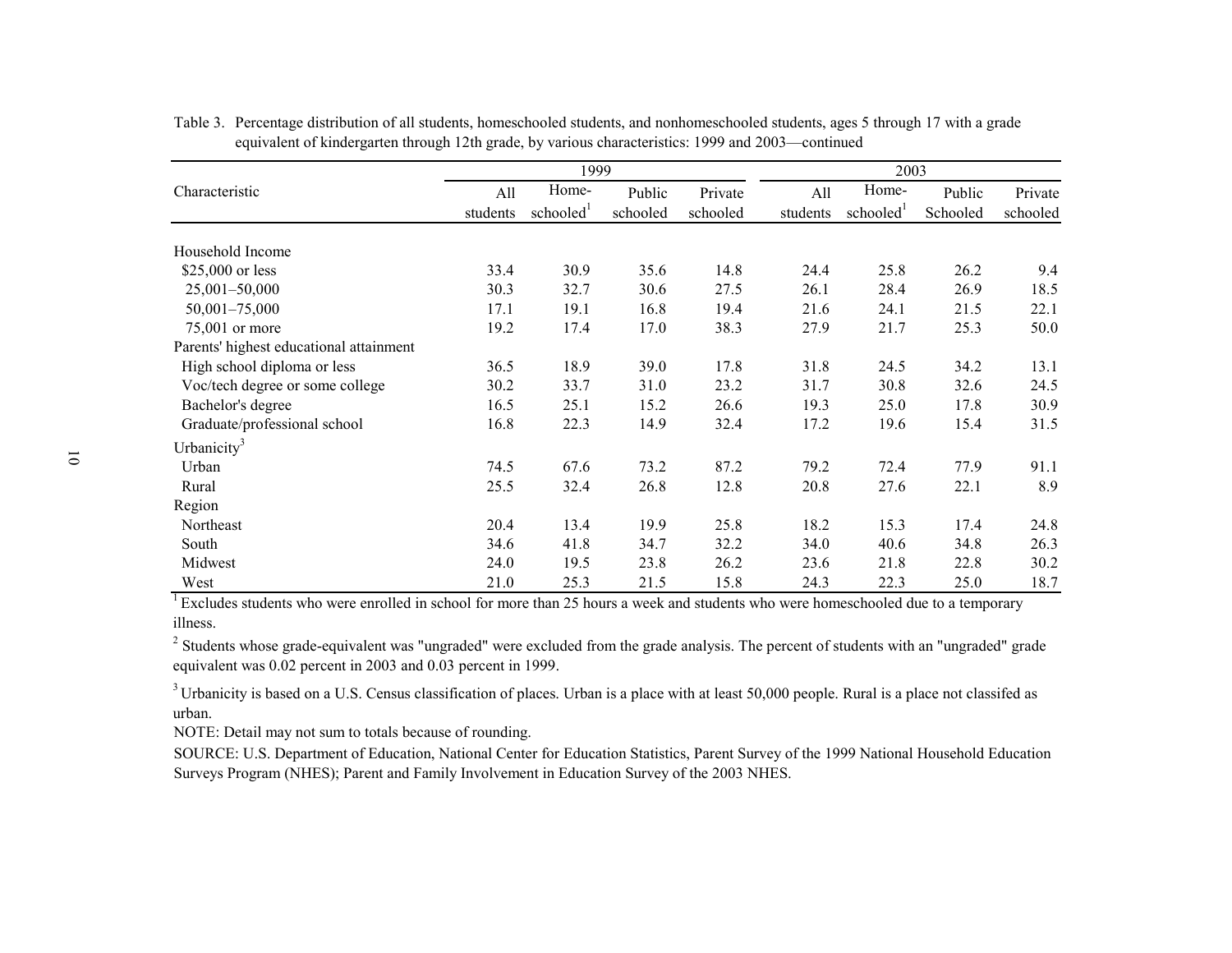Female and male students were equally represented among the homeschool, public schooled, and private schooled populations.

## **Number of children living in the household**

In 2003, homeschooled students were more likely than public or private schooled students to be living in families with three or more children (62 percent compared to 44 and 41 percent, respectively). Compared to public or private schooled students, homeschooled students were less likely to be an only child in the household or to be in a household with two children.

### **Number of parents living in the household**

Homeschooled students and private schooled students were more likely than public schooled students to live in two-parent households (81 percent and 80 percent, compared with 69 percent, respectively) and less likely to live in single-parent households (18 percent for both homeschooled and private schooled students, compared with 27 percent for public schooled students).

#### **Parents' labor force participation**

Homeschooled students were more likely than public and private schooled students to have only one of two parents in the labor force. Fifty-four percent of homeschooled students lived in two-parent families where one parent was not in the labor force, compared to 23 percent of private schooled students and 20 percent of public schooled students. Conversely, about 25 percent of homeschooled students lived in two-parent families where both parents were in the labor force, compared to 56 percent of private schooled students and 49 percent of public schooled students. Homeschooled and private schooled students were less likely than public schooled students to live in one-parent homes where the parent was in the labor force (16 and 17 percent compared to 25 percent).

## **Household income**

Both homeschooled students and public schooled students were less likely than private schooled students to be part of households with annual incomes above \$75,000 and more likely to

11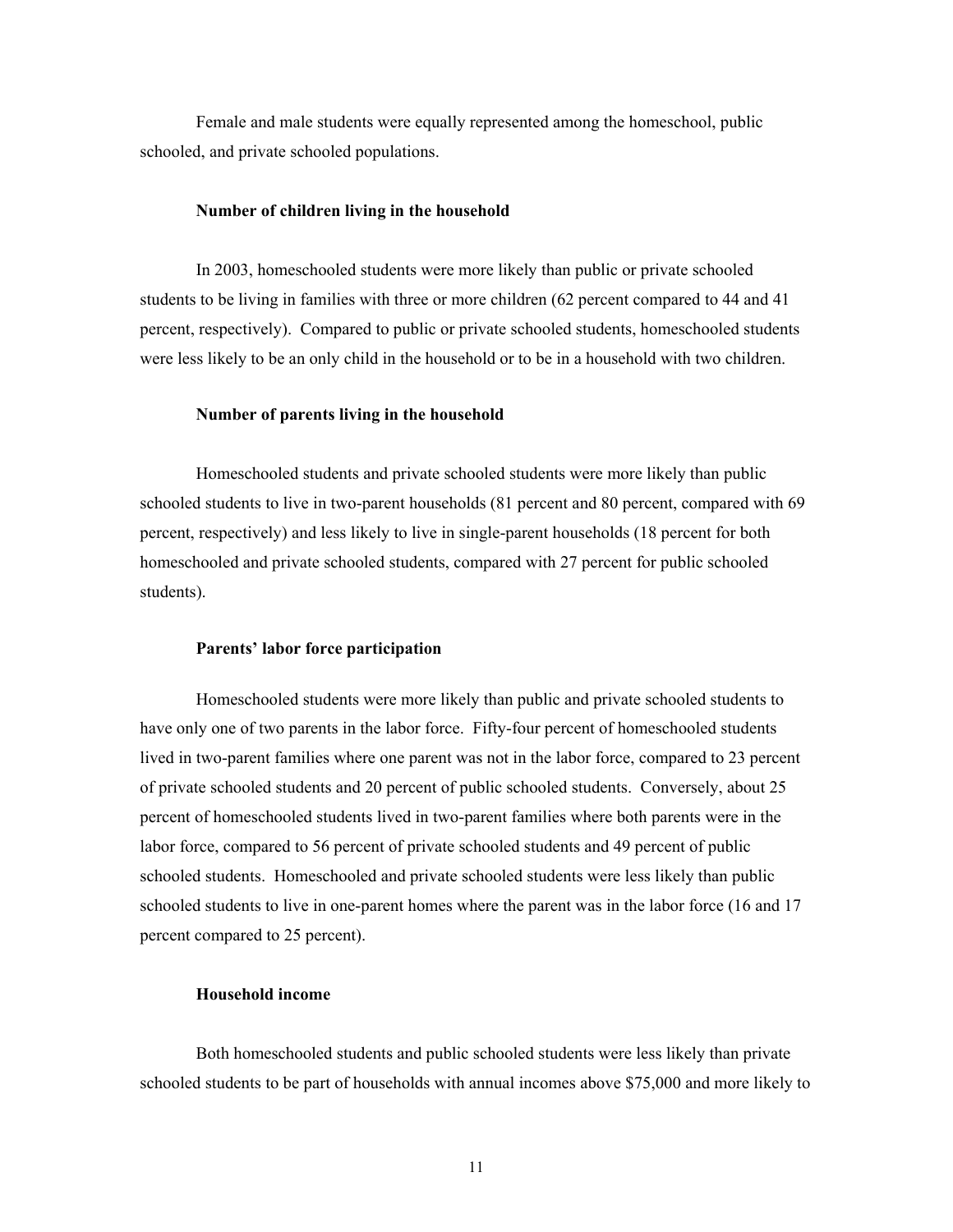be part of households with annual incomes of \$25,000 or less. Twenty-two percent of homeschooled students and 25 percent of public schooled students lived in households with annual incomes above \$75,000, compared with 50 percent of private schooled students. Twentysix percent of both homeschooled and public schooled students lived in households with annual incomes of \$25,000 or less, compared with 9 percent of private schooled students.

# **Parents' highest educational attainment**

Twenty-five percent of homeschooled students had parents whose highest educational attainment was a high school diploma or less; this figure is lower than that for public schooled students (34 percent) but higher than that for private schooled students (13 percent). Homeschooled students were also less likely than private schooled students to have parents whose highest educational attainment was graduate or professional coursework beyond a bachelor's degree (20 percent compared to 31 percent).

# **Urbanicity**

Urbanicity refers to the classification of households as urban or rural. Urban is a place with at least 50,000 people. Rural is a place not classified as urban. $^2$  In 2003, about 72 percent of homeschooled students lived in urban places and 28 percent lived in rural places. Compared to private schooled students, homeschooled students were less likely to live in urban places, and more likely to live in rural places. There were no differences detected in the urbanicity of homeschooled and public schooled students.

## **U.S. region**

 $\overline{a}$ 

In 2003, homeschooled students were distributed across the Northeast, South, Midwest, and West much like public schooled students were. The apparent gap between the percentage of homeschooled students who were in the South and the percentage of public schooled students who were in the South was not detectably different.

 $2^{2}$  More information on the urbanicity variable is included in the methodology and technical notes section.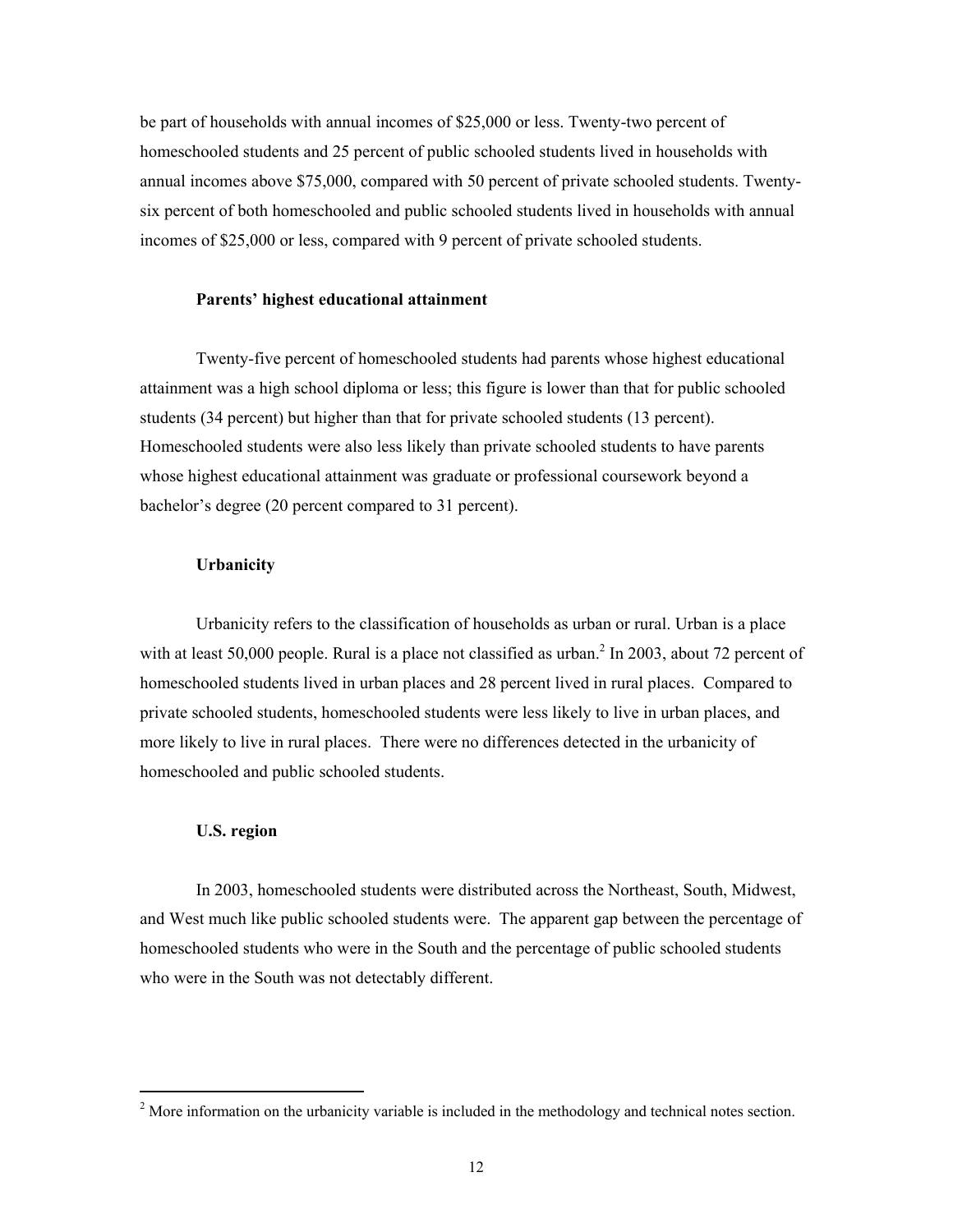# Parents' Reasons for Homeschooling

 In the earlier Parent survey conducted as part of the 1999 NHES, parents were posed an open-ended question asking them to list their reasons for homeschooling. Parents provided a broad range of reasons for homeschooling their children, which were coded into 16 different categories. In 1999, three reasons for homeschooling were the most frequently cited: 49 percent of homeschooled students had parents who cited the ability to give their child a better education, 38 percent had parents who cited religious reasons, and 26 percent had parents who cited a poor learning environment at school (Bielick, Chandler, & Broughman 2001).

While the 1999 survey was able to provide a context for why parents were homeschooling their children, it had two main limitations. First, when faced with an open-ended question, parents may not have recalled or responded with all of the reasons for homeschooling that were applicable to their situation. Second, parents were not specifically asked to report their primary reason for homeschooling. Questionnaire items in the 2003 collection were designed to address these limitations. The 2003 survey presented parents with a series of questions asking them whether particular reasons for homeschooling applied to them (table 4). Parents were then asked which of those applicable reasons was their most important reason for homeschooling.

| nomeschooling: 2003                                        |                         |         |                |         |  |
|------------------------------------------------------------|-------------------------|---------|----------------|---------|--|
| Reasons for homeschooling                                  | Applicable <sup>1</sup> |         | Most important |         |  |
|                                                            | Number                  | Percent | Number         | Percent |  |
| Concern about environment of other schools <sup>2</sup>    | 935,000                 | 85.4    | 341,000        | 31.2    |  |
| Dissatisfaction with academic instruction at other schools | 748,000                 | 68.2    | 180,000        | 16.5    |  |
| To provide religious or moral instruction                  | 793,000                 | 72.3    | 327,000        | 29.8    |  |
| Child has a physical or mental health problem              | 174,000                 | 15.9    | 71,000         | 6.5     |  |
| Child has other special needs                              | 316,000                 | 28.9    | 79,000         | 7.2     |  |
| Other reasons $3$                                          | 221,000                 | 20.1    | 97,000         | 8.8     |  |

Table 4. Number and percentage of homeschooled students whose parents reported particular reasons for homeschooling as being applicable to their situation and as being their most important reason for<br>homeschooling: 2002 homeschooling: 2003

<sup>1</sup>Percentages do not sum to 100 percent because respondents could choose more than one reason.

 $2$ These include safety, drugs, or negative peer pressure.

<sup>3</sup>Parents homeschool their children for many reasons that are often unique to their family situation. "Other reasons" parents gave for home schooling include: It was the child's choice; to allow parents more control over what child was learning; and flexibility.

NOTE: Excludes students who were enrolled in school for more than 25 hours a week and students who were homeschooled only because of a temporary illness.

SOURCE: U.S. Department of Education, National Center for Education Statistics, Parent and Family Involvement in Education Survey of the 2003 National Household Education Surveys Program (NHES).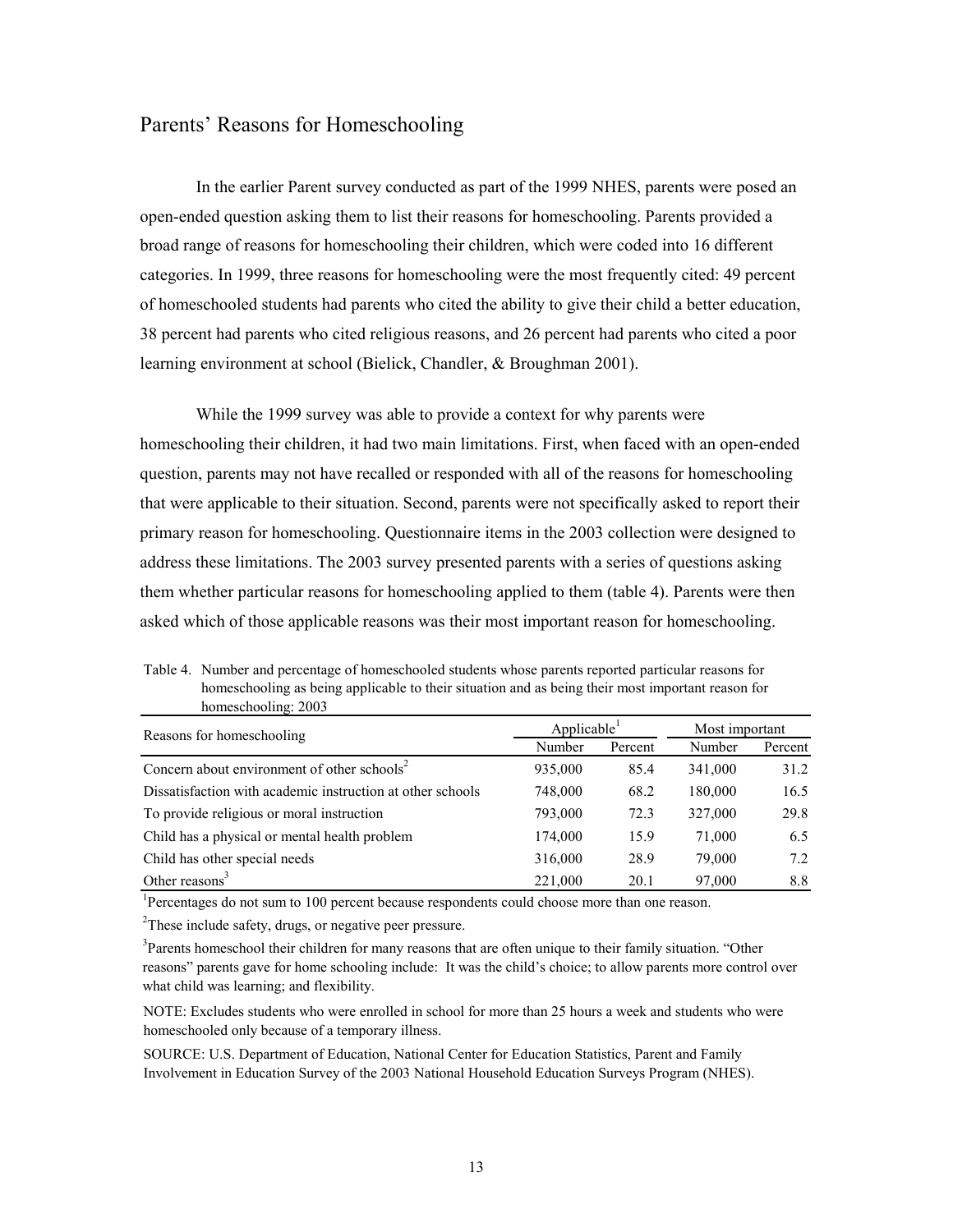The reason for homeschooling that was most frequently cited as being applicable was concern about the environment of other schools including safety, drugs, or negative peer pressure. Eighty-five percent of homeschooled students were being homeschooled, in part, because of their parents' concern about the environment of other schools. The next two reasons for homeschooling most frequently cited as applicable were to provide religious or moral instruction (72 percent) and dissatisfaction with academic instruction at other schools (68 percent).

> Figure 2. Percentage of homeschooled students, ages 5 through 17 with a grade equivalent of kindergarten through 12th grade, whose parents reported various reasons as their most important reason for homeschooling: 2003



<sup>1</sup>These include safety, drugs, or negative peer pressure.

 $2$ Parents homeschool their children for many reasons that are often unique to their family situation. "Other reasons" parents gave for homeschooling in the PFI-NHES:2003 include: It was the child's choice; to allow parents more control over what child was learning; and flexibility. NOTE: Excludes students who were enrolled in school for more than 25 hours a week and students who were homeschooled only because of a temporary illness. SOURCE: U.S. Department of Education, National Center for Education Statistics, Parent and Family Involvement in Education Survey of the 2003 National Household Education Surveys Program

(NHES).

Parents were asked which of the reasons they homeschooled was the most important reason. Figure 2 and table 4 show the most important reasons students were being homeschooled in 2003, as reported by parents of homeschooled students. Concern about the environment of other schools and to provide religious or moral instruction were the top two most important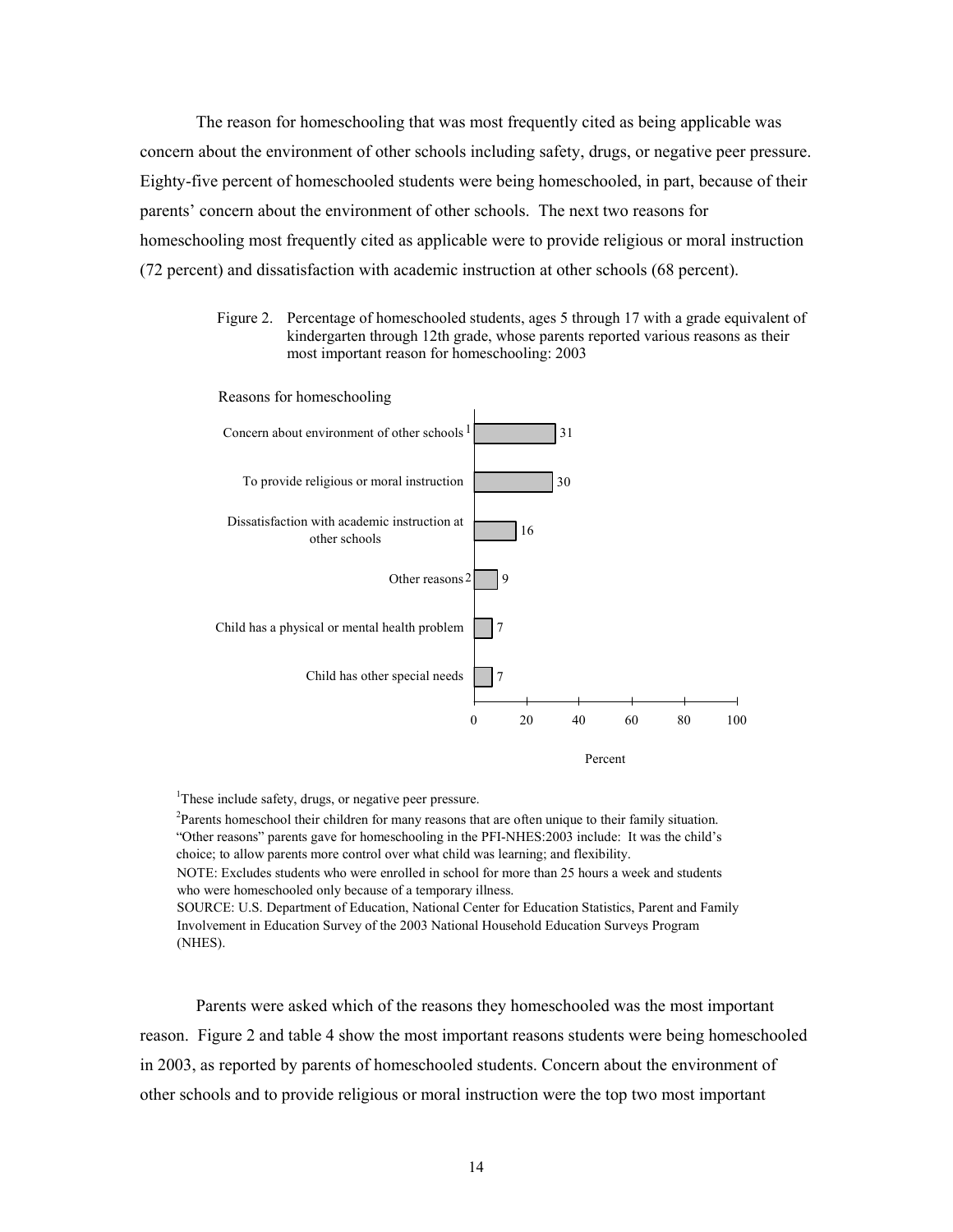reasons cited. About a third of students had parents who cited concern about the environment of other schools as their most important reason for homeschooling (31 percent). Approximately another third of homeschooled students had parents who were homeschooling primarily to provide religious or moral instruction (30 percent). Sixteen percent of homeschooled students had parents whose primary reason for homeschooling was dissatisfaction with the academic instruction available at other schools, making this the third most common primary reason for homeschooling.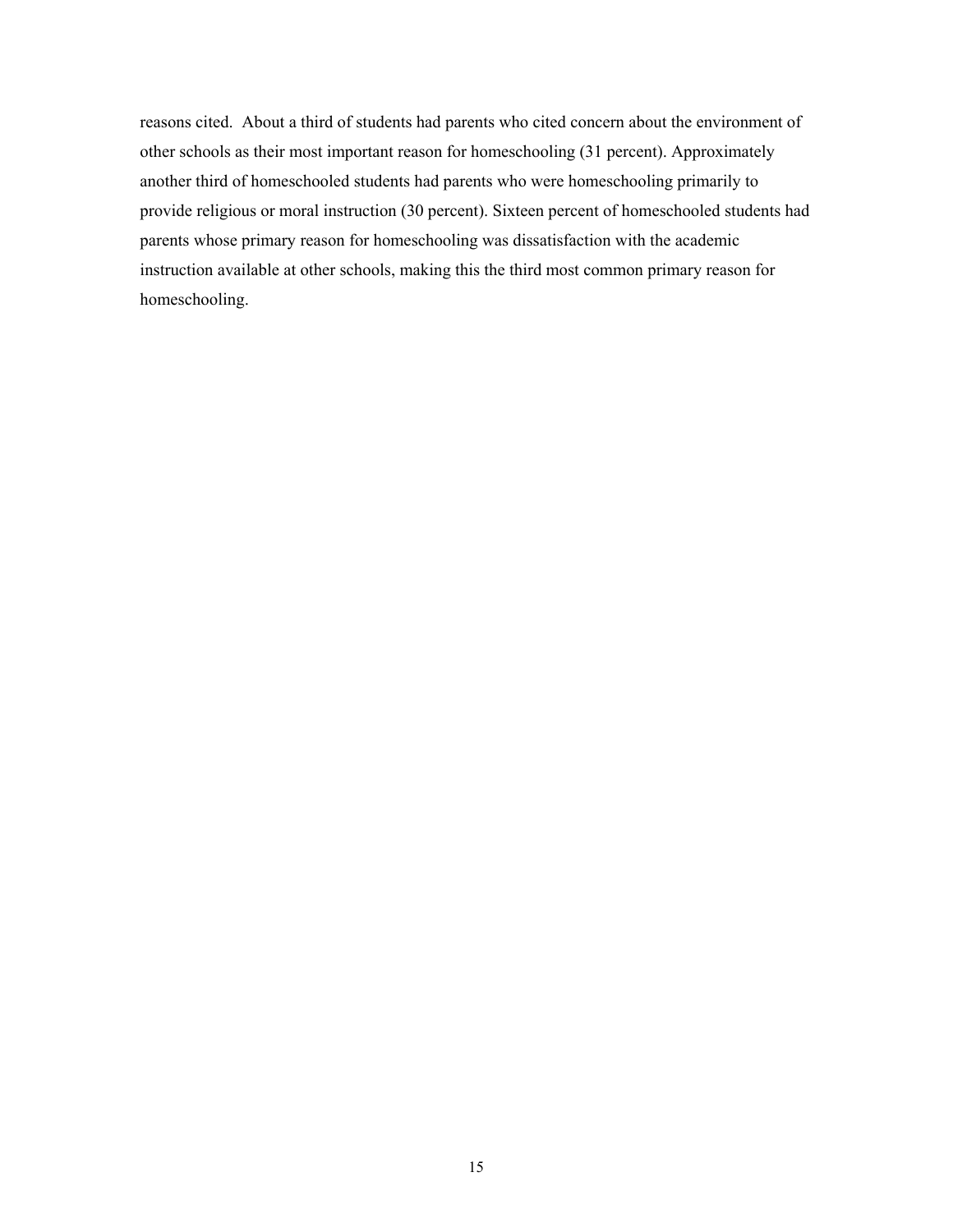# Sources of Curriculum or Books

Parents of homeschooled students obtain curriculum or books from a wide variety of sources. Table 5 shows that a majority of homeschooled students had parents who used one or more of the following sources of curriculum or books for their children's home education: a public library (78 percent); a homeschooling catalog, publisher, or individual specialist (77 percent); a retail bookstore or other store (69 percent); and an education publisher that was not affiliated with homeschooling (60 percent). Approximately half of homeschooled students used curriculum or books from homeschooling organizations. Thirty-seven percent of homeschooled students used curriculum or books from a church, synagogue or other religious institution and 23 percent used a curriculum or books from their local public school or district.

Table 5. Number and percentage of homeschooled students, ages 5 through 17 with a grade equivalent of kindergarten through 12th grade, whose parents reported using various sources of curriculum or books: 2003

| Sources of curriculum or books                             | Number  | Percent |
|------------------------------------------------------------|---------|---------|
| Public library                                             | 854,000 | 77.9    |
| Homeschooling catalog, publisher, or individual specialist | 843,000 | 76.9    |
| Retail bookstore or other store                            | 753,000 | 68.7    |
| Education publisher not affiliated with homeschooling      | 653,000 | 59.6    |
| Homeschooling organization                                 | 539,000 | 49.2    |
| Church, synagogue, or other religious organization         | 400,000 | 36.5    |
| Other sources                                              | 284,000 | 26.0    |
| Local public school or district                            | 248,000 | 22.6    |
| Private school                                             | 184,000 | 16.8    |

NOTE: Excludes students who were enrolled in school for more than 25 hours a week and students who were homeschooled due to a temporary illness. Percentages do not sum to 100 percent because respondents could choose more than one source of curriculum or books. SOURCE: U.S. Department of Education, National Center for Education Statistics, Parent and Family Involvement in Education Survey of the 2003 National Household Education Surveys Program (NHES).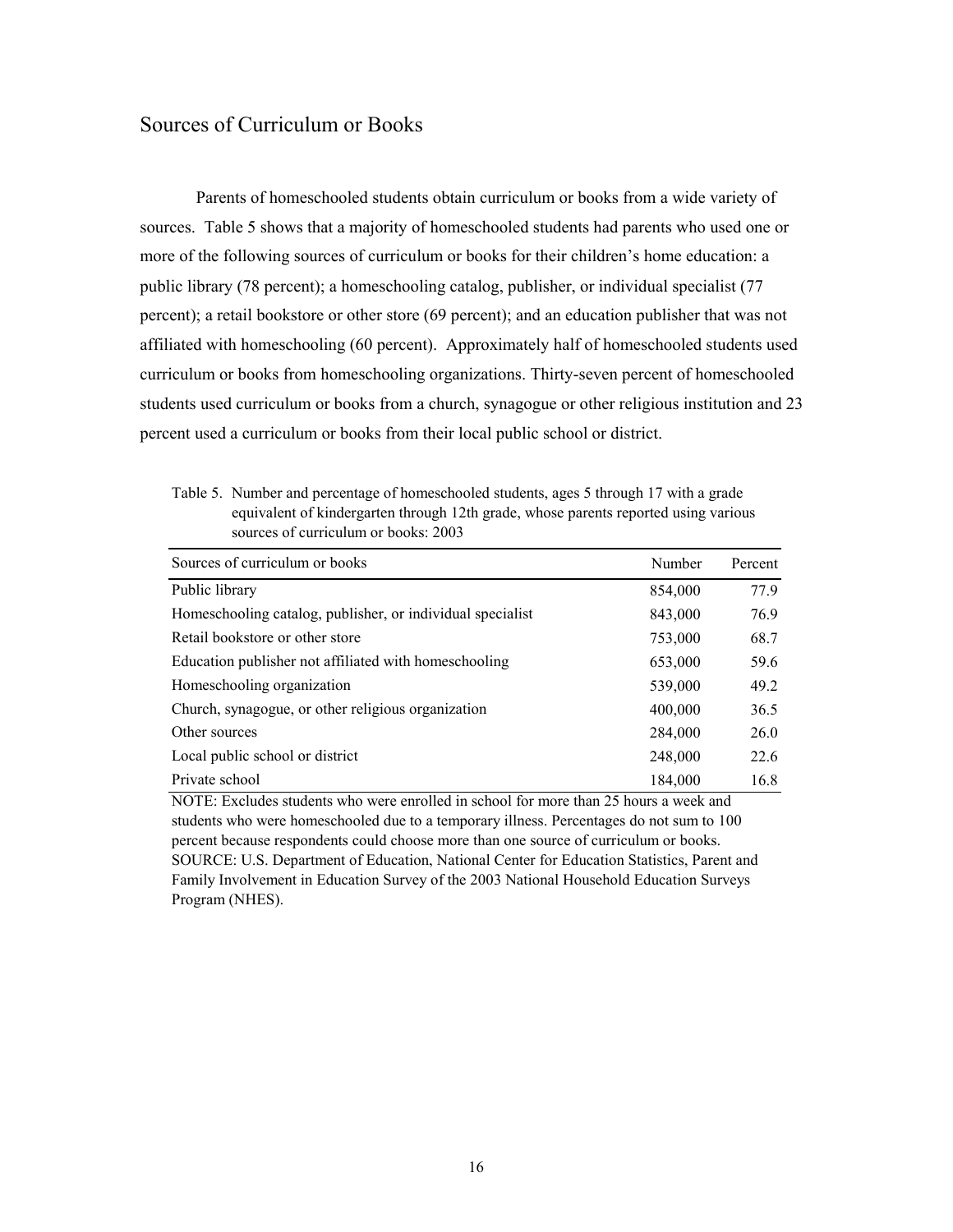# Use of Distance Learning

 As discussed in the previous section, parents of homeschooled students use a variety of sources for curricula and books. Another resource for parents is distance learning media. Distance learning is defined in the NHES as a course where some or all of the instruction for the course is provided using some kind of technology, while the person taking the course is at a different place from the instructor. Figure 3 and table 6 show various distance learning media asked about in the survey and the number and percentage of homeschooled students whose home education involved using each type of media.





<sup>1</sup> Includes mail, internet, email, or web and TV, video or radio categories. Detail does not sum to total because students could use more than one form of distance learning.

NOTE: Excludes students who were enrolled in school for more than 25 hours a week and students who were homeschooled due to a temporary illness.

SOURCE: U.S. Department of Education, National Center for Education Statistics, Parent and Family Involvement in Education Survey of the 2003 National Household Education Surveys Program (NHES).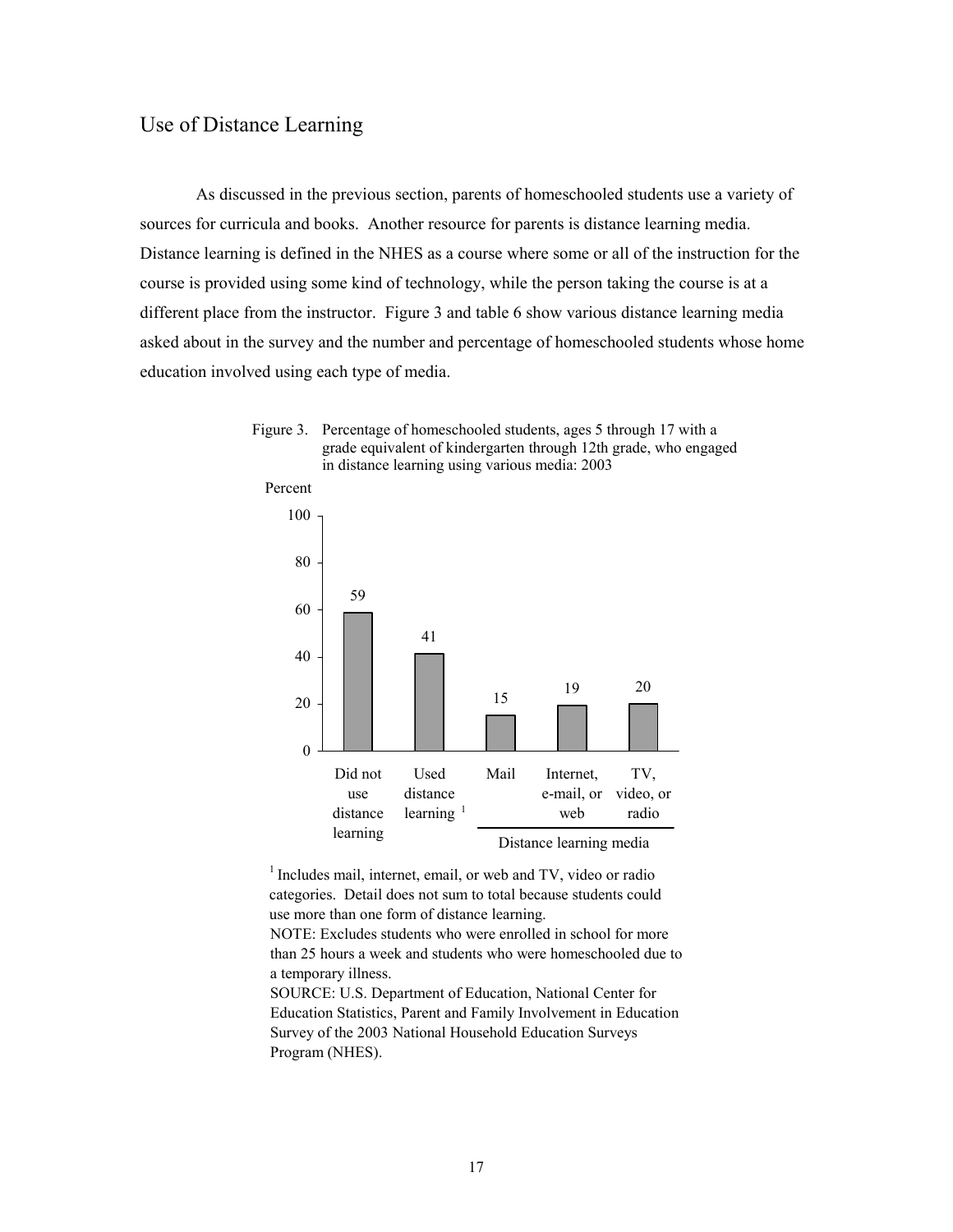Table 6. Number and percentage of homeschooled students, ages 5 through 17 with a grade equivalent of kindergarten through 12th grade, who engaged in distance learning using various media: 2003

| Distance Learning Media  | Number  | Percent |
|--------------------------|---------|---------|
| Total                    | 451,000 | 41.2    |
| Mail                     | 167,000 | 15.2    |
| Internet, e-mail, or web | 212,000 | 19.4    |
| TV, video, or radio      | 220,000 | 20.1    |

NOTE: Excludes students who were enrolled in school for more than 25 hours a week and students who were homeschooled due to a temporary illness. Detail does not sum to total because students could use more than one form of distance learning.

SOURCE: U.S. Department of Education, National Center for Education Statistics, Parent and Family Involvement in Education Survey of the 2003 National Household Education Surveys Program (NHES).

Forty-one percent of students who were homeschooled in 2003 engaged in some sort of distance learning measured in the survey. Approximately 20 percent of homeschooled students took a course or received instruction provided by television, video or radio. About 19 percent of homeschooled students had taken a course or received instruction provided over the Internet, email, or the World Wide Web. An estimated 15 percent of homeschooled students took a correspondence course by mail designed specifically for homeschoolers. The apparent differences between the percentage of students engaging in a correspondence course by mail and the percentages of students engaged in distance learning via the other two media categories were not detectably different. This may be due to large standard errors resulting from a relatively small sample size.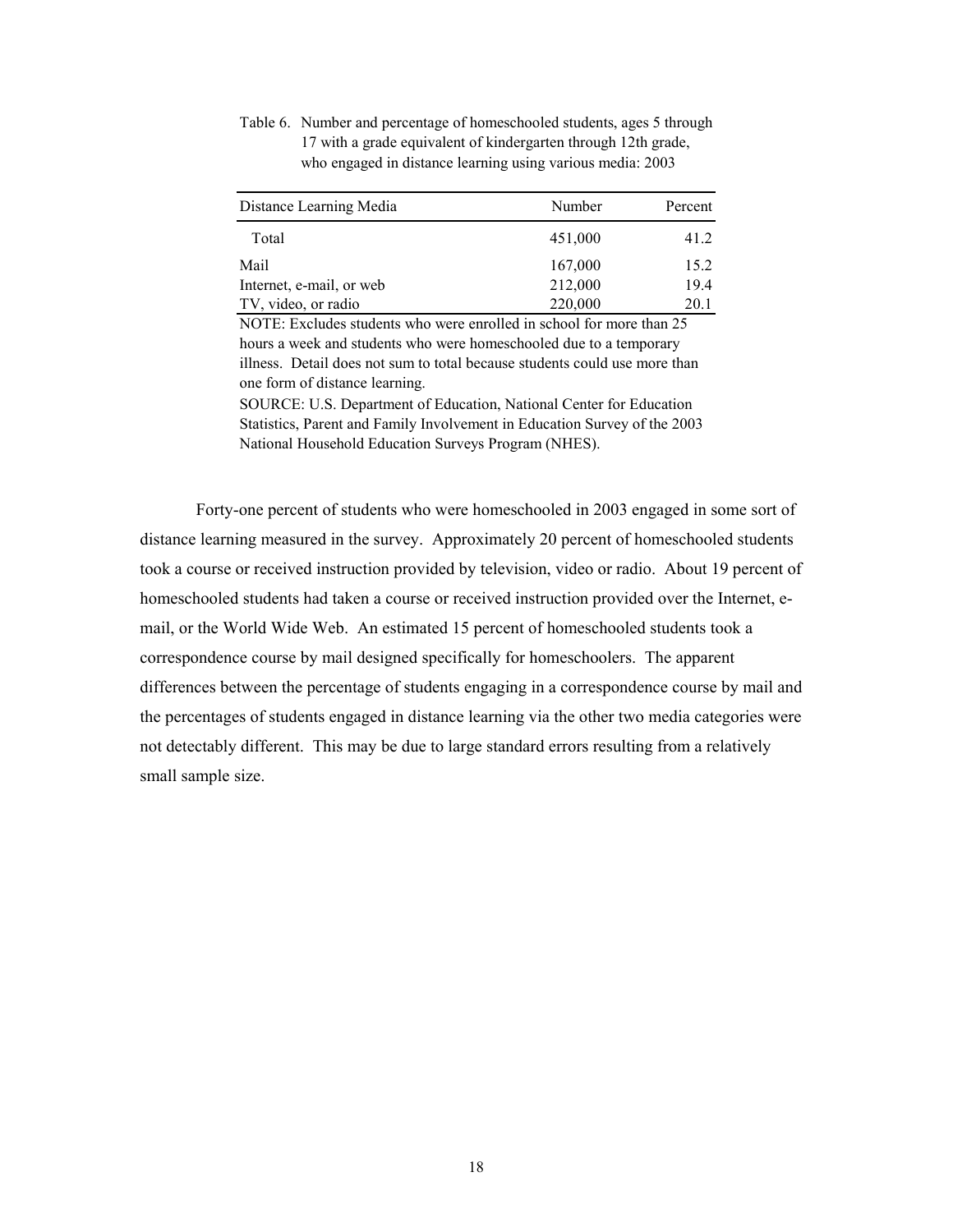# A Multivariate Analysis of Homeschooling

The previous discussion of homeschooling rates in 2003 (see table 2) demonstrated a number of bivariate relationships between homeschooling and student, family, or household characteristics. For example, White students were more likely to be homeschooled than Black or Hispanic students, and students in households with three or more children were more likely to be homeschooled than were students with fewer siblings. Bivariate relationships are important because they describe homeschooling rates among different segments of the population.

It is also worthwhile, however, to use multivariate analysis to test relationships among several variables simultaneously. Multivariate analysis can provide answers to questions about homeschooling, like, "How is a child's race/ethnicity associated with homeschooling, holding other factors, such as income, constant?" Table 7 presents results from a multivariate logistic regression analysis in the form of odds ratios (beta coefficients and standard errors are available in table A7). Reference categories, which are listed first for each variable in table 7, have an odds ratio of one. For each variable, if a category has an odds ratio greater than one, then students in that category are more likely to be homeschooled than students in the reference category. For example, a category with an odds ratio of 2 means that the odds of a student in that category being homeschooled are twice that of the student in the reference category. If a category has an odds ratio that is less than one, then students in that category have lower odds of being homeschooled than students in the reference category. Asterisks (\*) are used to denote findings that are statistically significant at the level of 0.05.

 A number of the bivariate findings discussed previously persisted when using multivariate analysis. After controlling for the student, family, and household characteristics listed in table 7, the following relationships were evident: White students were about 4 times more likely to be homeschooled than were Hispanic students; students in households with three or more children were about 2 times more likely to be homeschooled than were students with no siblings; and students in two-parent households where one parent was in the labor force were about 5 times more likely to be homeschooled than were students in two-parent households where both parents were in the labor force.

19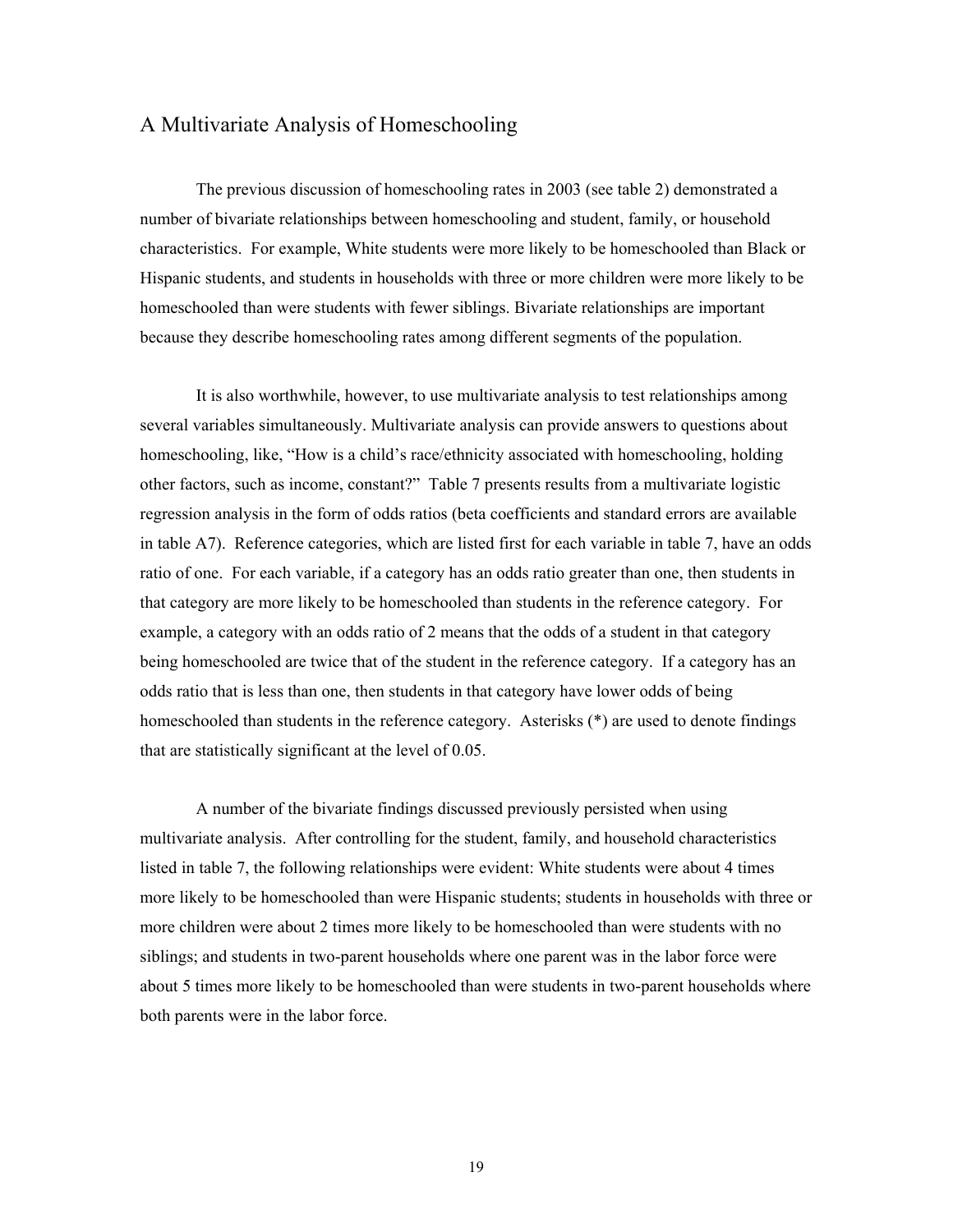| Characteristics and intercept             | Odds ratio <sup>1</sup> |
|-------------------------------------------|-------------------------|
| Intercept                                 | $0.006 *$               |
| Grade equivalent <sup>2</sup>             |                         |
| (Grades $K-5$ )                           | 1.000                   |
| Grades 6-8                                | $1.374*$                |
| Grades 9-12                               | 1.395                   |
| Race/ethnicity                            |                         |
| (White, non-Hispanic)                     | 1.000                   |
| Black, non-Hispanic                       | 0.538                   |
| Hispanic                                  | $0.230*$                |
| Other                                     | 1.165                   |
| <b>Sex</b>                                |                         |
| (Female)                                  | 1.000                   |
| Male                                      | 1.059                   |
| Number of children in the household       |                         |
| (One child)                               | 1.000                   |
| Two children                              | 1.043                   |
| Three or more children                    | $1.952*$                |
| Number of parents in the household        |                         |
| (Two parents)                             | 1.000                   |
| One parent                                | 0.425                   |
| Nonparental guardians                     | 0.326                   |
| Parents' participation in the labor force |                         |
| (Two parents-both in labor force)         | 1.000                   |
| Two parents-one in labor force            | $5.324$ *               |
| One parent in labor force                 | 3.563                   |
| No parent in labor force                  | 3.663                   |
| Household Income                          |                         |
| $($25,000 \text{ or less})$               | 1.000                   |
| 25,001-50,000                             | 0.838                   |
| 50,001-75,000                             | 0.731                   |
| 75,001 or more                            | $0.400*$                |

Table 7. Odds ratios for logistic regression analysis of homeschooling on various characteristics, students ages 5 through 17 with a grade equivalent of kindergarten through 12th grade: 2003

*See notes at end of table.*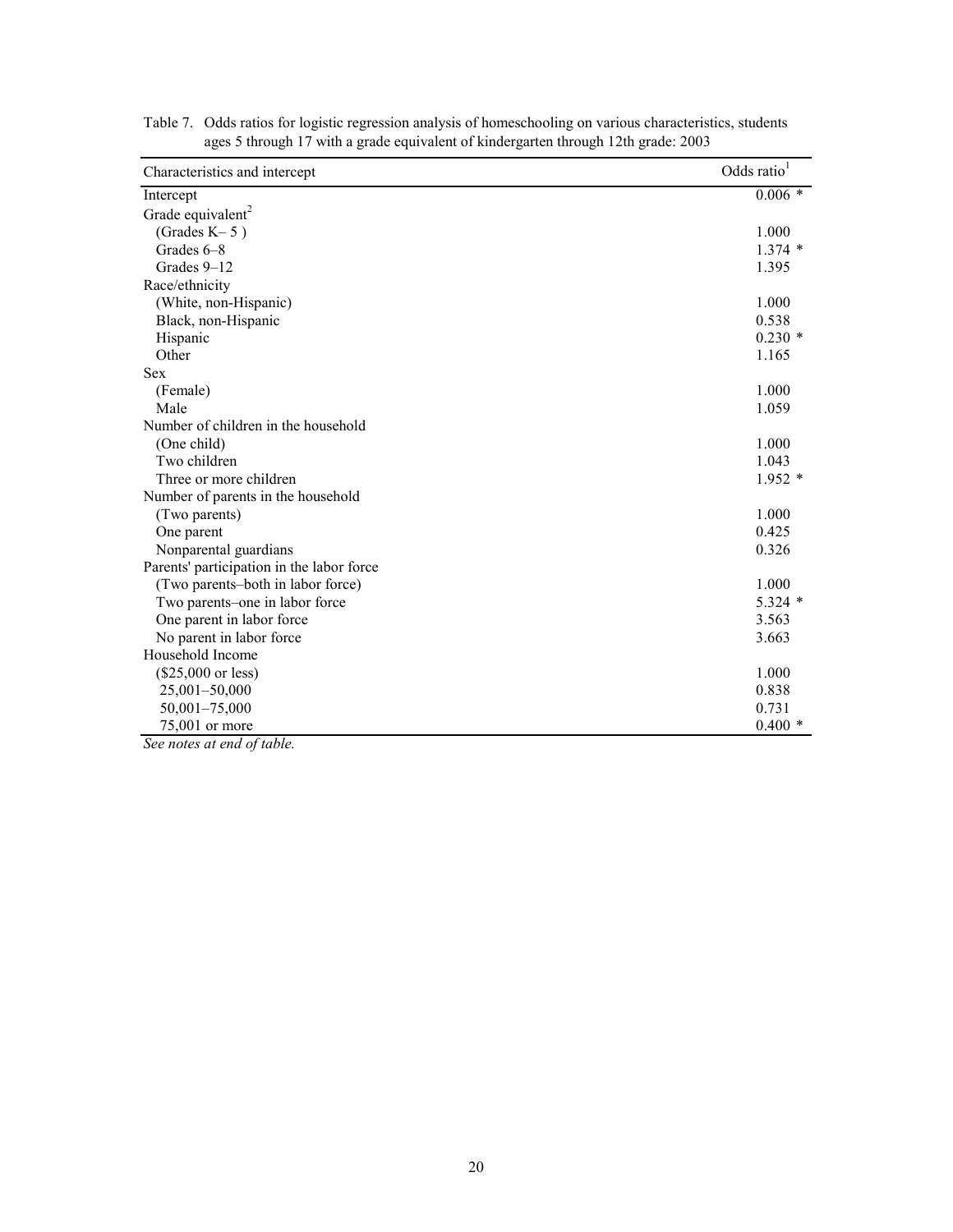Table 7. Odds ratios for logistic regression analysis of homeschooling on various characteristics, students ages 5 through 17 with a grade equivalent of kindergarten through 12th grade: 2003—continued

| Characteristics and intercept           | Odds ratio <sup>1</sup> |
|-----------------------------------------|-------------------------|
| Parents' highest educational attainment |                         |
| (High school diploma or less)           | 1.000                   |
| Voc/tech degree or some college         | 1.345                   |
| Bachelor's degree                       | 1.895                   |
| Graduate/professional school            | 1.741                   |
| Urbanicity <sup>3</sup>                 |                         |
| (Urban)                                 | 1.000                   |
| Rural                                   | 1.186                   |
| Region                                  |                         |
| (Northeast)                             | 1.000                   |
| South                                   | 1.439                   |
| Midwest                                 | 1.007                   |
| West                                    | 1.095                   |

 $*$  p<0.05

 $1$  By design, the reference category, shown in (parentheses), odds ratio is 1.

 $2^2$  Students whose grade-equivalent was "ungraded" were excluded from the analysis. The percent of students with an "ungraded" grade equivalent was 0.02 percent in 2003 and 0.03 percent in 1999.

<sup>3</sup> Urbanicity is based on a U.S. Census classification of places. Urban is a place with at least 50,000 people. Rural is a place not classifed as urban.

NOTE: This analysis excludes students who were enrolled in school for more than 25 hours a week and students who were homeschooled only because of temporary illness. For each variable, if a category has an odds ratio greater than one, then students in that category are more likely to be homeschooled than students in the reference category. If a category has an odds ratio that is less than one, then students in that category have lower odds of being homeschooled than students in the reference category. The odds ratio for the intercept shows the odds of being homeschooled relative to the odds of not being homeschooled.

SOURCE: U.S. Department of Education, National Center for Education Statistics, Parent and Family Involvement in Education Survey of the 2003 National Household Education Surveys Program (NHES).

Three bivariate associations discussed earlier were not detected after controlling for the other factors listed in table 7. Differences between White and Black students, students in two parent households and students in one-parent households, and parent educational attainment found in the bivariate tests, were not detected in the multivariate analysis.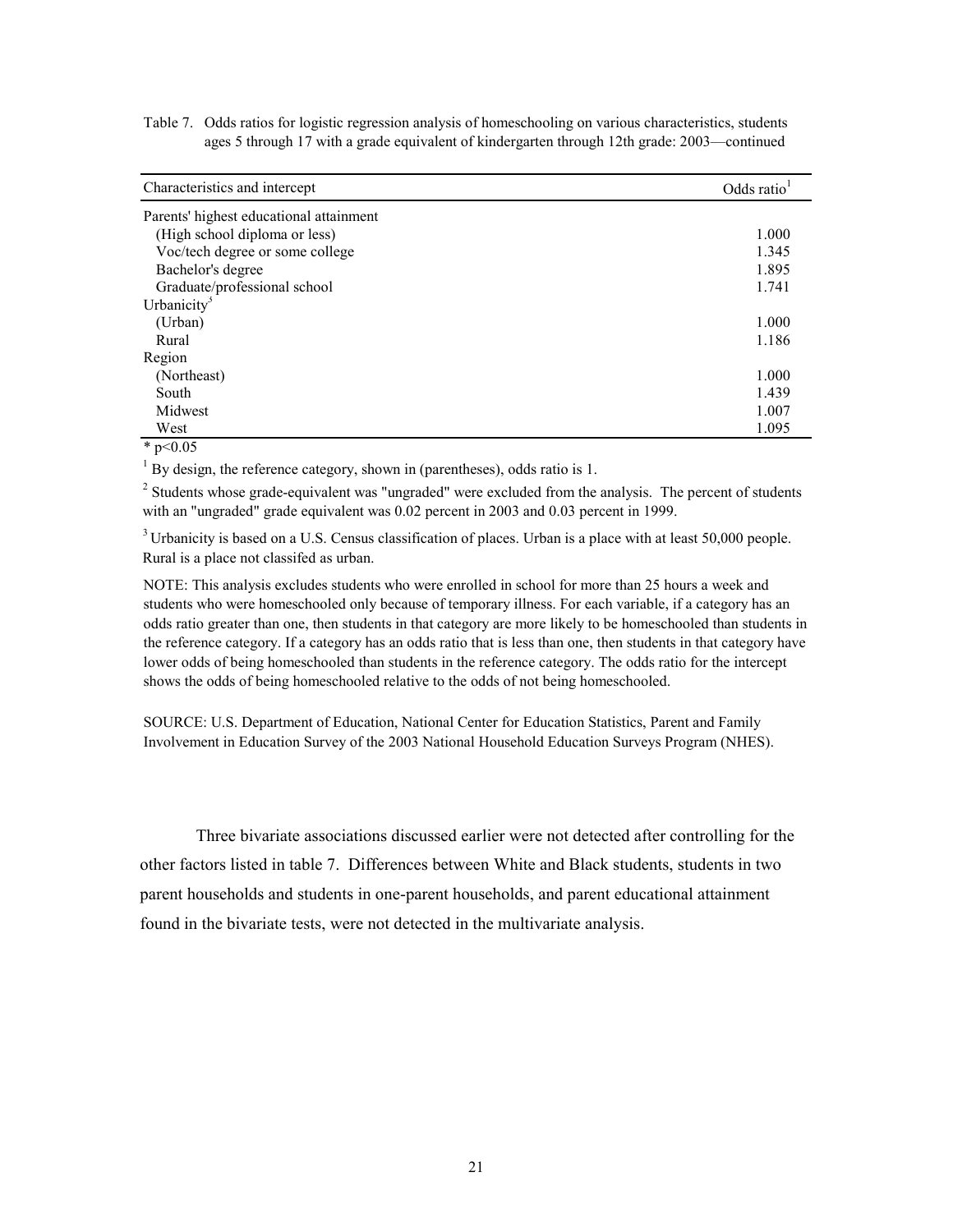# Summary and Future Research

The report based on NCES's first comprehensive survey of homeschoolers nationwide, *Homeschooling in the United States: 1999*, showed approximately 850,000 students nationwide were being homeschooled, representing 1.7 percent of U.S. students ages 5 to 17 in grades K–12. Among other findings the survey showed that the racial and ethnic composition of homeschoolers differed from that of nonhomeschoolers—75 percent of homeschooled students were White, non-Hispanic, compared with 65 percent of nonhomeschooled students.

This report provides the latest information from the National Center for Education Statistics (NCES) on the state of homeschooling in the United States. The report shows an increase in the number and percentage of homeschooled students between 1999 and 2003, from 850,000 or 1.7 percent of the school-age population in 1999 to 1.1 million or 2.2 percent in 2003. Although there was an increase in the number and percentage of homeschoolers, the individual, family and household characteristics of homeschoolers, including race and ethnicity, remained fairly consistent between 1999 and 2003. Parents' most important reasons for homeschooling were concern about the environment of other schools and to provide religious or moral instruction. New data on homeschoolers' use of distance learning showed that 41 percent of homeschoolers had engaged in some form of distance learning asked about in the 2003 survey.

NCES plans to collect and report data about homeschooled students with future Parent and Family Involvement in Education Surveys (PFI), scheduled to occur on a four-year cycle. The next PFI is scheduled for 2007 as part of the National Household Education Surveys Program (NHES). The PFI surveys continue to provide a comprehensive set of information that may be used to estimate the number and characteristics of homeschoolers in the United States.

22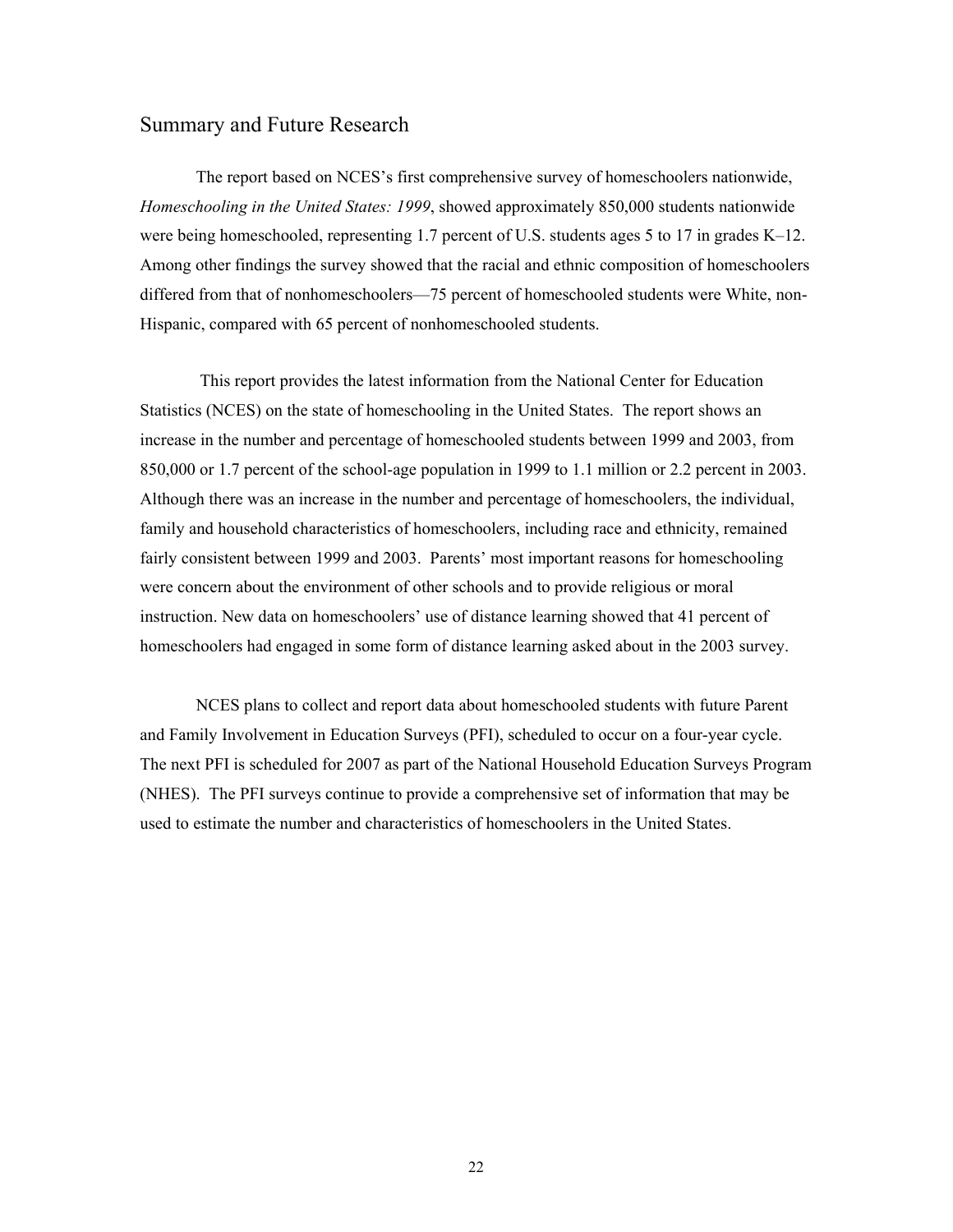# References

- Bielick, S., Chandler, K., and Broughman, S.P. (2001). *Homeschooling in the United States: 1999* (NCES 2001–033). Washington, DC: National Center for Education Statistics.
- Chinn, S. (2000). A Simple Method for Converting an Odds Ratio to Effect Size for Use in Metaanalysis. *Statistics in Medicine*, 19: 3127-3131.
- Kalton, G. and Kasprzyk, D. (1986). The Treatment of Missing Data*. Survey Methodology*, 12: 1–16.
- Schenker, N., and Gentleman, J.F. (2001). On Judging the Significance of Differences by Examining the Overlap Between Confidence Intervals. *The American Statistician, 55*(3): 182–186.
- U.S. Department of Education, National Center for Education Statistics (forthcoming). *Unit Nonresponse in the National Household Education Surveys Program, 2003*. Washington, DC.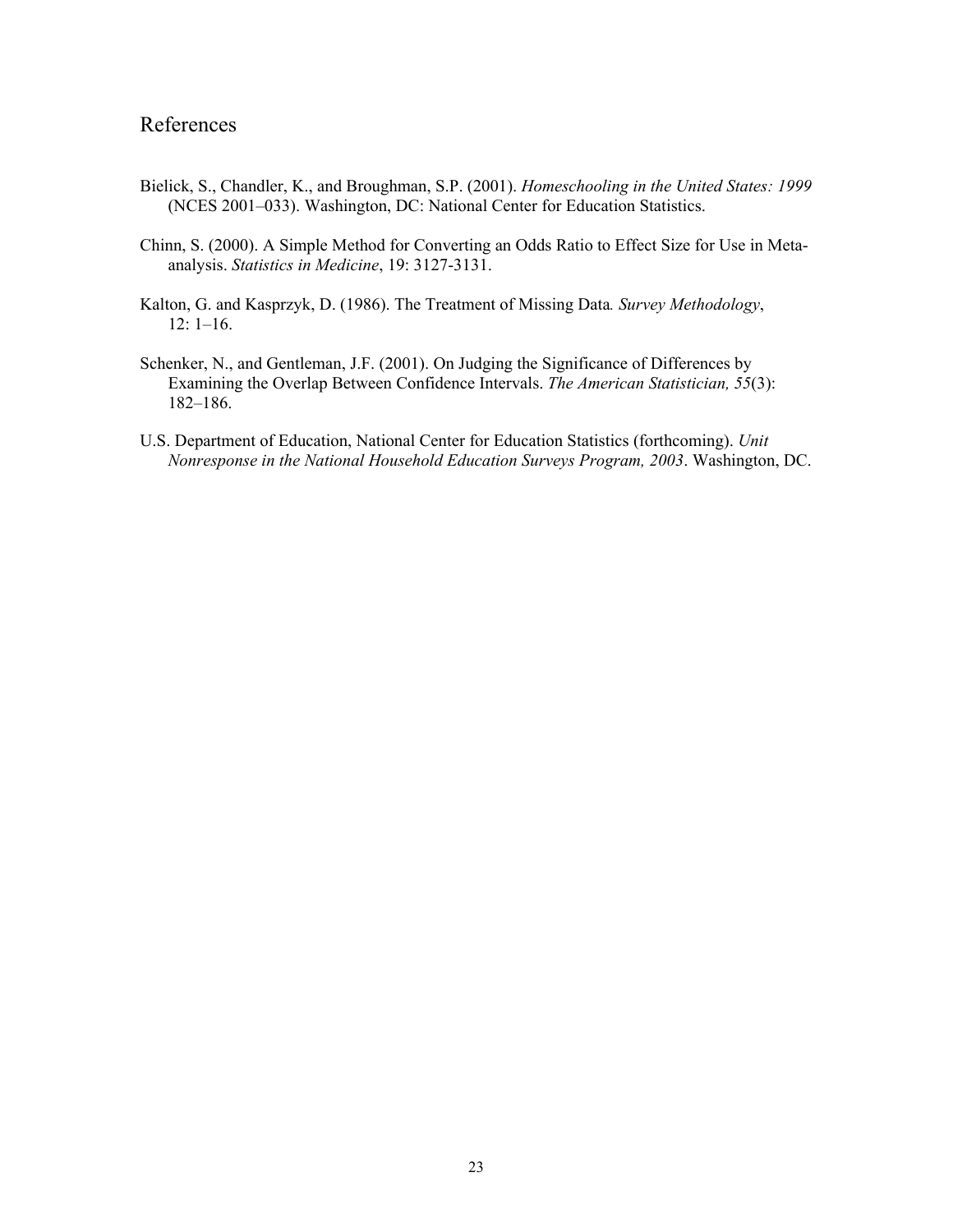Appendix A: Standard Error Tables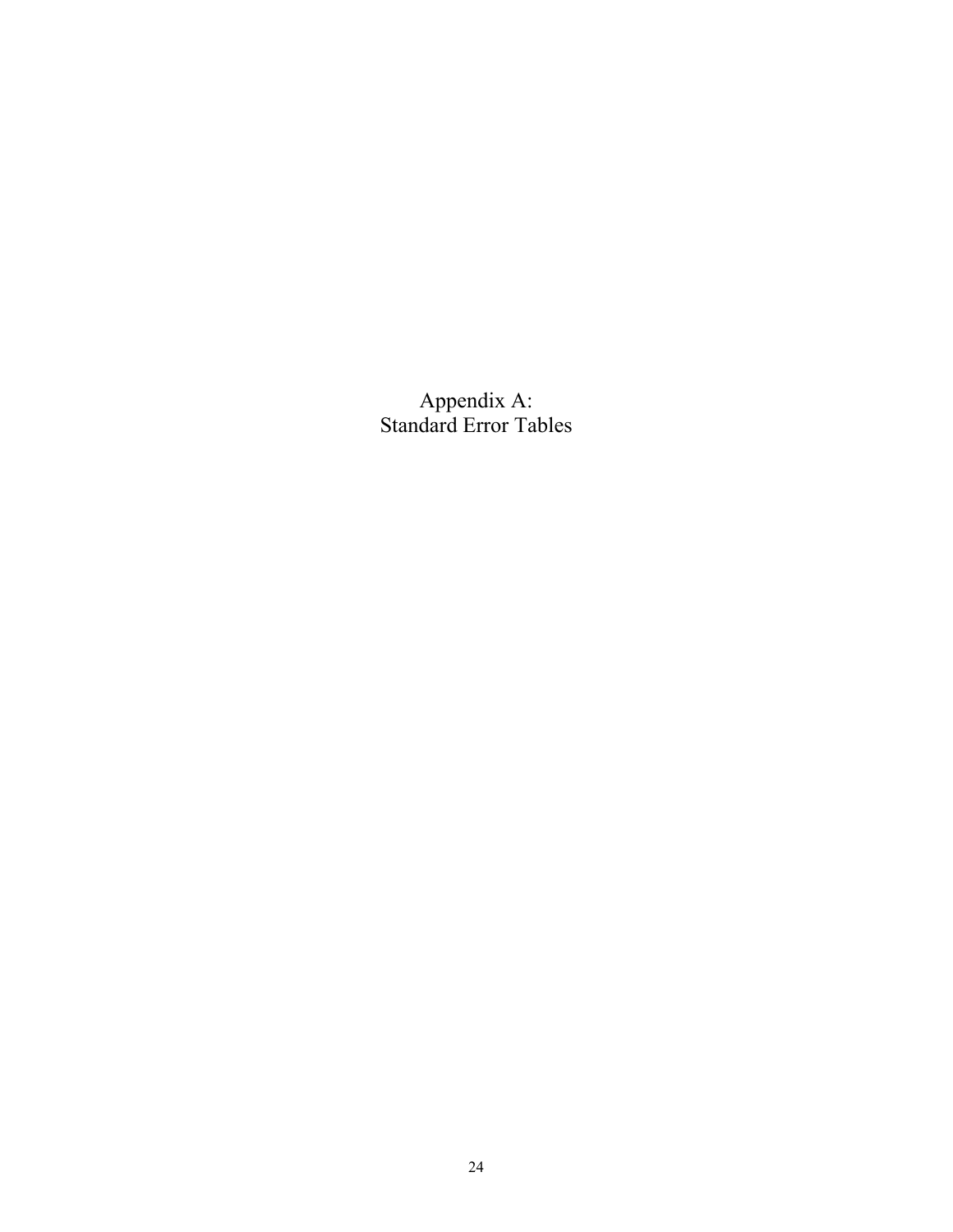|                                                 |        | Homeschooled students |        |         |  |  |  |  |
|-------------------------------------------------|--------|-----------------------|--------|---------|--|--|--|--|
| School enrollment status                        | 1999   |                       | 2003   |         |  |  |  |  |
|                                                 | Number | Percent               | Number | Percent |  |  |  |  |
| Total                                           | 71,000 |                       | 92,000 |         |  |  |  |  |
| Homeschooled only                               | 64,000 | 2.94                  | 87,000 | 3.56    |  |  |  |  |
| Enrolled in school part-time                    | 27,000 | 2.94                  | 41,000 | 3.56    |  |  |  |  |
| Enrolled in school for less than 9 hours a week | 25,000 | 2.81                  | 37,000 | 3.25    |  |  |  |  |
| Enrolled in school for 9 to 25 hours a week     | 13,000 | 1.50                  | 20,000 | 1.85    |  |  |  |  |

Table A1. Standard errors for table 1, number and percentage distribution of homeschooled students, ages 5 through 17 with a grade equivalent of kindergarten through 12th grade, by school enrollment status: 1999 and 2003

† Not applicable.

NOTE: Excludes students who were enrolled in school for more than 25 hours a week and students who were homeschooled only because of temporary illness. Detail may not sum to totals because of rounding.

SOURCE: U.S. Department of Education, National Center for Education Statistics, Parent Survey of the 1999 National Household Education Surveys Program (NHES); Parent and Family Involvement in Education Survey of the 2003 NHES.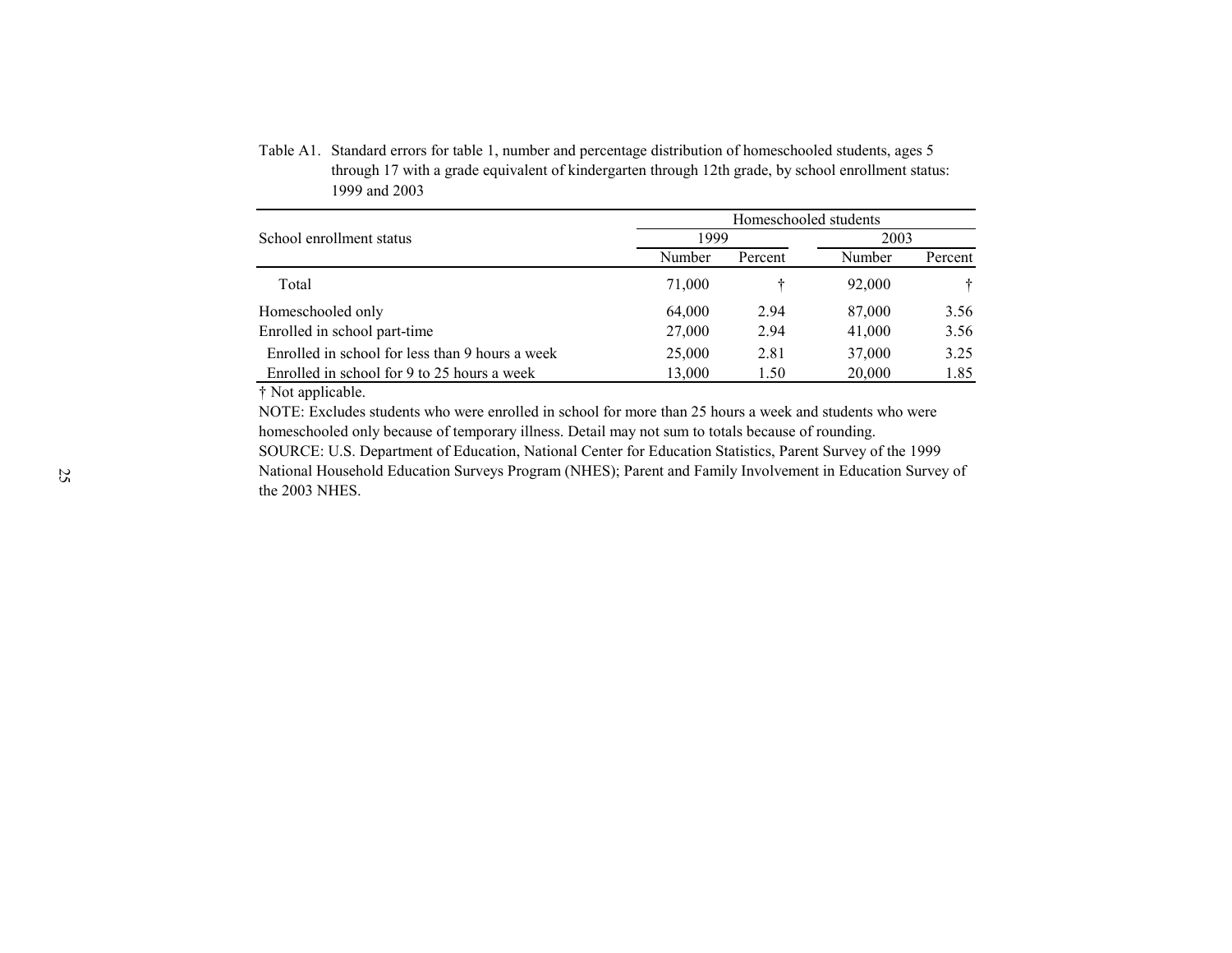| Number<br>Percent<br>Number<br>Characteristic<br>Number of<br>Number of<br>home-<br>home-<br>home-<br>schooled<br>students<br>schooled<br>students<br>schooled<br>73,000<br>Total<br>71,000<br>0.142<br>89,000<br>92,000<br>Grade equivalent <sup>1</sup><br>20,000<br>48,000<br>0.197<br>25,000<br>55,000<br>$K-5$<br>0.518<br>Kindergarten<br>20,000<br>20,000<br>25,000<br>24,000 | Percent<br>home-<br>schooled<br>0.182<br>0.228 |
|--------------------------------------------------------------------------------------------------------------------------------------------------------------------------------------------------------------------------------------------------------------------------------------------------------------------------------------------------------------------------------------|------------------------------------------------|
|                                                                                                                                                                                                                                                                                                                                                                                      |                                                |
|                                                                                                                                                                                                                                                                                                                                                                                      |                                                |
|                                                                                                                                                                                                                                                                                                                                                                                      |                                                |
|                                                                                                                                                                                                                                                                                                                                                                                      |                                                |
|                                                                                                                                                                                                                                                                                                                                                                                      |                                                |
|                                                                                                                                                                                                                                                                                                                                                                                      |                                                |
|                                                                                                                                                                                                                                                                                                                                                                                      | 0.645                                          |
| 0.290<br>33,000<br>Grades 1-3<br>6,000<br>37,000<br>#                                                                                                                                                                                                                                                                                                                                | 0.275                                          |
| $\#$<br>0.283<br>Grades 4-5<br>1,000<br>22,000<br>30,000                                                                                                                                                                                                                                                                                                                             | 0.353                                          |
| 3,000<br>0.237<br>6,000<br>45,000<br>Grades 6-8<br>28,000                                                                                                                                                                                                                                                                                                                            | 0.360                                          |
| 0.238<br>70,000<br>82,000<br>47,000<br>Grades 9-12<br>33,000                                                                                                                                                                                                                                                                                                                         | 0.335                                          |
| Race/ethnicity                                                                                                                                                                                                                                                                                                                                                                       |                                                |
| White, non-Hispanic<br>168,000<br>62,000<br>0.191<br>77,000<br>187,000                                                                                                                                                                                                                                                                                                               | 0.245                                          |
| 0.309<br>102,000<br>46,000<br>34,000<br>Black, non-Hispanic<br>25,000                                                                                                                                                                                                                                                                                                                | 0.424                                          |
| 0.250<br>86,000<br>18,000<br>35,000<br>21,000<br>Hispanic                                                                                                                                                                                                                                                                                                                            | 0.261                                          |
| Other<br>114,000<br>0.652<br>161,000<br>17,000<br>31,000                                                                                                                                                                                                                                                                                                                             | 1.017                                          |
| <b>Sex</b>                                                                                                                                                                                                                                                                                                                                                                           |                                                |
| 0.186<br>278,000<br>58,000<br>Female<br>239,000<br>46,000                                                                                                                                                                                                                                                                                                                            | 0.233                                          |
| Male<br>0.172<br>287,000<br>62,000<br>234,000<br>44,000                                                                                                                                                                                                                                                                                                                              | 0.243                                          |
| Number of children in the household                                                                                                                                                                                                                                                                                                                                                  |                                                |
| One child<br>0.244<br>154,000<br>20,000<br>218,000<br>22,000                                                                                                                                                                                                                                                                                                                         | 0.276                                          |
| 0.135<br>319,000<br>45,000<br>Two children<br>211,000<br>27,000                                                                                                                                                                                                                                                                                                                      | 0.220                                          |
| 0.295<br>363,000<br>80,000<br>Three or more children<br>241,000<br>65,000                                                                                                                                                                                                                                                                                                            | 0.360                                          |
| Number of parents in the household                                                                                                                                                                                                                                                                                                                                                   |                                                |
| Two parents<br>204,000<br>68,000<br>0.207<br>315,000<br>83,000                                                                                                                                                                                                                                                                                                                       | 0.231                                          |
| 0.163<br>209,000<br>25,000<br>319,000<br>43,000<br>One parent                                                                                                                                                                                                                                                                                                                        | 0.324                                          |
| 0.823<br>Nonparental guardians<br>86,000<br>14,000<br>100,000<br>11,000                                                                                                                                                                                                                                                                                                              | 0.739                                          |
| Parents' participation in the labor force                                                                                                                                                                                                                                                                                                                                            |                                                |
| Two parents-both in labor force<br>40,000<br>0.174<br>373,000<br>241,000<br>44,000                                                                                                                                                                                                                                                                                                   | 0.176                                          |
| 297,000<br>Two parents-one in labor force<br>194,000<br>54,000<br>0.552<br>74,000                                                                                                                                                                                                                                                                                                    | 0.674                                          |
| 0.157<br>One parent in labor force<br>220,000<br>268,000<br>40,000<br>22,000                                                                                                                                                                                                                                                                                                         | 0.330                                          |
| No parent in labor force<br>162,000<br>0.480<br>171,000<br>24,000<br>19,000                                                                                                                                                                                                                                                                                                          | 0.779                                          |

Table A2. Standard errors for table 2, number and percentage of homeschooled students, ages 5 through 17 with a grade equivalent of kindergarten through 12th grade, by various characteristics: 1999 and 2003

*See notes at end of table.*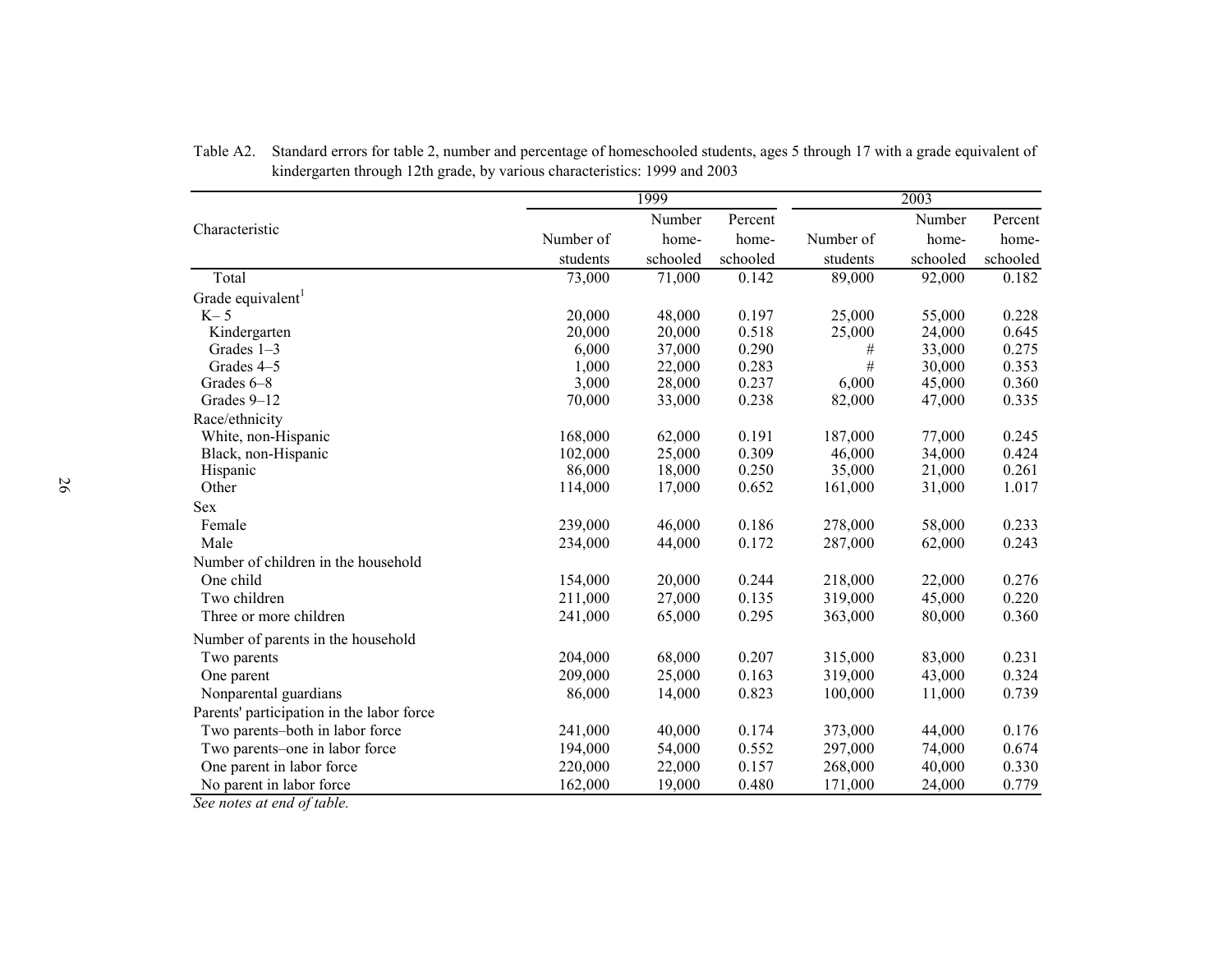|                                         |           | 1999     |          |           | 2003     |          |
|-----------------------------------------|-----------|----------|----------|-----------|----------|----------|
|                                         |           | Number   | Percent  |           | Number   | Percent  |
| Characteristic                          | Number of | home-    | home-    | Number of | home-    | home-    |
|                                         | students  | schooled | schooled | students  | schooled | schooled |
| Household Income                        |           |          |          |           |          |          |
| \$25,000 or less                        | 117,000   | 45,000   | 0.267    | 54,000    | 56,000   | 0.452    |
| $25,001 - 50,000$                       | 233,000   | 37,000   | 0.236    | 270,000   | 50,000   | 0.372    |
| $50,001 - 75,000$                       | 189,000   | 26,000   | 0.298    | 282,000   | 51,000   | 0.461    |
| 75,001 or more                          | 211,000   | 27,000   | 0.276    | 262,000   | 46,000   | 0.328    |
| Parents' highest educational attainment |           |          |          |           |          |          |
| High school diploma or less             | 217,000   | 27,000   | 0.146    | 272,000   | 52,000   | 0.315    |
| Voc/tech degree or some college         | 215,000   | 37,000   | 0.245    | 323,000   | 58,000   | 0.361    |
| Bachelor's degree                       | 182,000   | 36,000   | 0.420    | 277,000   | 47,000   | 0.484    |
| Graduate/professional school            | 207,000   | 40,000   | 0.460    | 238,000   | 44,000   | 0.512    |
| Urbanicity <sup>2</sup>                 |           |          |          |           |          |          |
| Urban                                   | 185,000   | 51,000   | 0.154    | 187,000   | 77,000   | 0.217    |
| Rural                                   | 113,000   | 40,000   | 0.310    | 56,000    | 58,000   | 0.550    |
| Region                                  |           |          |          |           |          |          |
| Northeast                               | 104,000   | 30,000   | 0.296    | 43,000    | 53,000   | 0.578    |
| South                                   | 122,000   | 48,000   | 0.276    | 55,000    | 67,000   | 0.388    |
| Midwest                                 | 114,000   | 29,000   | 0.240    | 61,000    | 44,000   | 0.370    |
| West                                    | 97,000    | 36,000   | 0.338    | 40,000    | 42,000   | 0.344    |

Table A2. Standard errors for table 2, number and percentage of homeschooled students, ages 5 through 17 with a grade equivalent of kindergarten through 12th grade, by various characteristics: 1999 and 2003—continued

# Rounds to zero

<sup>1</sup> Students whose grade-equivalent was "ungraded" were excluded from the grade analysis.

 $2$  Urbanicity is based on a U.S. Census classification of places. Urban is a place with at least 50,000 people. Rural is a place not classifed as urban.

NOTE: Detail may not sum to totals because of rounding. Number and percent of homeschoolers excludes students who were enrolled in school for more than 25 hours a week and students who were homeschooled due to a temporary illness.

SOURCE: U.S. Department of Education, National Center for Education Statistics, Parent Survey of the 1999 National Household Education Surveys Program (NHES); Parent and Family Involvement in Education Survey of the 2003 NHES.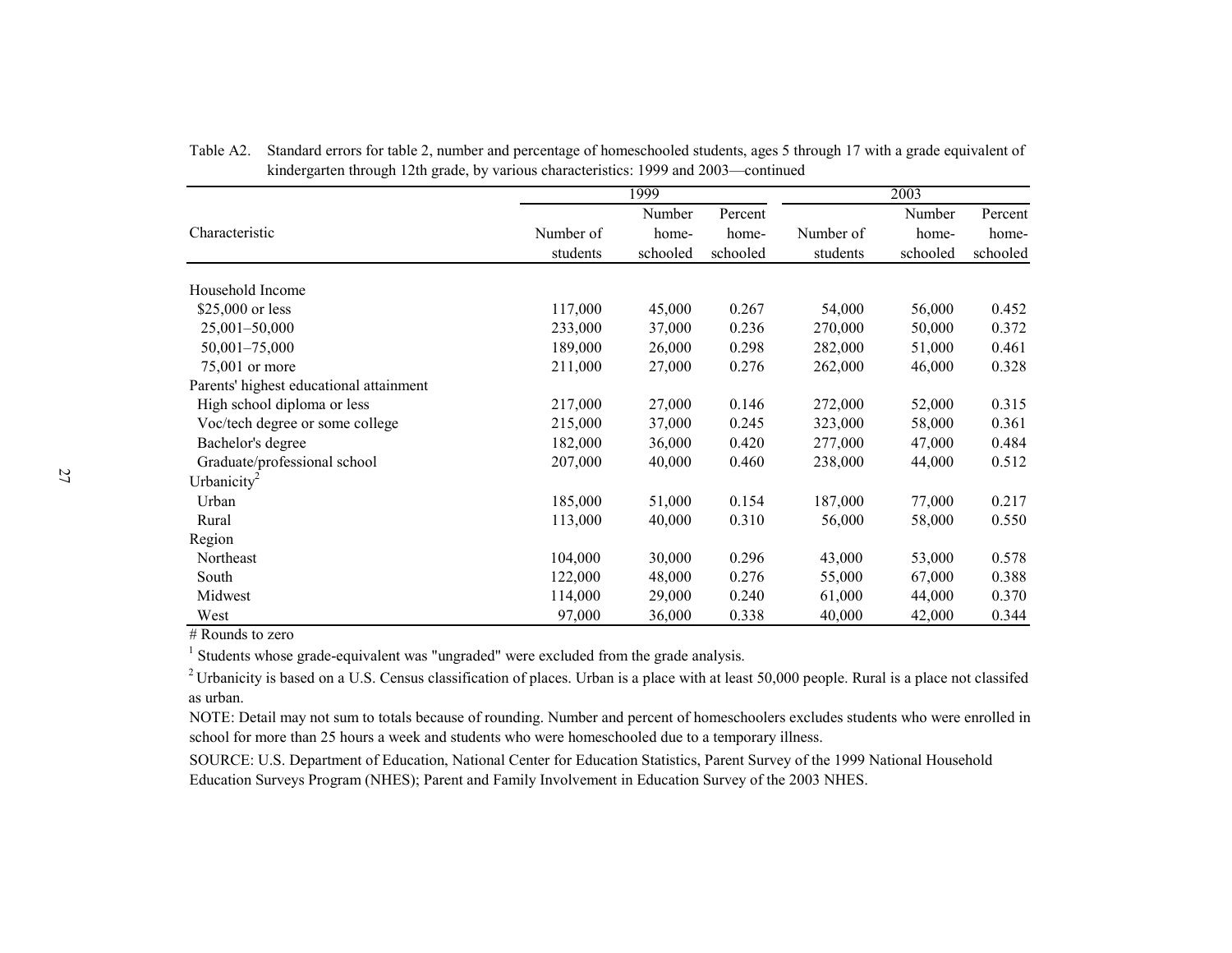|                                           |            | 1999                  |           |           |            | 2003                  |           |            |
|-------------------------------------------|------------|-----------------------|-----------|-----------|------------|-----------------------|-----------|------------|
| Characteristic                            | All        | Home-                 | Public    | Private   | All        | Home-                 | Public    | Private    |
|                                           | students   | schooled <sup>1</sup> | schooled  | schooled  | students   | schooled <sup>1</sup> | Schooled  | schooled   |
| Total                                     | $\ddagger$ | Ť                     | $\dagger$ | $\dagger$ | $\ddagger$ | Ť                     | $\dagger$ | $\ddagger$ |
| Grade equivalent <sup>2</sup>             |            |                       |           |           |            |                       |           |            |
| $K-5$                                     | 0.07       | 3.75                  | 0.16      | 1.26      | 0.08       | 3.06                  | 0.21      | 1.39       |
| Kindergarten                              | 0.04       | 2.31                  | 0.12      | 0.94      | 0.04       | 2.06                  | 0.10      | 0.75       |
| Grades 1-3                                | 0.04       | 3.61                  | 0.15      | 1.16      | 0.04       | 2.50                  | 0.17      | 1.34       |
| Grades 4-5                                | 0.02       | 2.34                  | 0.13      | 1.08      | 0.03       | 2.30                  | 0.14      | 0.98       |
| Grades 6-8                                | 0.04       | 2.83                  | 0.13      | 0.97      | 0.04       | 3.43                  | 0.16      | 1.12       |
| Grades 9-12                               | $0.10\,$   | 3.21                  | 0.16      | 1.06      | 0.12       | 3.83                  | 0.22      | 1.32       |
| Race/ethnicity                            |            |                       |           |           |            |                       |           |            |
| White, non-Hispanic                       | 0.32       | 3.36                  | 0.36      | 1.06      | 0.34       | 3.88                  | 0.40      | 1.54       |
| Black, non-Hispanic                       | 0.20       | 2.80                  | 0.24      | 0.76      | 0.08       | 2.87                  | 0.15      | 1.14       |
| Hispanic                                  | 0.17       | 2.06                  | 0.19      | 0.57      | 0.07       | 1.92                  | 0.16      | 0.87       |
| Other                                     | 0.23       | 2.01                  | 0.25      | 0.68      | 0.32       | 2.80                  | 0.35      | 0.90       |
| <b>Sex</b>                                |            |                       |           |           |            |                       |           |            |
| Female                                    | 0.47       | 3.27                  | 0.51      | 1.32      | 0.55       | 3.52                  | 0.59      | 1.58       |
| Male                                      | 0.47       | 3.27                  | 0.51      | 1.32      | 0.55       | 3.52                  | 0.59      | 1.58       |
| Number of children in the household       |            |                       |           |           |            |                       |           |            |
| One child                                 | 0.30       | 2.53                  | 0.33      | 0.91      | 0.43       | 1.97                  | 0.44      | 1.20       |
| Two children                              | 0.42       | 3.06                  | 0.45      | 1.41      | 0.63       | 3.74                  | 0.67      | 1.47       |
| Three or more children                    | 0.48       | 3.97                  | 0.53      | 1.56      | 0.72       | 4.35                  | 0.74      | 1.95       |
| Number of parents in the household        |            |                       |           |           |            |                       |           |            |
| Two parents                               | 0.41       | 3.26                  | 0.45      | 1.36      | 0.59       | 3.55                  | 0.66      | 1.46       |
| One parent                                | 0.41       | 2.91                  | 0.45      | 1.33      | 0.63       | 3.61                  | 0.71      | 1.47       |
| Nonparental guardians                     | 0.17       | 1.70                  | 0.19      | 0.27      | 0.20       | 1.01                  | 0.22      | 0.40       |
| Parents' participation in the labor force |            |                       |           |           |            |                       |           |            |
| Two parents-both in labor force           | 0.48       | 3.92                  | 0.54      | 1.56      | 0.72       | 3.72                  | 0.72      | 2.28       |
| Two parents-one in labor force            | 0.39       | 4.27                  | 0.40      | 1.40      | 0.59       | 4.73                  | 0.61      | 1.71       |
| One parent in labor force                 | 0.44       | 2.53                  | 0.47      | 1.23      | 0.53       | 3.30                  | 0.60      | 1.42       |
| No parent in labor force                  | 0.32       | 2.21                  | 0.34      | 0.74      | 0.34       | 2.16                  | 0.36      | 0.62       |

Table A3. Standard errors for table 3, percentage distribution of all students, homeschooled students, and nonhomeschooled students, ages 5 through 17 with a grade equivalent of kindergarten through 12th grade, by various characteristics: 1999 and 2003

*See notes at end of table.*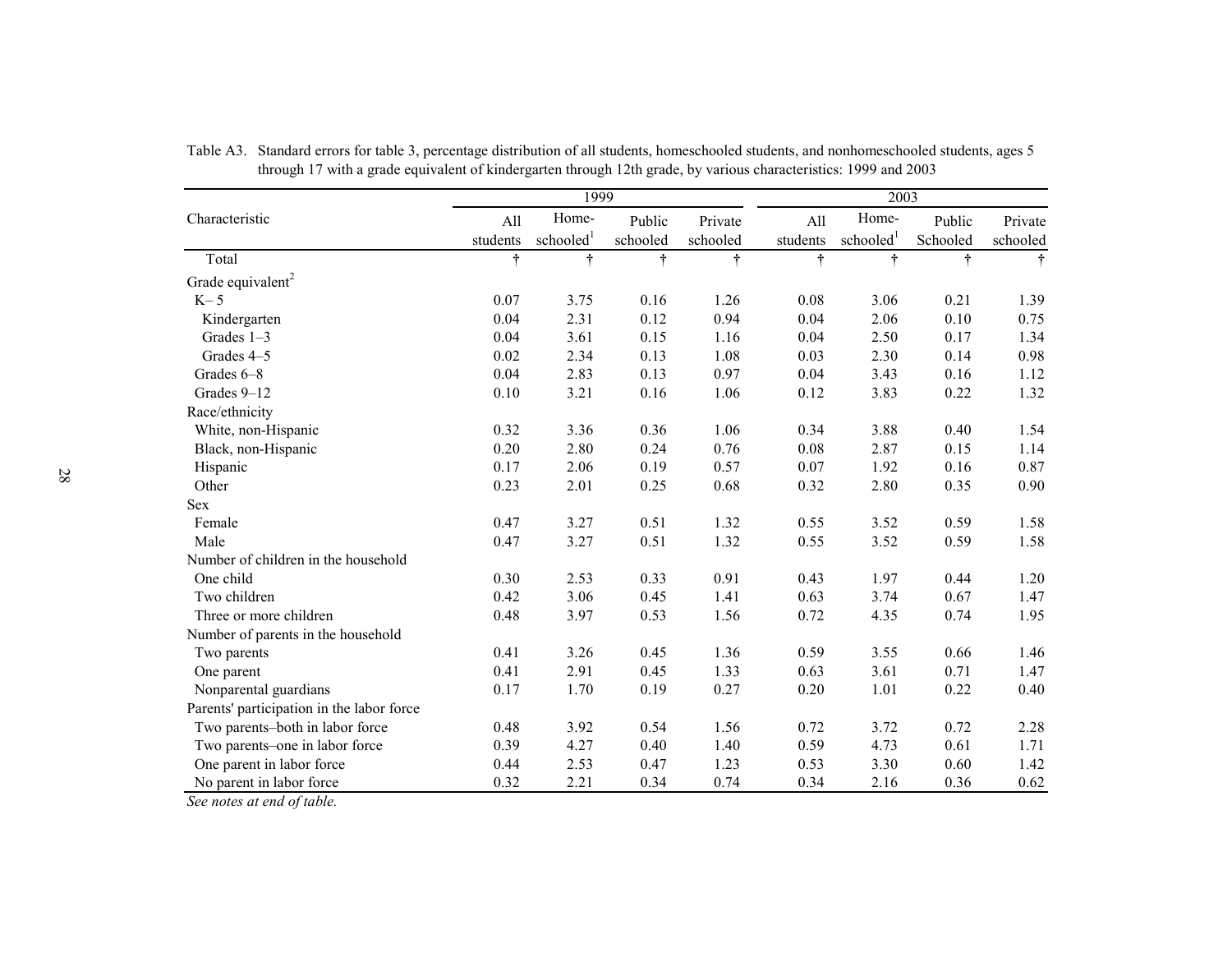|                                         | 1999     |                       |          |          | 2003     |          |          |          |
|-----------------------------------------|----------|-----------------------|----------|----------|----------|----------|----------|----------|
| Characteristic                          | All      | Home-                 | Public   | Private  | All      | Home-    | Public   | Private  |
|                                         | students | schooled <sup>1</sup> | schooled | schooled | students | schooled | Schooled | schooled |
| Household Income                        |          |                       |          |          |          |          |          |          |
| \$25,000 or less                        | 0.22     | 4.31                  | 0.25     | 1.20     | 0.09     | 4.32     | 0.21     | 1.18     |
| $25,001 - 50,000$                       | 0.47     | 4.00                  | 0.47     | 1.39     | 0.53     | 4.06     | 0.57     | 1.29     |
| 50,001-75,000                           | 0.38     | 2.62                  | 0.39     | 1.21     | 0.55     | 4.46     | 0.59     | 1.48     |
| 75,001 or more                          | 0.42     | 2.65                  | 0.42     | 1.40     | 0.52     | 3.79     | 0.60     | 1.90     |
| Parents' highest educational attainment |          |                       |          |          |          |          |          |          |
| High school diploma or less             | 0.43     | 2.88                  | 0.46     | 1.15     | 0.54     | 4.24     | 0.60     | 1.24     |
| Voc/tech degree or some college         | 0.43     | 3.85                  | 0.48     | 1.19     | 0.62     | 4.60     | 0.68     | 1.35     |
| Bachelor's degree                       | 0.36     | 3.49                  | 0.33     | 1.28     | 0.55     | 3.92     | 0.57     | 1.51     |
| Graduate/professional school            | 0.41     | 4.17                  | 0.40     | 1.20     | 0.47     | 3.67     | 0.52     | 1.56     |
| Urbanicity <sup>3</sup>                 |          |                       |          |          |          |          |          |          |
| Urban                                   | 0.22     | 3.81                  | 0.28     | 1.03     | 0.10     | 4.91     | 0.21     | 1.19     |
| Rural                                   | 0.22     | 3.81                  | 0.28     | 1.03     | 0.10     | 4.91     | 0.21     | 1.19     |
| Region                                  |          |                       |          |          |          |          |          |          |
| Northeast                               | 0.21     | 3.35                  | 0.26     | 1.10     | 0.08     | 4.51     | 0.21     | 1.60     |
| South                                   | 0.23     | 4.36                  | 0.27     | 1.18     | 0.10     | 4.96     | 0.21     | 1.41     |
| Midwest                                 | 0.23     | 3.13                  | 0.28     | 1.27     | 0.10     | 3.81     | 0.31     | 2.02     |
| West                                    | 0.20     | 3.77                  | 0.25     | 0.95     | 0.08     | 3.77     | 0.19     | 1.20     |

| Table A3. Standard errors for table 3, percentage distribution of all students, homeschooled students, and nonhomeschooled students, ages 5 |
|---------------------------------------------------------------------------------------------------------------------------------------------|
| through 17 with a grade equivalent of kindergarten through 12th grade, by various characteristics: 1999 and 2003—continued                  |

† Not applicable.

 $1$  Excludes students who were enrolled in school for more than 25 hours a week and students who were homeschooled due to a temporary illness.

<sup>2</sup> Students whose grade-equivalent was "ungraded" were excluded from the grade analysis.

 $3$  Urbanicity is based on a U.S. Census classification of places. Urban is a place with at least 50,000 people. Rural is a place not classifed as urban.

NOTE: Detail may not sum to totals because of rounding.

SOURCE: U.S. Department of Education, National Center for Education Statistics, Parent Survey of the 1999 National Household Education Surveys Program (NHES); Parent and Family Involvement in Education Survey of the 2003 NHES.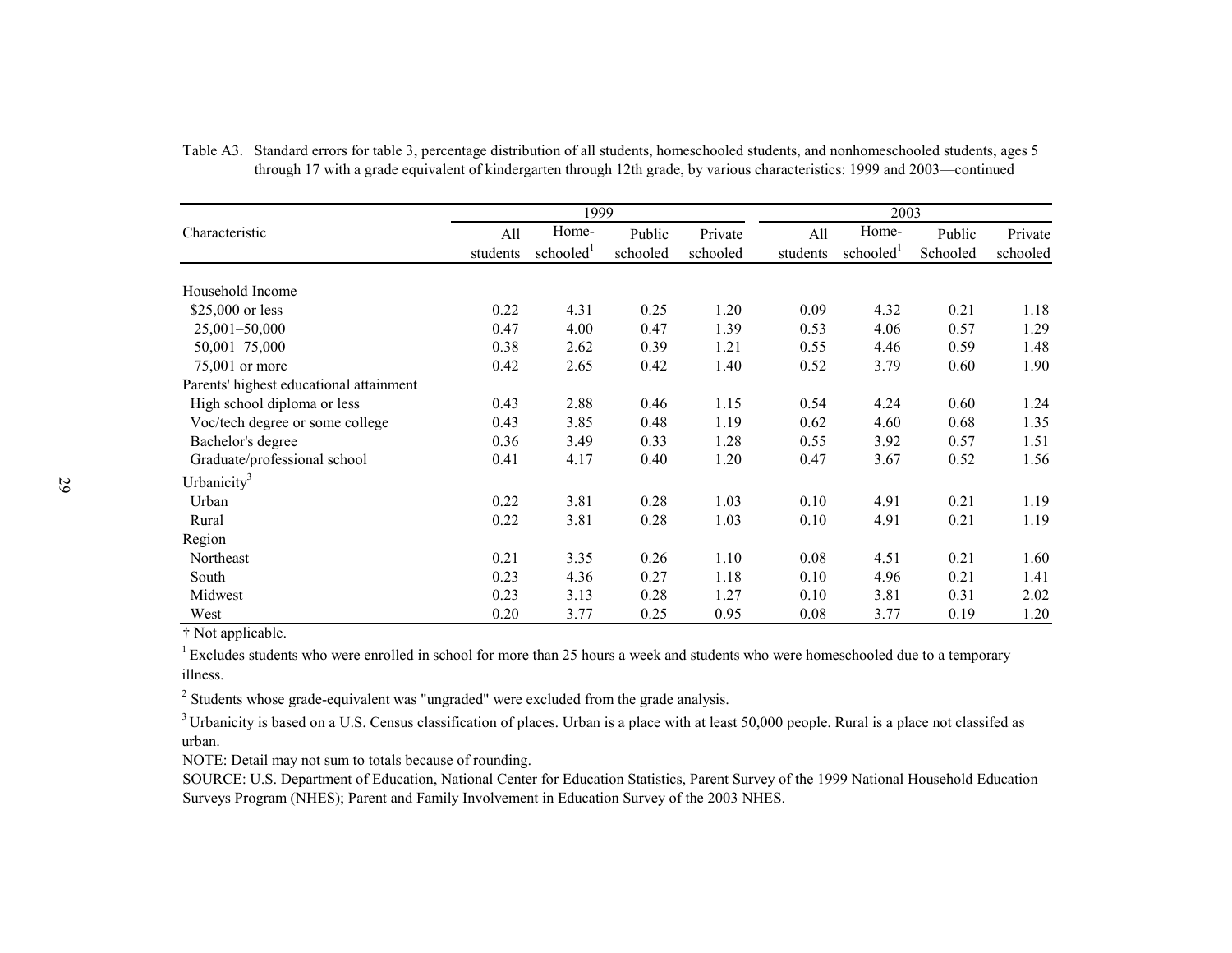Table A4. Standard errors for table 4, number and percentage of homeschooled students whose parents reported particular reasons for homeschooling as being applicable to their situation and as being their most important reason for homeschooling: 2003

| Reasons for homeschooling                                  | Applicable |         | Most important |         |  |
|------------------------------------------------------------|------------|---------|----------------|---------|--|
|                                                            | Number     | Percent | Number         | Percent |  |
| Concern about environment of other schools <sup>1</sup>    | 86,000     | 2.410   | 55,000         | 3.973   |  |
| Dissatisfaction with academic instruction at other schools | 74,000     | 4.537   | 36,000         | 3.120   |  |
| To provide religious or moral instruction                  | 87,000     | 4.005   | 54,000         | 4.269   |  |
| Child has a physical or mental health problem              | 40,000     | 3.317   | 19.000         | 1.690   |  |
| Child has other special needs                              | 57,000     | 4.324   | 25,000         | 2.113   |  |
| Other reasons $2$                                          | 48,000     | 4.008   | 22,000         | 2.071   |  |

<sup>1</sup>These include safety, drugs, or negative peer pressure.

<sup>2</sup>Parents homeschool their children for many reasons that are often unique to their family situation. "Other reasons" parents gave for home schooling include: It was the child's choice; to allow parents more control over what child was learning; and flexibility.

NOTE: Excludes students who were enrolled in school for more than 25 hours a week and students who were homeschooled only because of a temporary illness.

SOURCE: U.S. Department of Education, National Center for Education Statistics, Parent and Family Involvement in Education Survey of the 2003 National Household Education Surveys Program (NHES).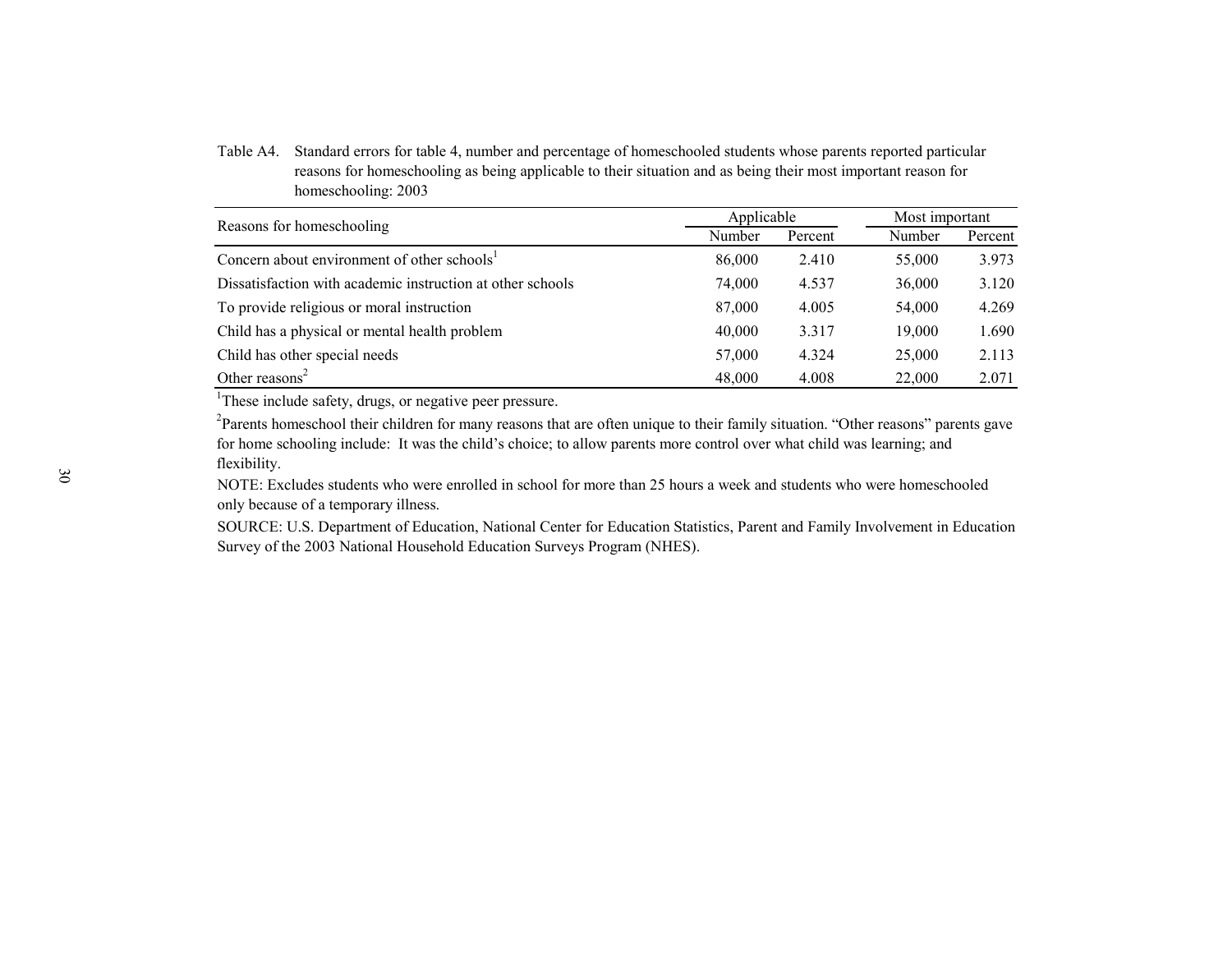Table A5. Standard errors for table 5, number and percentage of homeschooled students, ages 5 through 17 with a grade equivalent of kindergarten through 12th grade, whose parents reported using various sources of curriculum or books: 2003

| Sources of curriculum or books                             | Number | Percent |
|------------------------------------------------------------|--------|---------|
| Public library                                             | 82,000 | 3.321   |
| Homeschooling catalog, publisher, or individual specialist | 80,000 | 3.895   |
| Retail bookstore or other store                            | 81,000 | 4.054   |
| Another education publisher                                | 72,000 | 4.492   |
| Homeschooling organization                                 | 68,000 | 4.765   |
| Church, synagogue, or other religious organization         | 62,000 | 4.708   |
| Other sources                                              | 41,000 | 3.009   |
| Local public school or district                            | 39,000 | 3.351   |
| Private school                                             | 39,000 | 3.397   |

NOTE: Excludes students who were enrolled in school for more than 25 hours a week and students who were homeschooled due to a temporary illness.

SOURCE: U.S. Department of Education, National Center for Education Statistics, Parent and Family Involvement in Education Survey of the 2003 National Household Education Surveys Program (NHES).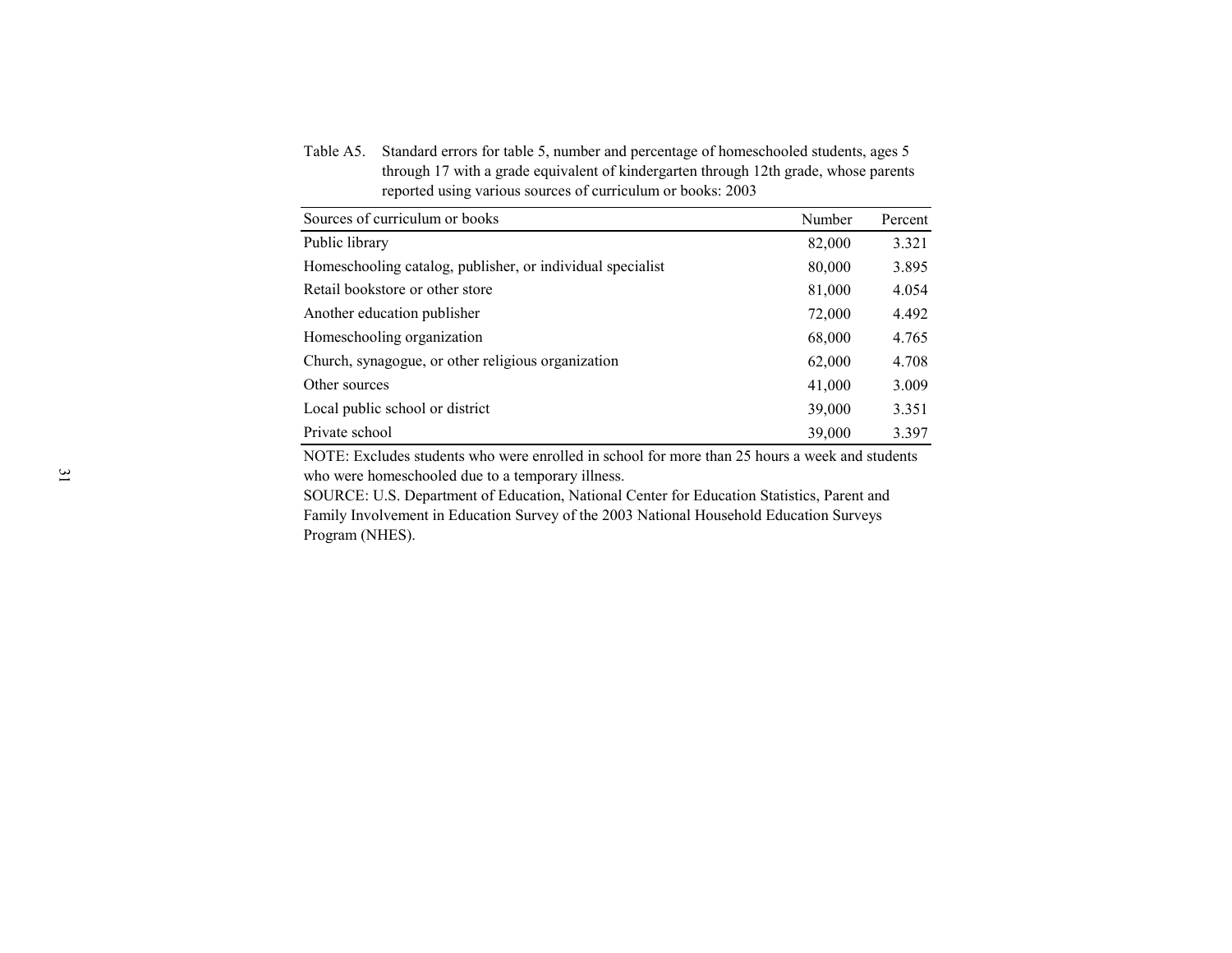| Table A6. Standard errors for table 6, percentage of homeschooled students, |
|-----------------------------------------------------------------------------|
| ages 5 through 17 with a grade equivalent of kindergarten through           |
| 12th grade, who engaged in distance learning using various media:           |
| 2003                                                                        |
|                                                                             |

| Distance Learning Media  | Standard |
|--------------------------|----------|
|                          | error    |
| Total                    | 5.00     |
| Mail                     | 2.91     |
| Internet, e-mail, or web | 3.76     |
| TV, video, or radio      | 3 29     |

SOURCE: U.S. Department of Education, National Center for Education Statistics, Parent and Family Involvement in Education Survey of the 2003 National Household Education Surveys Program (NHES). NOTE: Excludes students who were enrolled in school for more than 25 hours a week and students who were homeschooled due to a temporary illness.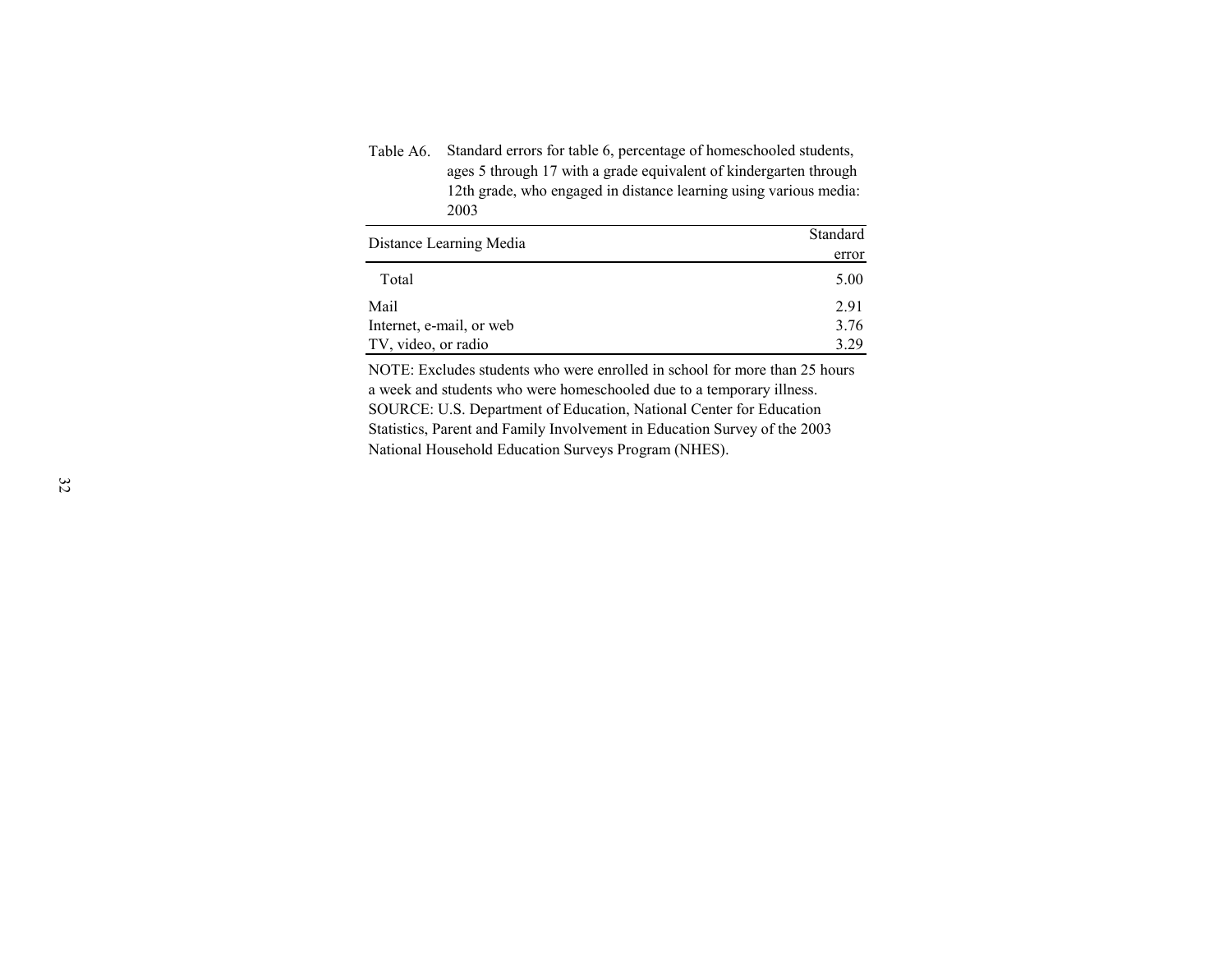|                                           |           | Standard  | Effect        |
|-------------------------------------------|-----------|-----------|---------------|
| Characteristics and intercept             | Beta      | error     | size          |
| Intercept                                 | $-5.08$ * | 0.491     | $-2.81$       |
| Grade equivalent <sup>1</sup>             |           |           |               |
| (Grades $K-5$ )                           | $\dagger$ | t         | $\dagger$     |
| Grades 6-8                                | $0.32 *$  | 0.161     | 0.18          |
| Grades 9-12                               | 0.33      | 0.193     | 0.18          |
| Race/ethnicity                            |           |           |               |
| (White, non-Hispanic)                     | t         | t         |               |
| Black, non-Hispanic                       | $-0.62$   | 0.367     | $-0.34$       |
| Hispanic                                  | $-1.47*$  | 0.439     | $-0.81$       |
| Other                                     | 0.15      | 0.422     | 0.08          |
| <b>Sex</b>                                |           |           |               |
| (Female)                                  | Ť         | t         | $\ddot{\tau}$ |
| Male                                      | 0.06      | 0.158     | 0.03          |
| Number of children in the household       |           |           |               |
| (One child)                               | t         | t         | $\dagger$     |
| Two children                              | 0.04      | 0.257     | $0.02\,$      |
| Three or more children                    | $0.67 *$  | 0.263     | 0.37          |
| Number of parents in the household        |           |           |               |
| (Two parents)                             | $\dagger$ | $\dagger$ |               |
| One parent                                | $-0.86$   | 1.187     | $-0.47$       |
| Nonparental guardians                     | $-1.12$   | 1.448     | $-0.62$       |
| Parents' participation in the labor force |           |           |               |
| (Two parents-both in labor force)         | t         | t         | $\ddot{\tau}$ |
| Two parents-one in labor force            | $1.67*$   | 0.233     | 0.92          |
| One parent in labor force                 | 1.27      | 1.144     | 0.70          |
| No parent in labor force                  | 1.30      | 0.998     | 0.72          |

Table A7. Beta coefficients and standard errors for table 7, logistic regression analysis of homeschooling on various characteristics: 2003

*See notes at end of table.*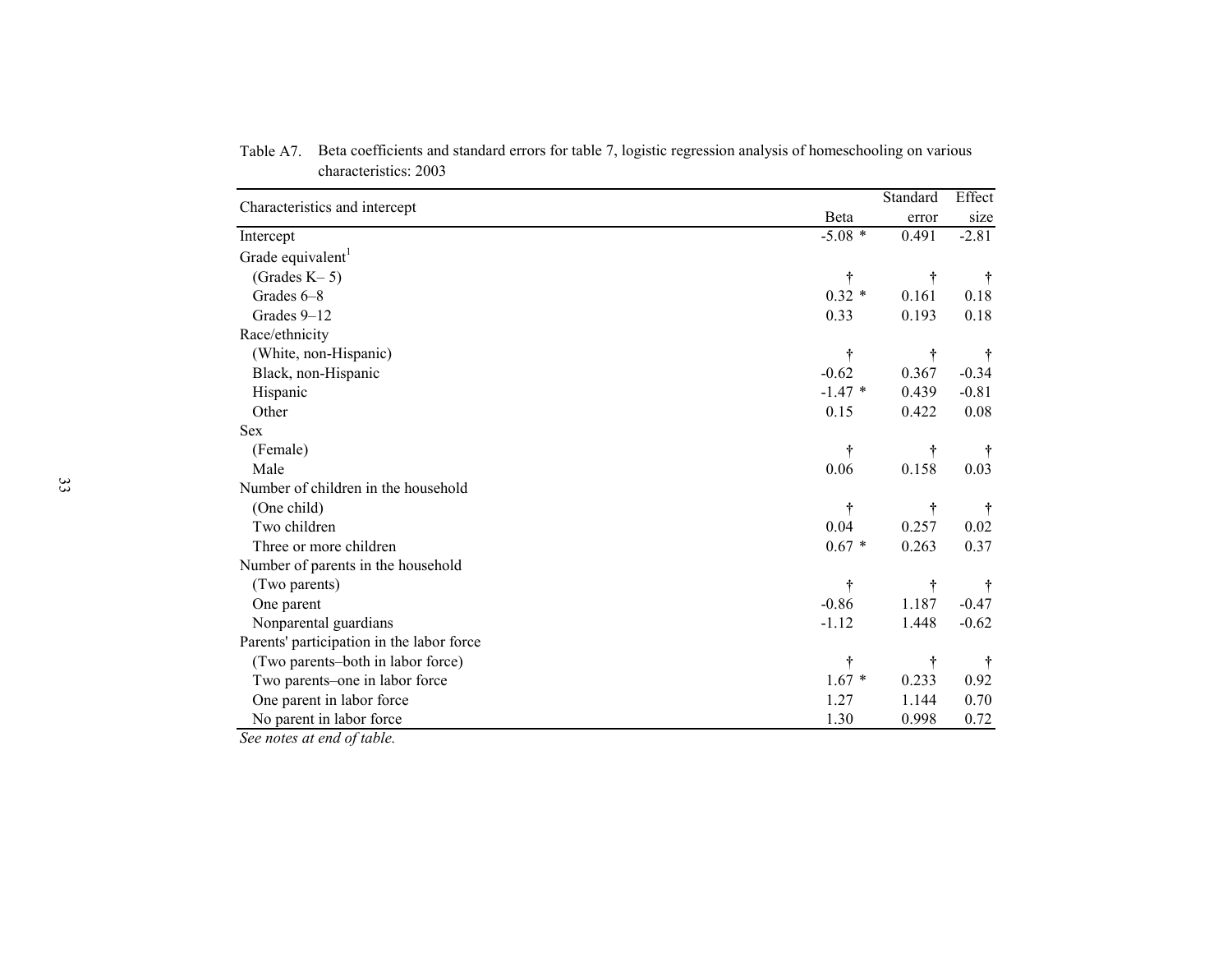| Characteristics and intercept           |              | Standard | Effect  |
|-----------------------------------------|--------------|----------|---------|
|                                         | <b>B</b> eta | error    | size    |
|                                         |              |          |         |
| Household Income                        |              |          |         |
| $(\$25,000$ or less)                    | ÷            | t        |         |
| 25,001-50,000                           | $-0.18$      | 0.284    | $-0.10$ |
| 50,001-75,000                           | $-0.31$      | 0.334    | $-0.17$ |
| 75,001 or more                          | $-0.92$ *    | 0.333    | $-0.51$ |
| Parents' highest educational attainment |              |          |         |
| (High school diploma or less)           | $\dagger$    | t        |         |
| Voc/tech degree or some college         | 0.30         | 0.319    | 0.16    |
| Bachelor's degree                       | 0.64         | 0.336    | 0.35    |
| Graduate/professional school            | 0.55         | 0.334    | 0.31    |
| Urbanicity <sup>2</sup>                 |              |          |         |
| (Urban)                                 | t            | t        |         |
| Rural                                   | 0.17         | 0.300    | 0.09    |
| Region                                  |              |          |         |
| (Northeast)                             | t            | t        |         |
| South                                   | 0.36         | 0.416    | 0.20    |
| Midwest                                 | $-0.07$      | 0.418    | $-0.04$ |
| West                                    | 0.09         | 0.420    | 0.05    |

Table A7. Beta coefficients and standard errors for table 7, logistic regression analysis of homeschooling on various characteristics: 2003—continued

 $*$  p<0.05

† Not applicable.

<sup>1</sup> Students whose grade-equivalent was "ungraded" were excluded from the analysis.

<sup>2</sup> Urbanicity is based on a U.S. Census classification of places. Urban is a place with at least 50,000 people. Rural is a place not classifed as urban.

NOTE: This analysis excludes students who were enrolled in school for more than 25 hours a week and students who were homeschooled only because of temporary illness. Effect size is calculated by dividing the log odds beta coefficient by 1.81.

SOURCE: U.S. Department of Education, National Center for Education Statistics, Parent and Family Involvement in Education Survey of the 2003 National Household Education Surveys Program (NHES).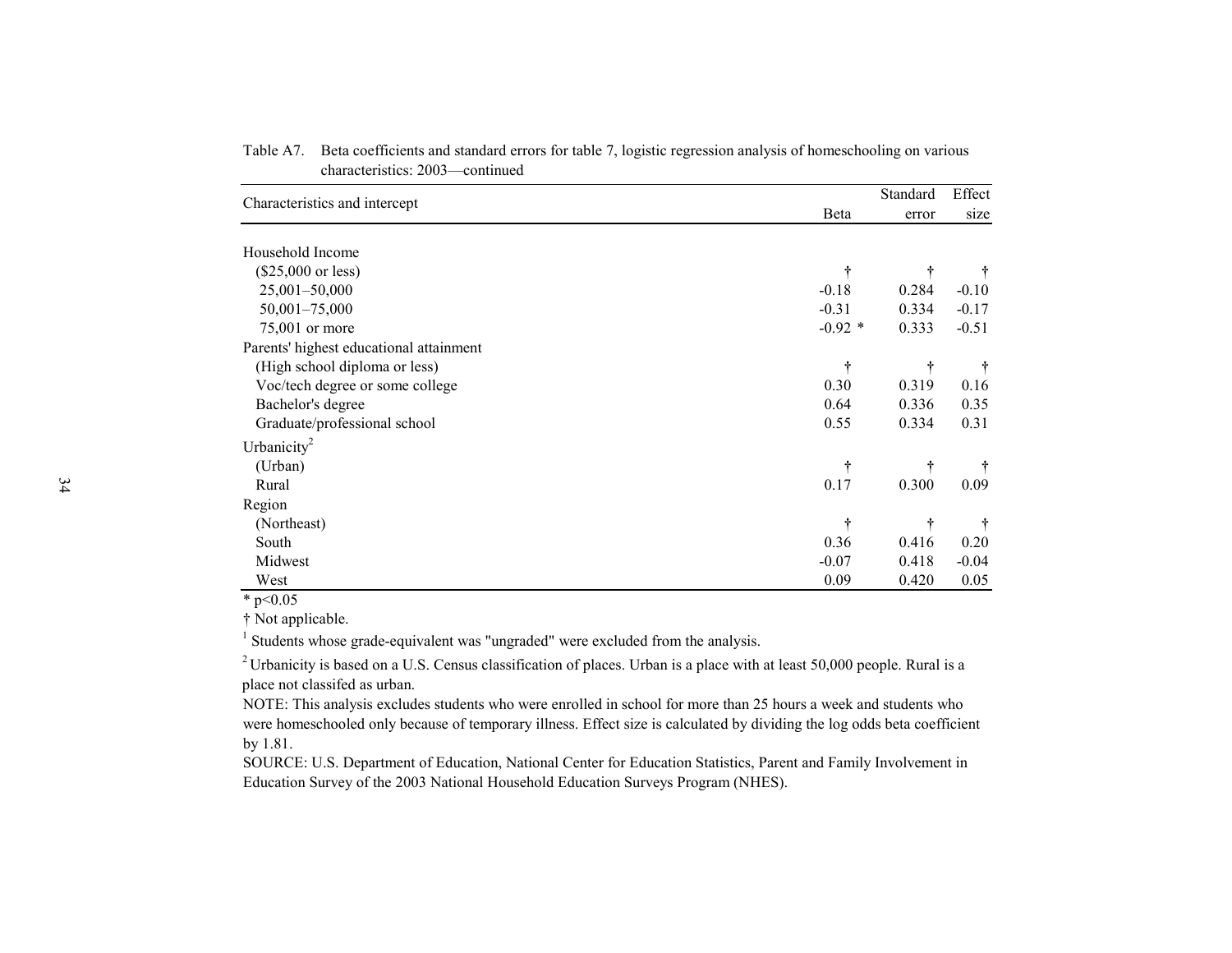# Appendix B: Methodology and Technical Notes

The National Household Education Surveys Program (NHES) is a telephone survey data collection program conducted by the U.S. Department of Education's National Center for Education Statistics (NCES). Data collections have taken place from January through early May in 1991 and January through April in 1993, 1995, 1996, 1999, 2001, and 2003. When appropriately weighted, each sample is nationally representative of all persons in the target population in the 50 states and District of Columbia. The samples were selected using randomdigit-dialing (RDD) methods, and the data were collected using computer-assisted telephone interviewing (CATI) technology.

Data from the 1999 and 2003 administrations of the NHES were used in this report. A screening interview administered to a member of the household age 18 or older was used to determine whether any children of the appropriate age lived in the household, to collect information on each child, and to identify the appropriate parent or guardian to respond for the sampled child. If one or two eligible children resided in the household, a parent interview was conducted about each child. If more than two eligible children resided in the household, generally two were sampled for extended interviews. Each interview was conducted with the parent or guardian most knowledgeable about the care and education of each sampled child, that parent or guardian being the child's mother or female guardian in about 80 percent of the cases in both years. This report is based on a subset of the total sample, specifically children ages 5 to 17 with a grade equivalent of kindergarten to grade 12. The unweighted number of homeschooled students used in this analysis is 275 for 1999 and 239 for 2003. The unweighted number of nonhomeschooled students was 16,833 in 1999 and 11,755 in 2003.

## **Response Rates**

Screening interviews were administered to all households and were completed with 57,278 households in 1999 and 32,049 households in 2003, yielding screener response rates of 74 percent and 65 percent, respectively. During the screener, children were identified and sampled for the parent interview. Parent interviews were completed for 88 percent of the sampled children in 1999 and 83 percent of sampled children in 2003. The response rate for the entire sample is calculated by taking the product of the proportion of completed screeners and the proportion of completed parent interviews for sampled children—65 percent in 1999 (.74\*.88=.65) and 54 percent in 2003 (.65\*.83=.54).

35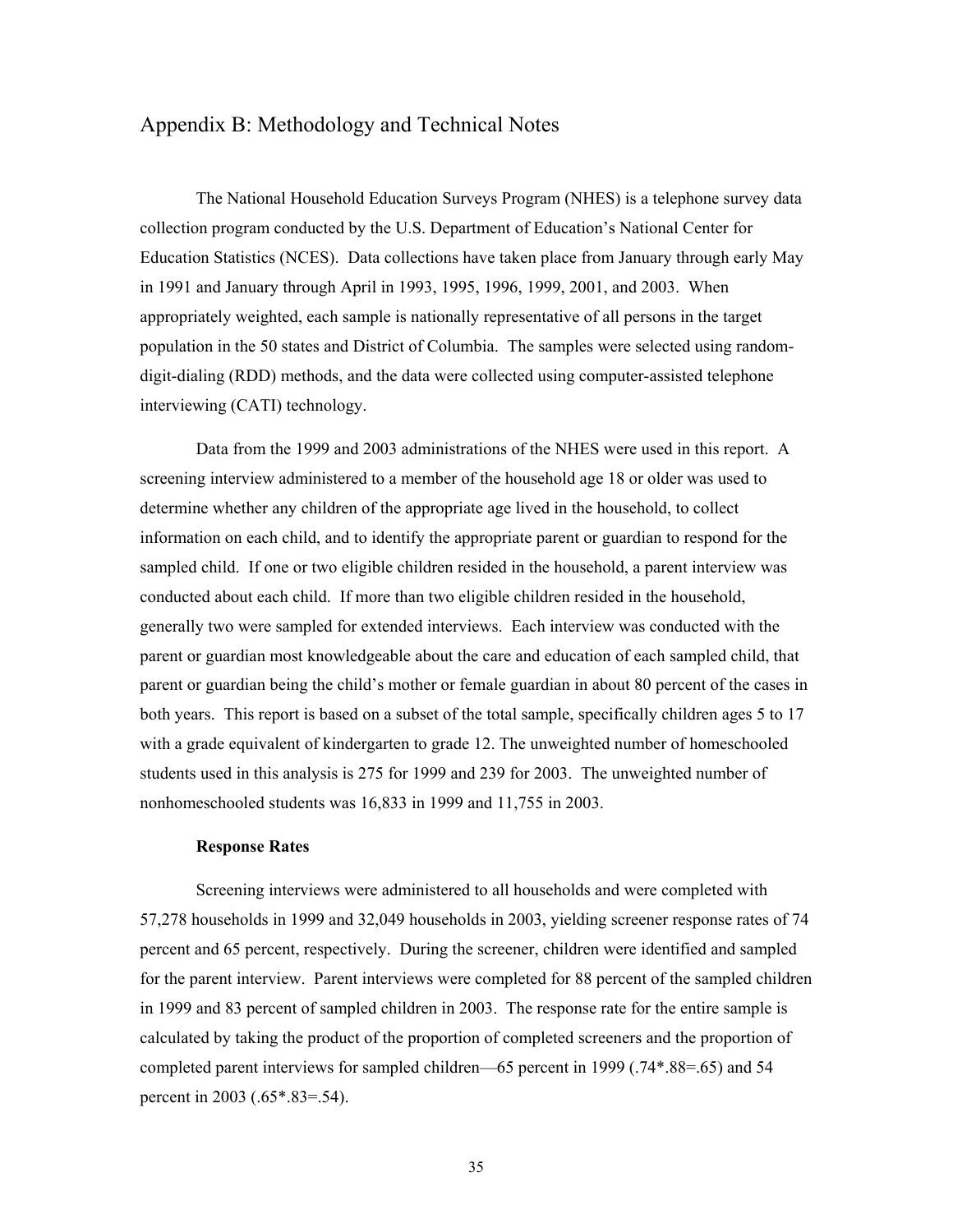The estimated response rate for homeschooled students in 1999 was 63 percent compared to 65 percent for nonhomeschooled students. In 2003, the estimated response rate for homeschooled students was 51 percent, compared to 54 percent for nonhomeschooled students. A response bias analysis comparing weights adjusted for nonresponse to those not adjusted for nonresponse showed no evidence of bias among key NHES estimates and subgroups (U.S. Department of Education, forthcoming).

Item nonresponse (the failure to complete some items in an otherwise completed interview) was very low. The item nonresponse rates for most variables in this report were less than 2 percent, except for household income, which was about 10 percent in both survey years. All items with missing responses (i.e., don't know, refused, or not ascertained) were imputed using an imputation method called a hot-deck procedure (Kalton and Kasprzyk 1986). As a result, no missing values remain in the data.

## **Data Reliability**

NHES estimates are subject to two types of errors, sampling and nonsampling errors. Nonsampling errors are errors made in the collection and processing of data. Sampling errors occur because the data are collected from a sample rather than a census of the population.

## **Nonsampling Errors**

Nonsampling error is the term used to describe variations in the estimates that may be caused by population coverage limitations and data collection, processing, and reporting procedures. The sources of nonsampling errors are typically problems like unit and item nonresponse, the differences in respondents' interpretations of the meaning of the questions, response differences related to the particular time the survey was conducted, the tendency for respondents to give socially desirable responses, and mistakes in data preparation.

In general, it is difficult to identify and estimate either the amount of nonsampling error or the bias caused by this error. For each NHES survey, efforts were made to prevent such errors from occurring and to compensate for them where possible. For instance, during the survey design phase, cognitive interviews were conducted to assess respondents' knowledge of the topics, comprehension of questions and terms, and the sensitivity of items. The design phase also entailed extensive staff testing of the CATI instrument and a pretest in which several hundred interviews were conducted.

An important nonsampling error for a telephone survey is failure to include persons who

36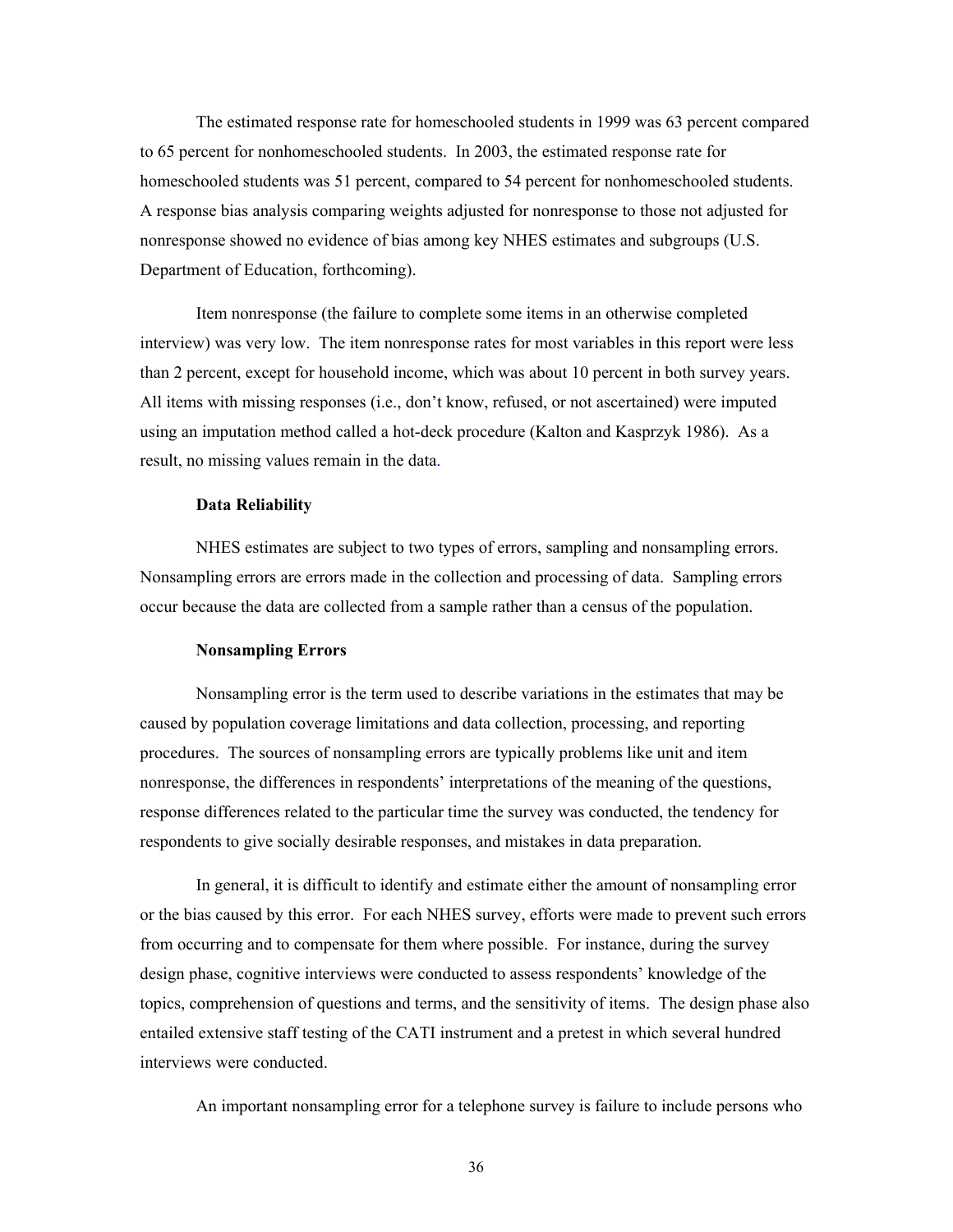do not live in households with home telephones. The NHES only samples households with home telephones (i.e. fixed, or land-line, telephones for home use). As of 2000, approximately 5 percent of households in the United States did not have a home telephone.<sup>3</sup> Weighting adjustments using characteristics related to telephone coverage were used to reduce the bias in the estimates associated with children who do not live in households with telephones. Weighting adjustments were also used to adjust for nonresponse and for the oversampling of households with Blacks and Hispanics. Finally, the person-level weights are developed using a cross between race/ethnicity of the child and household income categories; a cross between Census region and urbanicity; and, a cross between home tenure (own or rent) and age or grade of child.

## **Sampling Errors**

The sample of households with home telephones selected for each NHES survey is just one of many possible samples that could have been selected from all households with telephones. Therefore, estimates produced from each NHES survey may differ from estimates that would have been produced from other samples. This type of variability is called sampling error because it arises from using a sample of households with telephones rather than all households with telephones.

The standard error is a measure of the variability due to sampling when estimating a statistic; standard errors for estimates presented in this report were computed using a jackknife replication method. Standard errors can be used as a measure of the precision expected from a particular sample. The probability that the sample estimate would differ from a complete census count by less than 1 standard error is about 68 percent. The chance that the difference would be less than 1.65 standard errors is about 90 percent; and that the difference would be less than 1.96 standard errors, about 95 percent.

Standard errors for all of the estimates presented in this report are available in tabular form in appendix A. These standard errors can be used to produce confidence intervals. For example, an estimated 1.7 percent of students were homeschooled in 1999. This percentage has an estimated standard error of 0.14 percent. Therefore, the estimated 95 percent confidence interval for this statistic is 1.42 to 1.97 percent  $(1.7 + (-1.96 * 0.14)$ . That is, in 95 out of 100 samples using the same sample design, the estimated participation rate rounded to the nearest tenth, should fall between 1.4 and 2.0 percent.

 $\overline{a}$ 

<sup>&</sup>lt;sup>3</sup> Special tabulations from the Current Population Survey, 2000.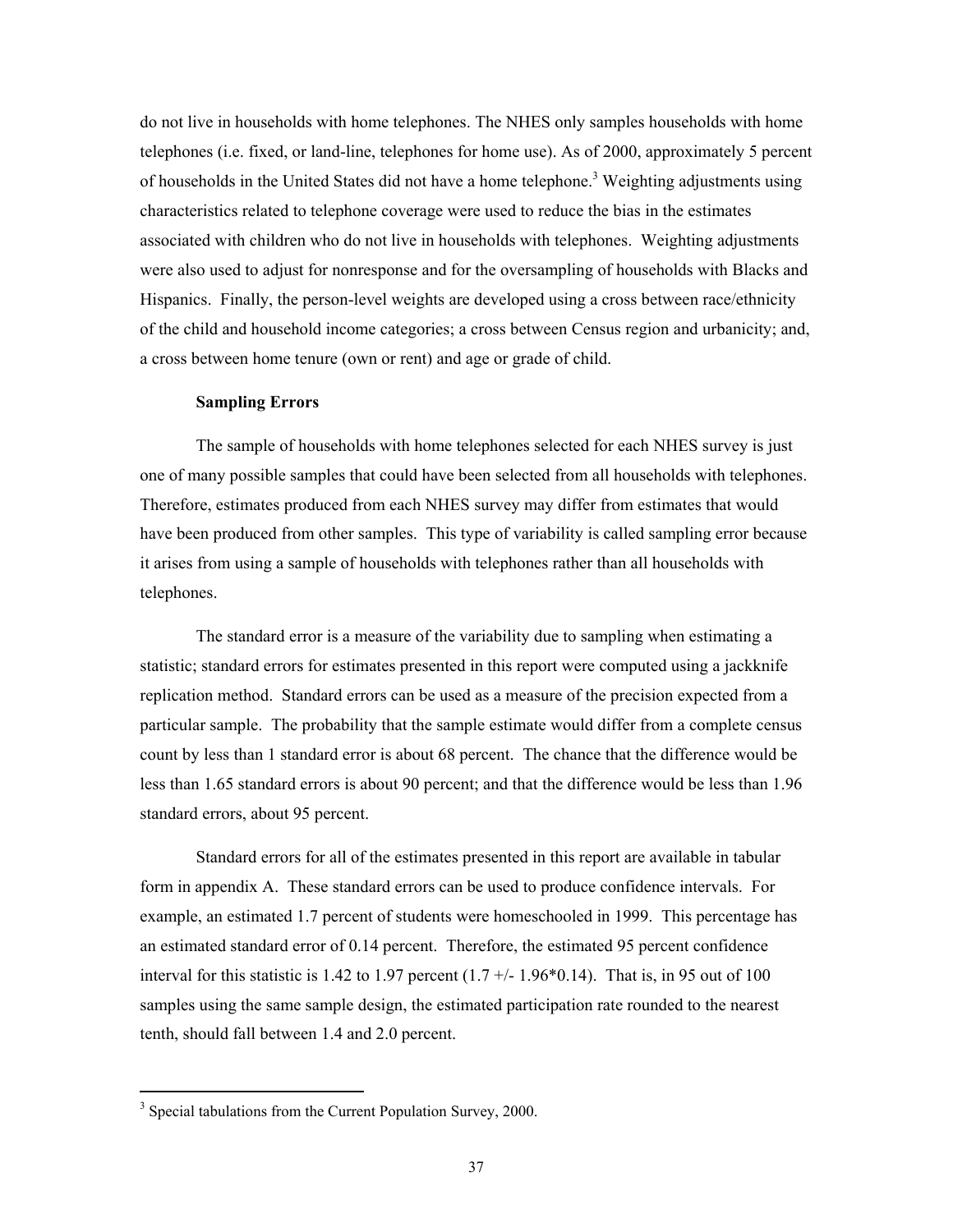## **Statistical Tests**

The tests of significance used in this analysis are based on two-tailed Student's *t* statistics. All differences cited in this report are significant at the 0.05 level of significance. In addition, tests for effect size were used for most distributions. Except for the comparison of homeschooling rates, which are used to describe a unique subset of the population and are central to the analysis, differences of less than 5 percent are not reported. For the logistic regression, effect size was calculated by dividing the log odds beta coefficient by 1.81 (Chinn 2000). Logistic regression findings that are significant at the 0.05 level of significance with an effect size of 0.2 and greater are reported.

## **Glossary**

Many of the variables used in the analysis for this report were derived from other variables in the public-use data files. In most cases, variables that had more than four response categories were collapsed into four or fewer categories to accommodate the small number of sampled homeschoolers. This procedure of collapsing response categories ensured that the number of sampled homeschoolers was appropriate for statistical analysis.

### *Homeschooling*

 $\overline{a}$ 

In this report, students are defined as being homeschooled if: 1) their parents reported them being schooled at home instead of a public or private school, 2) their enrollment in a public or private school did not exceed 25 hours a week if they were being homeschooled part-time, and 3) they were not being homeschooled solely because of a temporary illness.<sup>4</sup> The construction of this measure combines answers from the questions listed below with answers to questions about reasons for homeschooling. The definition of homeschooling used in this report was intended to include rather than exclude students based on the data available to identify homeschooled students. Researchers wishing to apply different criteria to define homeschooled students may produce different results.

<sup>&</sup>lt;sup>4</sup> The 25-hour cut-off translates to about 80 percent of the average school week, according to the 1999– 2000 Schools and Staffing Survey. In 1999, about 1 percent of students who were homeschooled part time were excluded from the homeschooled student category because of the 25-hour cut-off. In 2003, no sampled students who were homeschooled part time were excluded from the homeschooled student category because of the 25-hour cut-off.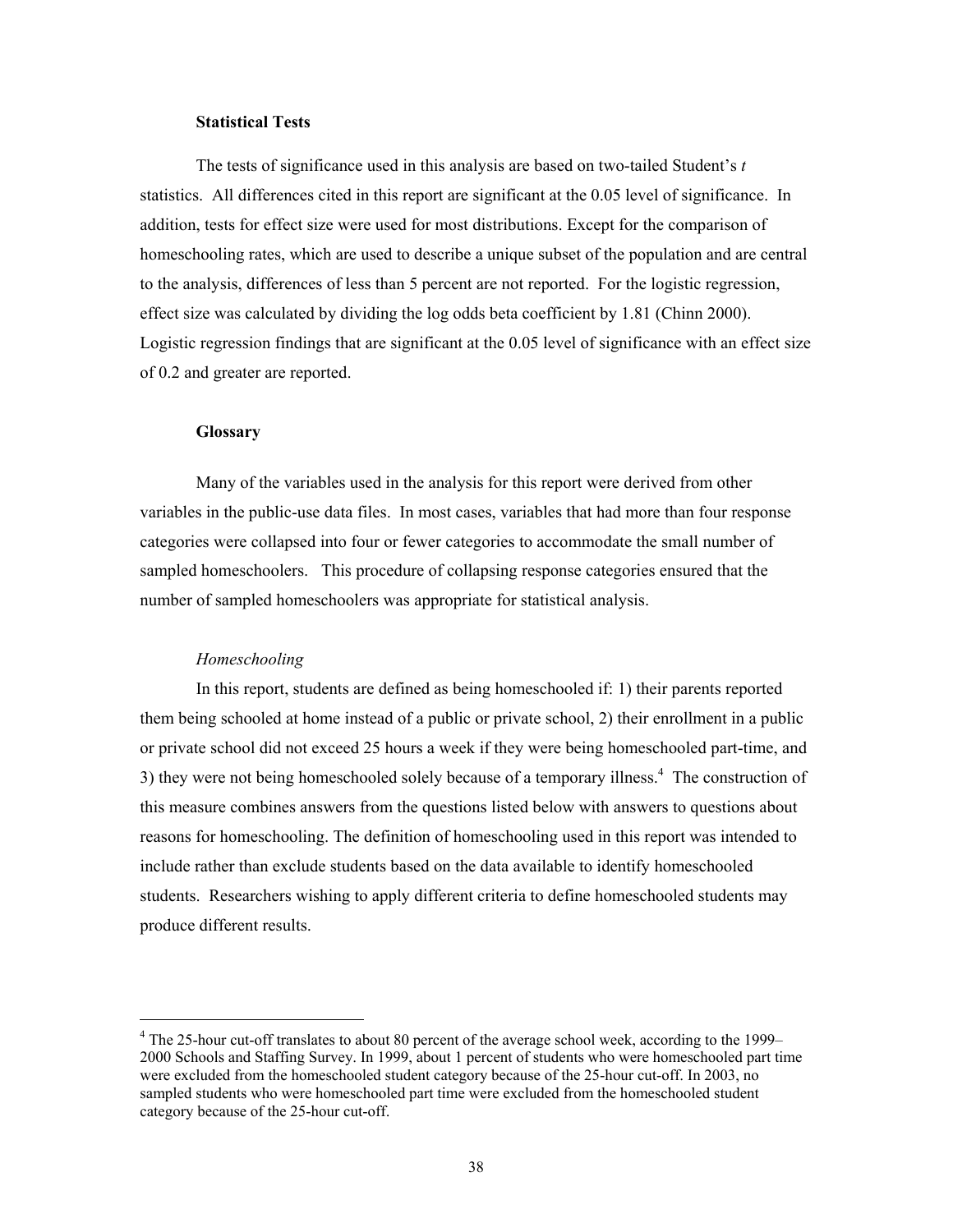- *PB2. Some parents decide to educate their children at home rather than send them to school. Is (CHILD) being schooled at home? Yes (GO TO PB3) No*
- *PB3. So (CHILD) is being schooled at home instead of at school for at least some classes or subjects? Yes (Go to PB4) No*
- *PB4. Is (CHILD) getting all of (his/her) instruction at home, or is (he/she) getting some at school and some at home? All at home Some at school & some at home (GO TO PB5)*
- *PB5. How many hours each week does (CHILD) usually go to a school for instruction? Please do not include time spent in extracurricular activities. Hours: \_\_\_\_*

## *Grade equivalent*

If students were enrolled in school for 9 or more hours per week, parents were asked to identify what grade or year their child was attending. If students were homeschooled and not attending school for 9 or more hours per week, or if parents responded that students were ungraded or in special education, then parents were asked to identify their child's grade equivalent. In this report, a student's grade equivalent is either the actual grade the student was enrolled in or the student's grade equivalent. One measure of grade equivalent used in the report had three categories: kindergarten to grade 5, grades 6 to 8, and grades 9 to 12. Another measure had five categories to show more detail in the kindergarten to grade 5 category: kindergarten, grades 1 to 3, grades 4 to 5, grades 6 to 8, and grades 9 to 12. In 2003, 0.02 percent of students had a grade equivalent of "ungraded." This statistic was 0.03 percent in 1999.

## *Race and ethnicity*

Parents were asked to identify the race and ethnicity of sampled children. In 1999 and 2003, race was a mutually exclusive variable. Hispanic ethnicity was determined separately. The categories of race and ethnicity used in this report are Black, non-Hispanic, meaning the child was identified as Black but not Hispanic; White, non-Hispanic, meaning the child was identified as White but not Hispanic; Hispanic, meaning the child was identified as Hispanic and of any race; and Other, meaning the child was not identified as Hispanic and not identified as Black or White.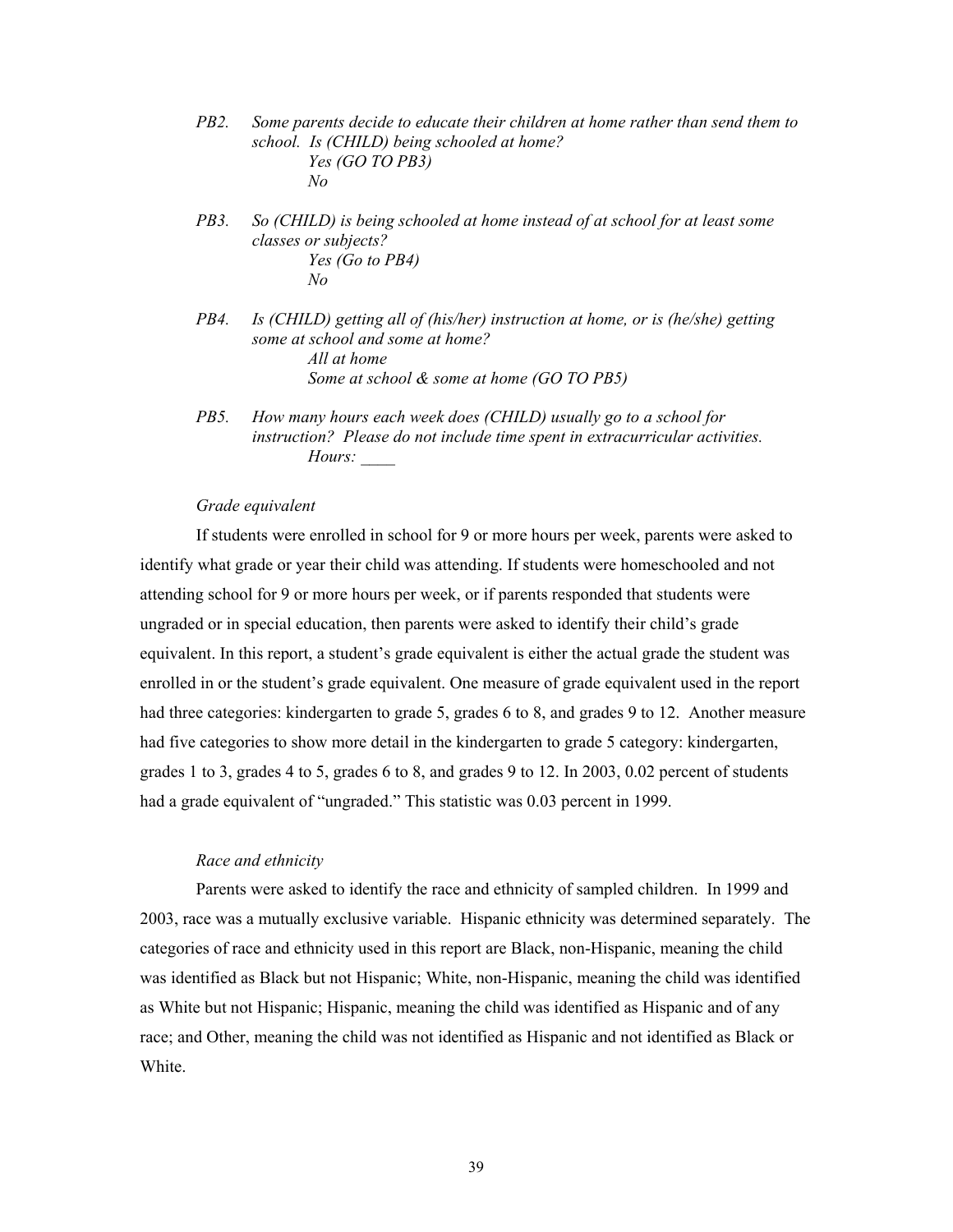## *Number of children in the household*

The number of children in the household was derived by adding the sampled child (one) to the total number of other children in the household. This report collapsed the number of children into three categories: One child, meaning the sampled child was the only child in the household; two children, meaning the household contained the sampled child and another child; and three or more children, meaning the household contained the sampled child plus two or more other children.

## *Number of parents in the household*

Parents include birth, adoptive, step or foster parents in the household. If two such parents were in the household, the number of parents living in the household was two. If one such parent was in the household, the number of parents living in the household was one. If no such parents were in the household, the number of parents was none and any adult responsible for the sampled child was referred to as a nonparent guardian.

## *Parents' participation in the labor force*

Parents include birth, adoptive, step or foster parents in the household or nonparent guardians in the household. Parents were considered to be in the labor force if they were working full-time (35 hours or more per week) or part-time (less than 35 hours per week) or if they were actively looking for work during the time of the interview. If parents did not meet these criteria, they were classified as not in the labor force.

# *Household income*

Household income is reported as a range. These ranges were collapsed into the following four categories for this report.

\$25,000 or less \$25,001 to 50,000 \$50,001 to 75,000 \$75,001 or more

### *Parents' highest educational attainment*

Parents' highest educational attainment is a composite variable that indicates the highest level of education for the students' parents (birth, adoptive, or step) or nonparent guardians who reside in the household. The variable used in this report has four attainment categories: High school diploma or less, which includes high school equivalency degrees; Voc/tech degree or some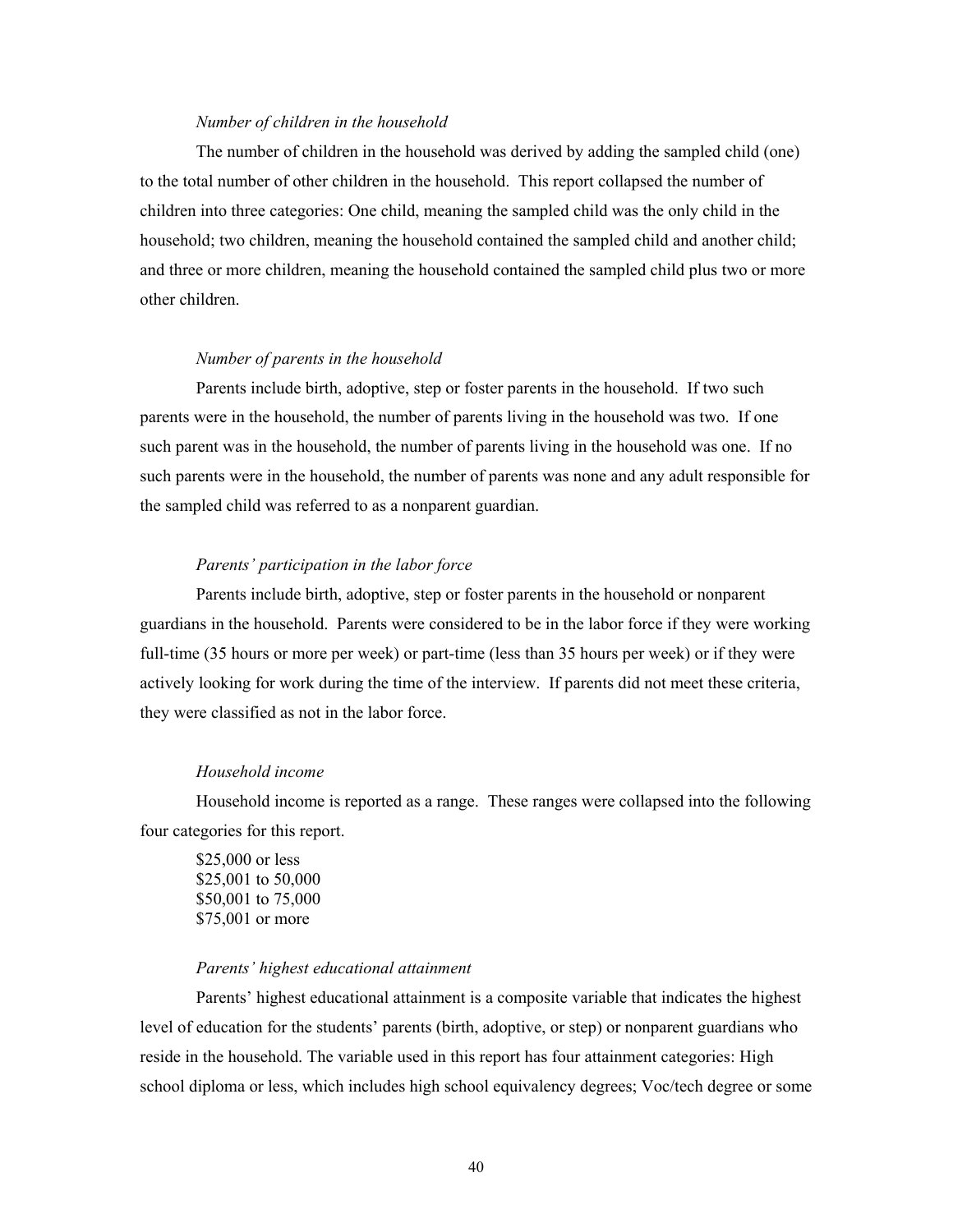college which includes associates degrees; Bachelor's degree; and Graduate/professional school which includes some graduate coursework in addition to degree completion.

## *Urbanicity*

 This variable categorizes the household ZIP Code as urban or rural. The definitions for these categories are taken from the 1990 and 2000 Census of Population. An urban place comprises densely settled territory that has a minimum population of 50,000 people. The specific density and distance requirements are defined in the Federal Register, Vol. 67, No. 84. Areas not classified as urban are classified as rural. Since a ZIP Code can cut across geographic areas, the urbanicity variable is classified into the category that has the largest number of persons. For example, if a ZIP Code has 5,000 persons in the category "urban", and 1,200 persons in the category "rural", it is classified as "urban."

# *Region*

 This variable identifies the Census region in which the subject child lives. The variable was created by linking states and telephone area codes of sampled numbers and then grouping the states into regions. The following states and the District of Columbia are in each Census region:

| Northeast: Connecticut, Massachusetts, Maine, New Hampshire, New Jersey, New York, |
|------------------------------------------------------------------------------------|
| Pennsylvania, Rhode Island, Vermont                                                |
| Alabama, Arkansas, District of Columbia, Delaware, Florida, Georgia,               |
| Kentucky, Louisiana, Maryland, Mississippi, North Carolina, Oklahoma,              |
| South Carolina, Tennessee, Texas, Virginia, West Virginia                          |
| Iowa, Illinois, Indiana, Kansas, Michigan, Minnesota, Missouri, North<br>Midwest:  |
| Dakota, Nebraska, Ohio, South Dakota, Wisconsin                                    |
| Alaska, Arizona, California, Colorado, Hawaii, Idaho, Montana, New Mexico,         |
| Nevada, Oregon, Utah, Washington, Wyoming                                          |
|                                                                                    |